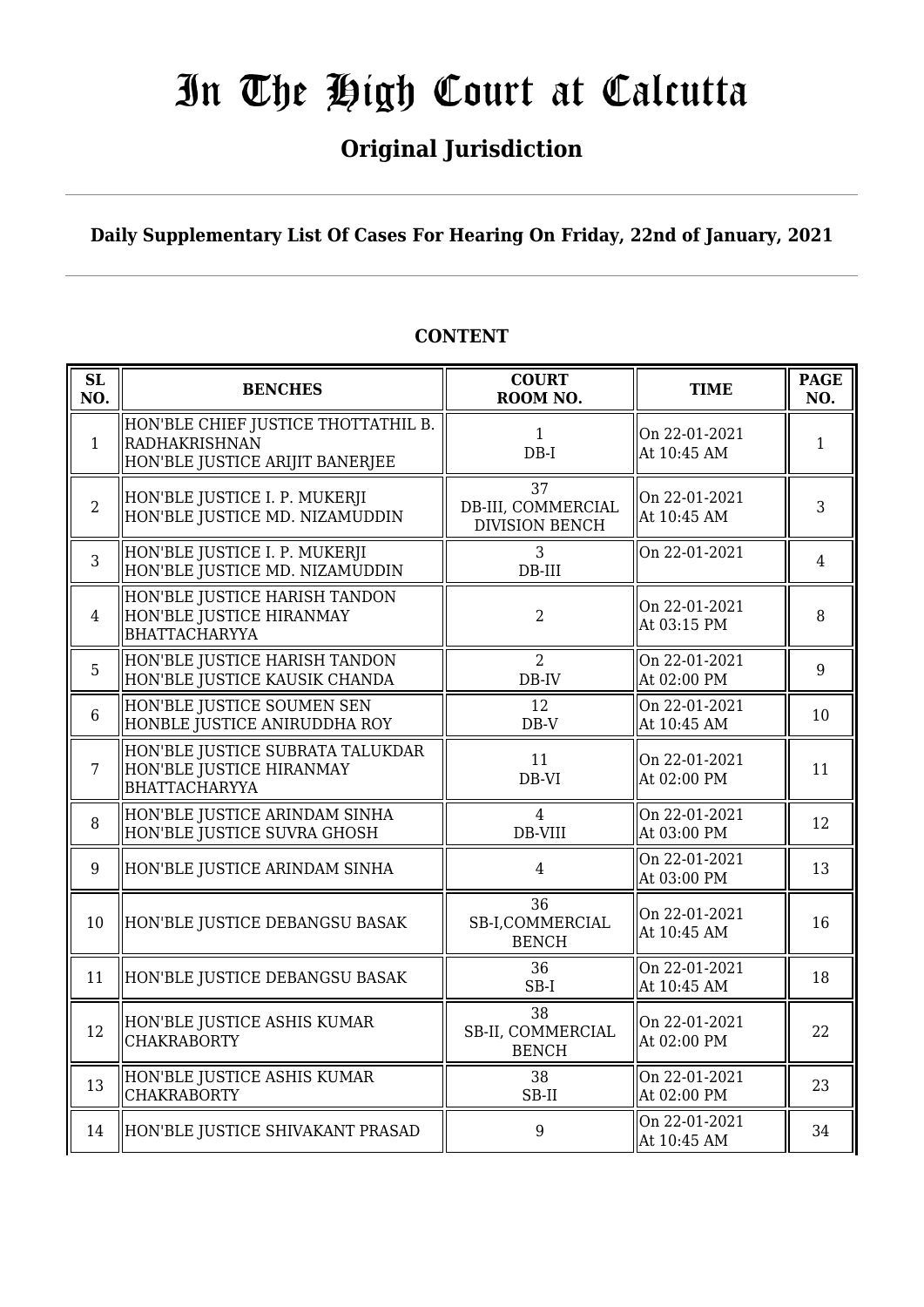| SL<br>NO. | <b>BENCHES</b>                                     | <b>COURT</b><br>ROOM NO. | <b>TIME</b>                  | <b>PAGE</b><br>NO. |
|-----------|----------------------------------------------------|--------------------------|------------------------------|--------------------|
| 15        | HON'BLE JUSTICE RAJASEKHAR MANTHA                  | 13<br>SB-IV              | On 22-01-2021<br>At 02:00 PM | 35                 |
| 16        | HON'BLE JUSTICE SABYASACHI<br><b>BHATTACHARYYA</b> | 8<br>SB-V                | On 22-01-2021<br>At 10:45 AM | 37                 |
| 17        | HON'BLE JUSTICE SHEKHAR B. SARAF                   | 26<br>SB-VII             | On 22-01-2021<br>At 03:00 PM | 38                 |
| 18        | HON'BLE JUSTICE RAJARSHI BHARADWAJ                 | 15<br><b>SB-VIII</b>     | On 22-01-2021<br>At 10:45 AM | 39                 |
| 19        | HON'BLE JUSTICE RAVI KRISHAN KAPUR                 | 10<br>SB-X               | On 22-01-2021<br>At 10:45 AM | 40                 |
| 20        | HON'BLE JUSTICE ARINDAM MUKHERJEE                  | 23<br>SB-XI              | On 22-01-2021<br>At 02:00 PM | 41                 |
| 21        | HON'BLE JUSTICE BISWAJIT BASU                      | 18<br>SB-XII             | On 22-01-2021<br>At 10:45 AM | 42                 |
| 22        | HON'BLE JUSTICE AMRITA SINHA                       | 24<br><b>SB-XIII</b>     | On 22-01-2021<br>At 10:45 AM | 43                 |
| 23        | HON'BLE JUSTICE ABHIJIT<br><b>GANGOPADHYAY</b>     | 22<br><b>SB-XIV</b>      | On 22-01-2021<br>At 03:30 PM | 44                 |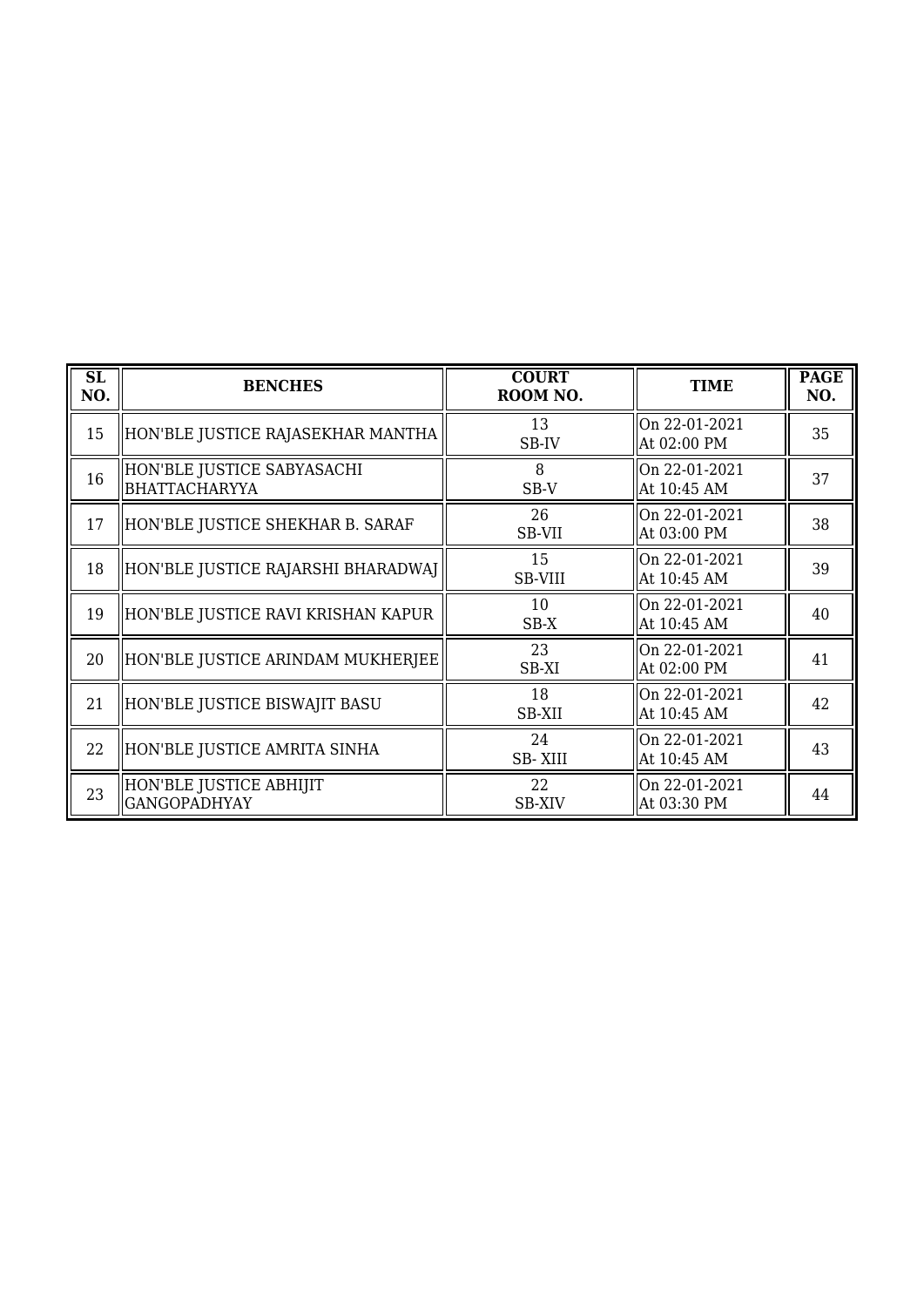

### **Original Side**

**DAILY CAUSELIST For Friday The 22nd January 2021**

**COURT NO. 1**

#### **DIVISION BENCH (DB-I)**

**AT 10:45 AM**

**HON'BLE CHIEF JUSTICE THOTTATHIL B. RADHAKRISHNAN HON'BLE JUSTICE ARIJIT BANERJEE (VIA VIDEO CONFERENCE)**

#### **ON AND FROM WEDNESDAY, THE 13TH JANUARY, 2021 - APPEALS FROM ORDERS RELATING TO RESIDUARY UNDER GROUP - IX INCLUDING APPLICATIONS CONNECTED THERETO;**

**PUBLIC INTEREST LITIGATION; CRIMINAL CONTEMPT MATTERS; APPEALS UNDER SECTION 19(1)(a) OF THE CONTEMPT OF COURT'S ACT; APPLICATIONS UNDER SECTION 27 OF THE ELECTRICITY REGULATORY COMMISSION ACT, 1998, INCLUDING APPLICATIONS CONNECTED THERETO;**

**HABEAS CORPUS;**

**ANY OTHER MATTER, IRRESPECTIVE OF CLASSIFICATION, AS DIRECTED BY THE HON'BLE CHIEF JUSTICE.**

**NOTE:MATTERS WILL BE TAKEN UP THROUGH PHYSICAL HEARING ONLY WHEN BOTH THE PARTIES ARE AGREED.**

> **NOTE:(1) ON THURSDAY, APPEALS FROM ORDERS RELATING TO RESIDUARY UNDER GROUP-IX INCLUDING APPLICATIONS CONNECTED THERETO, WILL BE TAKEN UP.**

**(2) ON FRIDAY, PUBLIC INTEREST LITIGATION MATTERS WILL BE TAKEN UP.**

**NOTE: NO MENTIONING IN COURT**

#### **PUBLIC INTEREST LITIGATION**

1 WPO/232/2019 PEOPLE UNITED FOR BETTER LIVING IN CALCUTTA (PUBLIC) AND ANR  $V<sub>C</sub>$ KOLKATA MUNICIPAL CORPORATION AND ORS

PRADEEP KAKKAR (IN PERSON)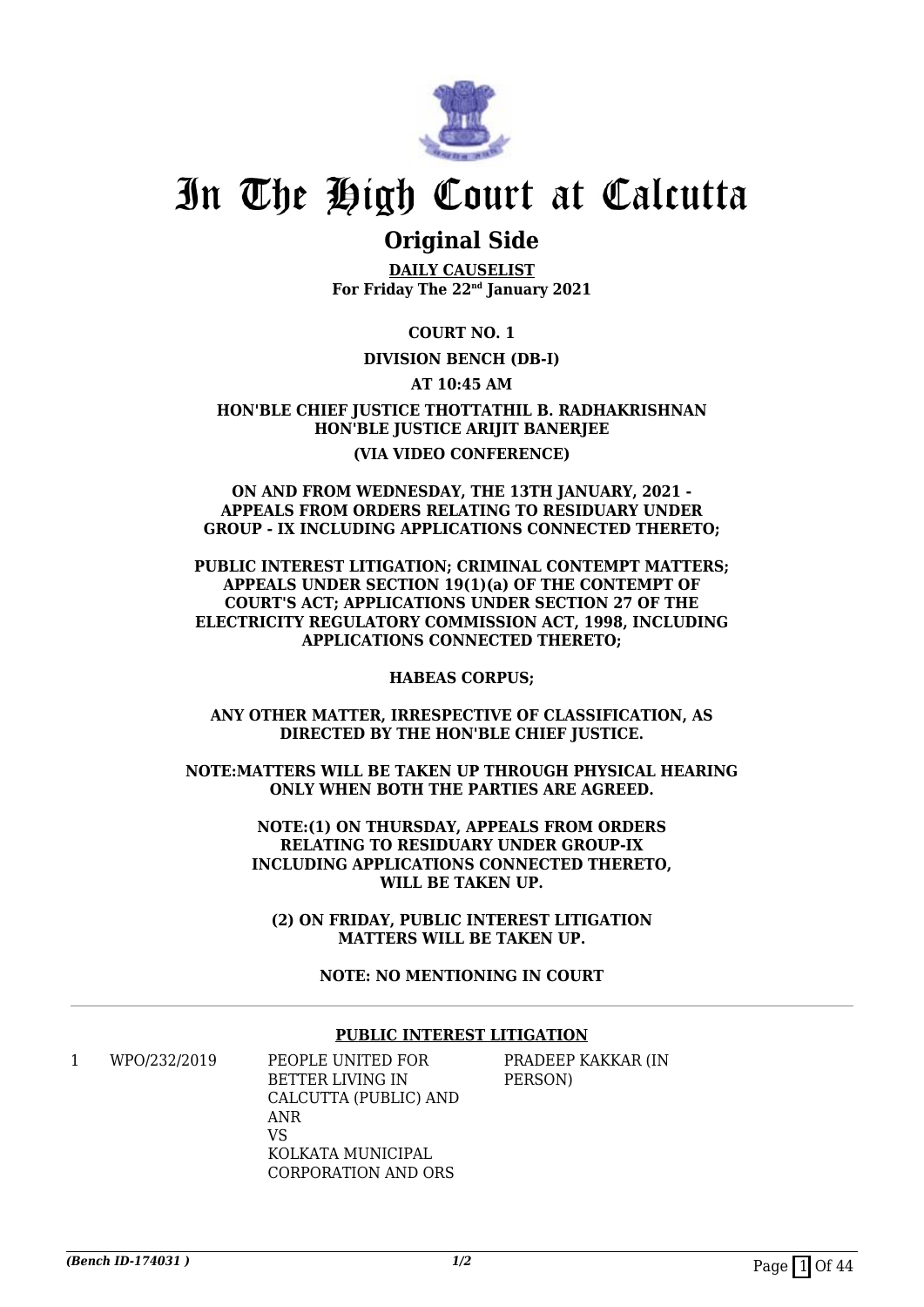| 2 | IA NO. GA/2/2020<br>(Old No:<br>GA/687/2020) | RUDRA JYOTI<br><b>BHATTACHARYA</b><br>Vs.<br>STATE OF WEST BENGAL         | NIKHIL KUMAR ROY                          |
|---|----------------------------------------------|---------------------------------------------------------------------------|-------------------------------------------|
|   | In WPO/384/2005                              |                                                                           |                                           |
| 3 | WPO/479/2019                                 | <b>SEWARAM PANDEY AND</b><br>ORS.<br>VS<br>UNION OF INDIA AND ORS.        | MUKHERJEE PRASAD<br><b>AND ASSOCIATES</b> |
|   | IA NO: GA/1/2020(Old No:GA/292/2020)         |                                                                           |                                           |
| 4 | WPO(P)/1/2020                                | DEBASIS MITRA AND ORS<br>VS<br>THE STATE OF WEST<br><b>BENGAL AND ORS</b> | <b>ANJAN</b><br><b>BHATTACHARYA</b>       |
| 5 | WPO(P)/1/2021                                | SANKAR GARG AND ORS<br>VS<br>UNION OF INDIA AND ANR                       | DIPAYAN KUNDU                             |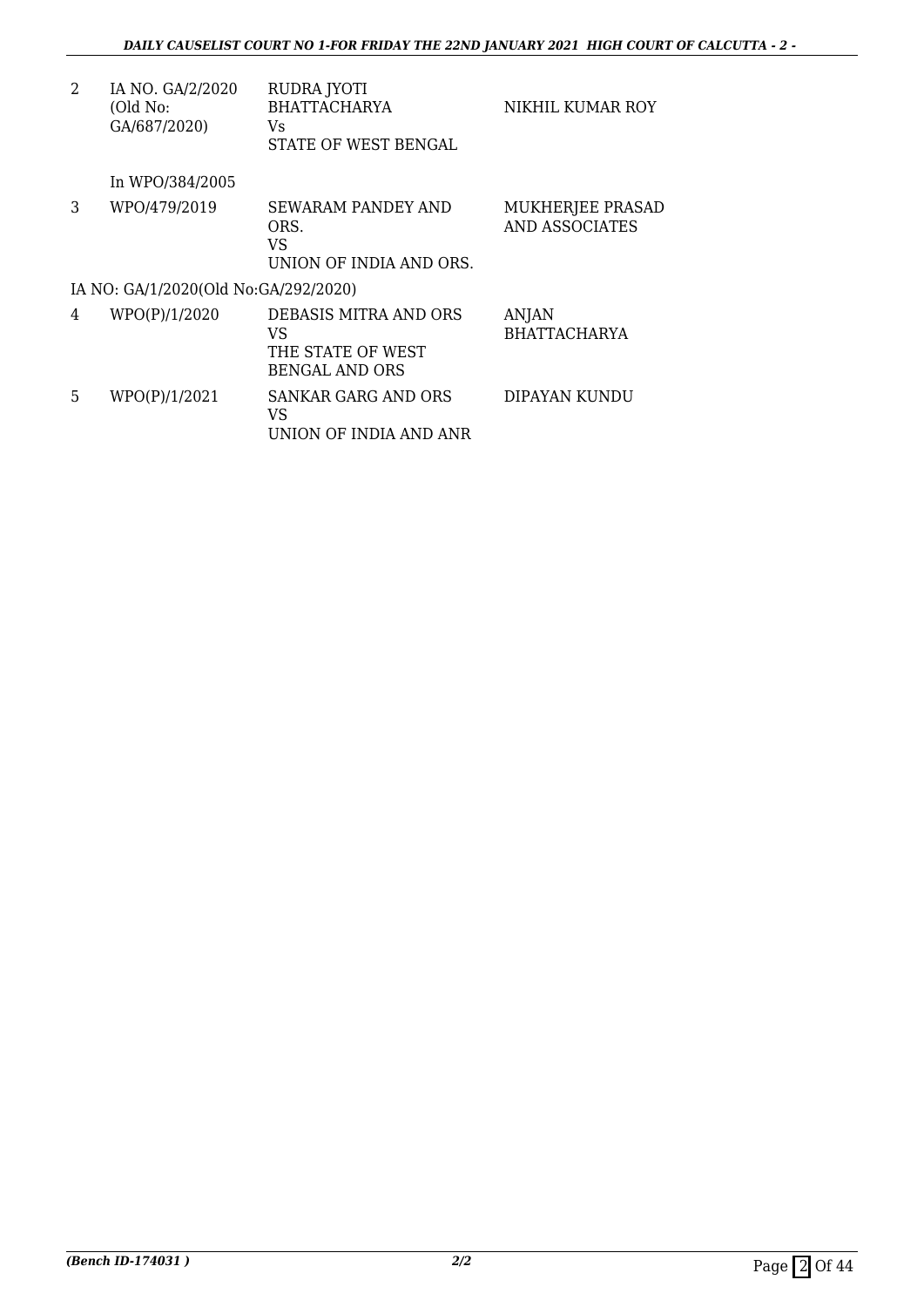

### **Original Side**

**DAILY CAUSELIST For Friday The 22nd January 2021**

**COURT NO. 37**

**DIVISION BENCH (DB-III, COMMERCIAL DIVISION BENCH)**

**AT 10:45 AM**

**HON'BLE JUSTICE I. P. MUKERJI HON'BLE JUSTICE MD. NIZAMUDDIN (VIA VIDEO CONFERENCE)**

**NOTE:MATTERS WILL BE TAKEN UP THROUGH PHYSICAL HEARING ONLY WHEN BOTH THE PARTIES ARE AGREED.**

**ORIGINAL SIDE MATTERS WILL BE TAKEN UP FIRST.**

**NOTE: (1) THIS LIST WILL BE TAKEN UP EVERYDAY FROM 10:45 A.M. TILL RECESS OR UNTIL ITS EXHAUSTION WHICHEVER IS EARLIER.**

**----------------------------------------------------------------------------**

**(2) IF THERE IS NO COMMERCIAL COURT MATTERS IN THE LIST, MENTIONING OF COMMERCIAL COURT MATTERS WILL BE ENTERTAINED AT COURT NO. 3 ON THE REGULAR BASIS.**

**(3) COMMERCIAL COURT SHALL NOT SIT AT COURT NO. 37 IF THERE IS NO COMMERCIAL MATTER**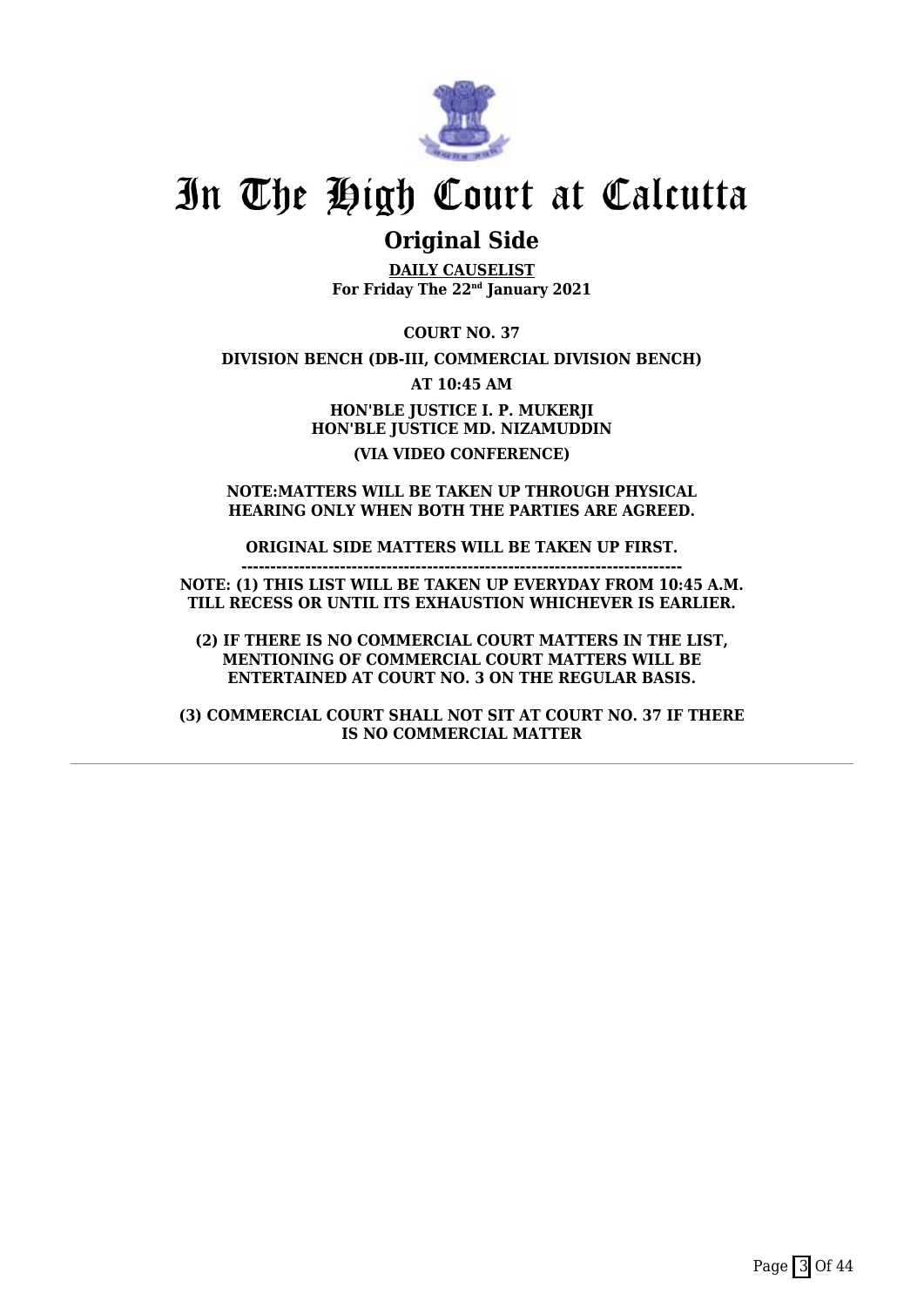

### **Original Side**

**DAILY CAUSELIST For Friday The 22nd January 2021**

#### **COURT NO. 3**

#### **DIVISION BENCH (DB-III)**

#### **HON'BLE JUSTICE I. P. MUKERJI HON'BLE JUSTICE MD. NIZAMUDDIN**

**AFTER COMMERCIAL COURT**

**------------------------------------------** 

#### **(VIA VIDEO CONFERENCE)**

**ON AND FROM FRIDAY, 15TH JANUARY, 2021 TO FRIDAY, 29TH JANUARY, 2021 - WILL TAKE, IN ADDITION TO THEIR OWN LIST AND DETERMINATION, THE LIST AND DETERMINATION OF HON'BLE JUSTICE RAJESH BINDAL AND HON'BLE JUSTICE ANIRUDDHA ROY.**

**NOTE:MATTERS WILL BE TAKEN UP THROUGH PHYSICAL HEARING ONLY WHEN BOTH THE PARTIES ARE AGREED. NOTE: (1)THIS LIST WILL BE TAKEN UP AT 2:00 P.M. OR AT 10:45 A.M. IF THERE IS NO COMMERCIAL COURT MATTERS OR ON EXHAUSTION OF THE COMMERCIAL COURT LIST WHICHEVER IS EARLIER**

**(2) IF THERE IS NO COMMERCIAL COURT MATTERS IN THE LIST, MENTIONING OF COMMERCIAL COURT MATTERS WILL BE ENTERTAINED AT COURT NO. 3 ON THE REGULAR BASIS.**

**(3) COMMERCIAL COURT SHALL NOT SIT AT COURT NO. 37 IF THERE IS NO COMMERCIAL MATTER.**

**(4) MENTIONING WILL BE ENTERTAINED ONLY ON MONDAY.**

#### **TO BE MENTIONED**

| 1 | ITA/115/2018 | PRINCIPAL COMMISSIONER Y. VATS<br>OF INCOME TAX-4,<br>KOLKATA<br>VS<br>M/S. TANTIA<br>CONSTRUCTION LIMITED |               |
|---|--------------|------------------------------------------------------------------------------------------------------------|---------------|
| 2 | ITA/153/2018 | AMRIT HATCHERIES PVT<br>LTD.<br>VS<br>PRINCIPAL COMMISSIONER<br>OF INCOME TAX CENTRAL<br>CIRCLE 1          | PRANAV SHARMA |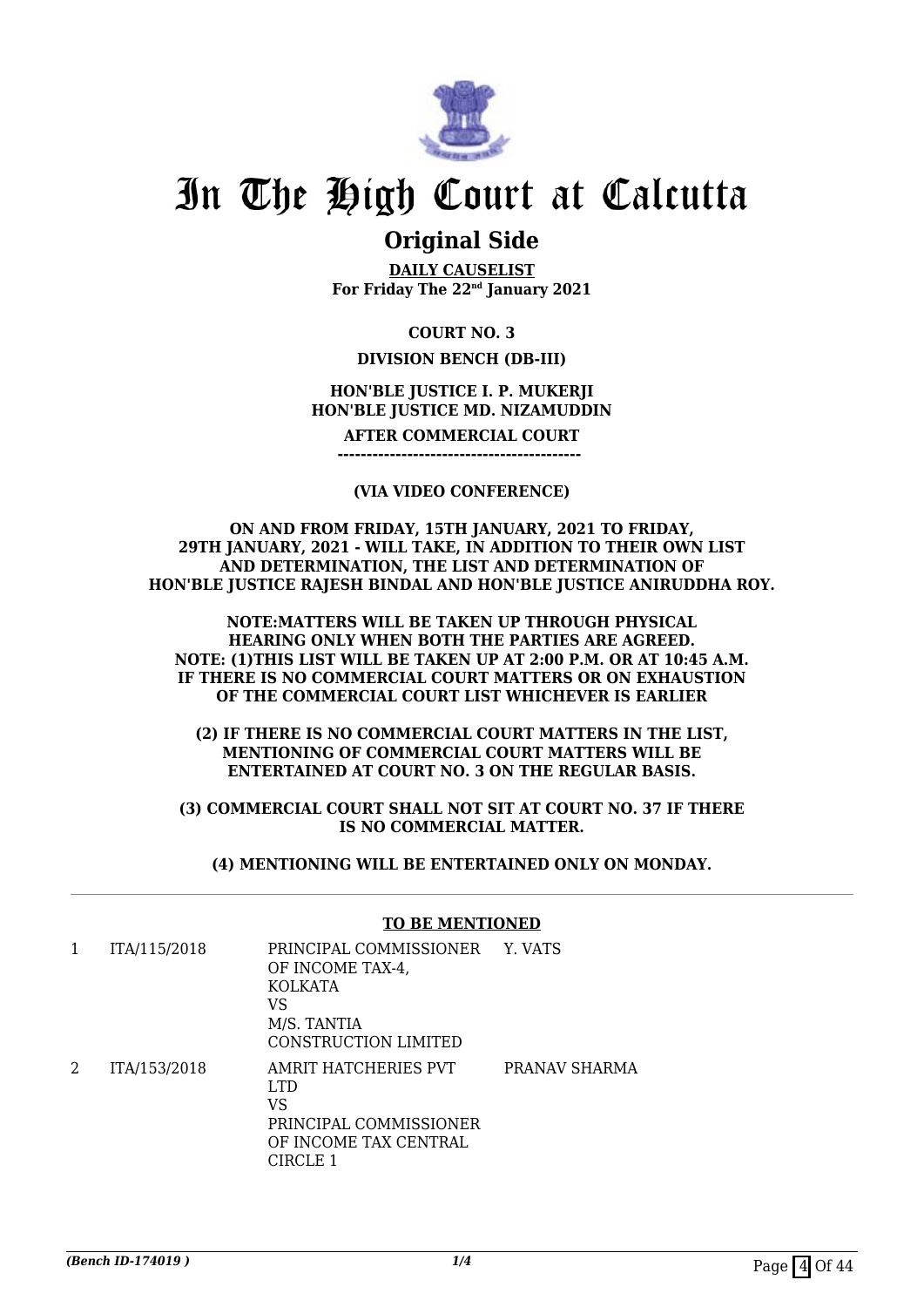| 3  | ITA/156/2018                                  | <b>AMRIT FEEDS LTD</b><br>VS<br>PRINCIPAL COMMISSIONER                                                                | PRANAV SHARMA                            |
|----|-----------------------------------------------|-----------------------------------------------------------------------------------------------------------------------|------------------------------------------|
|    |                                               | OF INCOME TAX CENTRAL<br>CIRCLE 1                                                                                     |                                          |
| 4  | ITA/157/2018                                  | AMRICON AGROVET (P) LTD MR. PRANAV SHARMA<br><b>VS</b><br>PRINCIPAL COMMISSIONER<br>OF INCOME TAX CENTRAL<br>CIRCLE 1 |                                          |
| 5. | ITA/5/2020                                    | COMM OF INCOME TAX<br>CENTRAL 1 KOL<br><b>VS</b>                                                                      | Y VATS                                   |
|    | IA NO: GA/2/2019(Old No:GA/1434/2019)         | JAIN INFRAPROJECTS LTD                                                                                                |                                          |
|    |                                               | <b>NEW APPLICATIONS</b>                                                                                               |                                          |
| 6  | IA NO. GA/2/2019                              | <b>STANDARD CHARTERED</b>                                                                                             |                                          |
|    | (Old No:<br>GA/2804/2019)                     | <b>BANK AND ANR</b><br>Vs<br>TILAK MEHRA AND ORS                                                                      | <b>SANDIP AGARWAL</b><br>AND CO          |
|    | [FOR<br><b>RESTORATION</b><br>In APO/120/2019 |                                                                                                                       |                                          |
|    |                                               | <b>APPEALS FROM DECREE</b>                                                                                            |                                          |
| 7  | IA NO. GA/6/2020                              | STATE OF RAJASTHAN &<br>ANR.<br><b>Vs</b>                                                                             | <b>ATISH GHOSH</b><br><b>ATISH GHOSH</b> |
|    | In APD/63/2013                                | I.K.MERCHANTS LIMITED.<br>$&$ ORS.                                                                                    |                                          |
| 8  | APD/41/2019<br>[S.A.] WITH<br>CS/302/2005     | PUNJAB NATIONAL BANK<br><b>VS</b><br>APEEJAY HOPUSE PRIVATE<br><b>LIMITED</b>                                         | PRATYUSH PATWARI                         |
| 9  | IA NO. GA/1/2020<br>(Old No:<br>GA/797/2020)  | <b>GOLDEN STEEL CO</b><br>CORPORATION LTD<br>Vs.<br>JYOTSNA KUMARI MOGHA                                              | AYIN CO<br><b>AYIN CO</b>                |
|    | CS 141/2018<br>In APD/2/2020                  |                                                                                                                       |                                          |
| 10 | APD/62/2016<br>[S.A.]WITH CS<br>297/1989      | AMBALAL SARABHAI<br><b>ENTERPRISES LTD</b><br><b>VS</b><br>RAJEEV DAGA AND ANR                                        | DUBE & CO.                               |
|    | IA NO: GA/1/2016(Old No:GA/529/2016)          |                                                                                                                       |                                          |
| 11 | APD/169/2018<br>[S.A.]WITH CS<br>323/1989     | AMBALAL SARABHAI<br><b>ENTERPRISE LTD</b><br>VS<br><b>SMT. PREM LATA ARYA &amp;</b><br>ORS.                           | M/S DUBE & CO                            |
|    |                                               | IA NO: GA/1/2016(Old No:GA/2567/2016), GA/2/2018(Old No:GA/1439/2018)                                                 |                                          |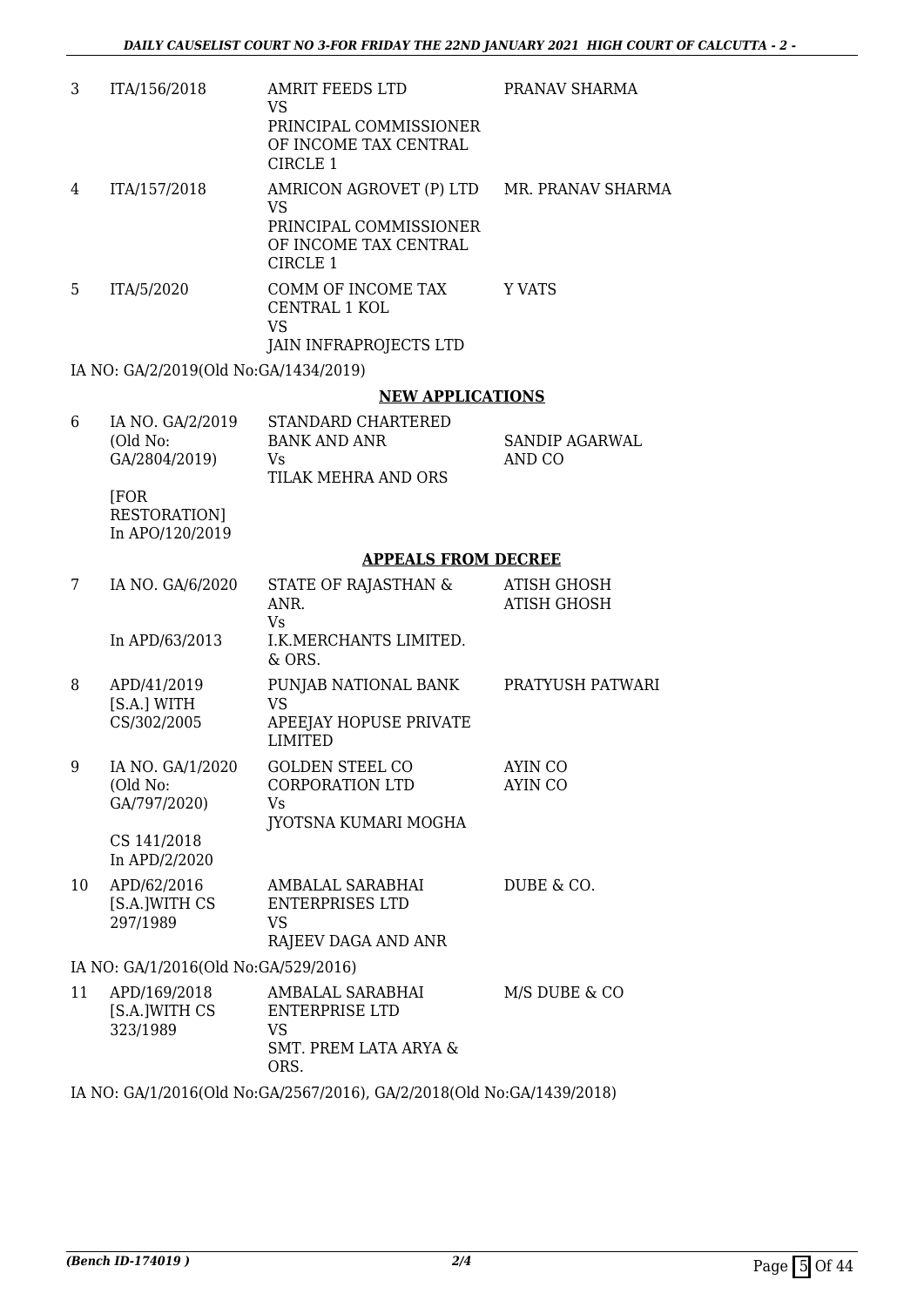| 12 | APD/170/2018<br>[S.A.]WITH CS<br>324/1989                                              | AMBALAL SARABHAI<br>ENTERPRISE LTD<br><b>VS</b><br><b>SMT. KIRAN ARYA &amp; ORS</b>                                          | M/S. DUBE &<br><b>COMPANY</b>                 |
|----|----------------------------------------------------------------------------------------|------------------------------------------------------------------------------------------------------------------------------|-----------------------------------------------|
|    |                                                                                        | IA NO: GA/1/2016(Old No:GA/2571/2016), GA/2/2018(Old No:GA/1440/2018)                                                        |                                               |
| 13 | APD/1/2020<br>WITH CS 99/2008                                                          | NATIONAL INSURANCE<br><b>COMPANY LIMITED</b><br><b>VS</b><br>SETHIA OILS LIMITED AND<br>ANR.                                 | <b>DOLON DASGUPTA</b>                         |
|    | IA NO: GA/2/2020(Old No:GA/262/2020)                                                   |                                                                                                                              |                                               |
|    |                                                                                        | <b>WRIT APPEALS</b>                                                                                                          |                                               |
| 14 | APO/163/2019<br>WITH<br>WPO/337/2018                                                   | THE KOLKATA MUNICIPAL<br>CORPORATION AND ORS.<br><b>VS</b><br>M/S. JAGANNATH<br><b>ENTERPRISE AND ORS.</b>                   | H. S. MONDAL                                  |
|    |                                                                                        | IA NO: GA/1/2020(Old No:GA/406/2020), GA/2/2020                                                                              |                                               |
| 15 | APO/463/2014<br>WITH WPO<br>420/2013                                                   | <b>CHENNAI NETWORK</b><br><b>INFRASTRUCTURE LIMITED</b><br>&ANR.<br>VS<br>KOLKATA MUNICIPAL<br><b>CORPORATION &amp; ORS.</b> | H.N. DATTA & CO.                              |
|    | IA NO: GA/2/2019                                                                       |                                                                                                                              |                                               |
| 16 | APO/467/2014<br>WITH WPO<br>388/2014                                                   | <b>DISHNET WIRELESS</b><br>LIMITED & ORS.<br>VS<br>THE KOLKATA MUNICIPAL<br><b>CORPORATION &amp; ORS.</b>                    | <b>ATISH GHOSH &amp;</b><br><b>ASSOCIATES</b> |
| 17 | APO/471/2014<br>WITH WPO 11/2013 VS<br>FMA 807/2015 CAN<br>11536/2014 (A/S<br>MATTERS) | INDUS TOWERS LTD & ORS.<br>THE KOLKATA MUNICIPAL<br><b>CORPORATION &amp; ORS.</b>                                            | <b>KHAITAN &amp; CO</b>                       |
| 18 | APO/475/2014<br>WITH WPO<br>339/2014                                                   | VIOM NET WORKS LIMITED<br><b>AND ANOTHER</b><br>VS<br>KOLKATA MUNICIPAL<br><b>CORPORATION AND</b><br><b>OTHERS</b>           | H.N. DATTA & CO.                              |
|    | IA NO: GA/3/2019                                                                       |                                                                                                                              |                                               |
|    | 10 $\triangle$ DO IE E 4 IO 0.1 $\overline{7}$                                         | חח $\alpha$ חזוזות זגממיזת                                                                                                   | DIMI $OAT$                                    |

| 19 | APO/554/2017<br>WITH WPO 49/2017      | DEBRAJ DHUR & ORS<br>VS <sub>-</sub><br>KOLKATA MUNICIPAL<br><b>CORPORATION &amp; ORS</b> | PINGAL<br><b>BHATTACHARYYA</b> |
|----|---------------------------------------|-------------------------------------------------------------------------------------------|--------------------------------|
|    | IA NO: GA/2/2017(Old No:GA/3496/2017) |                                                                                           |                                |
| 20 | APO/555/2017                          | KOLKATA MUNICIPAL<br>WITH WPO/49/2017 CORPORATION & ANR.<br>VS<br>DEBRAJ DHUR & ORS.      | H. S. MONDAL                   |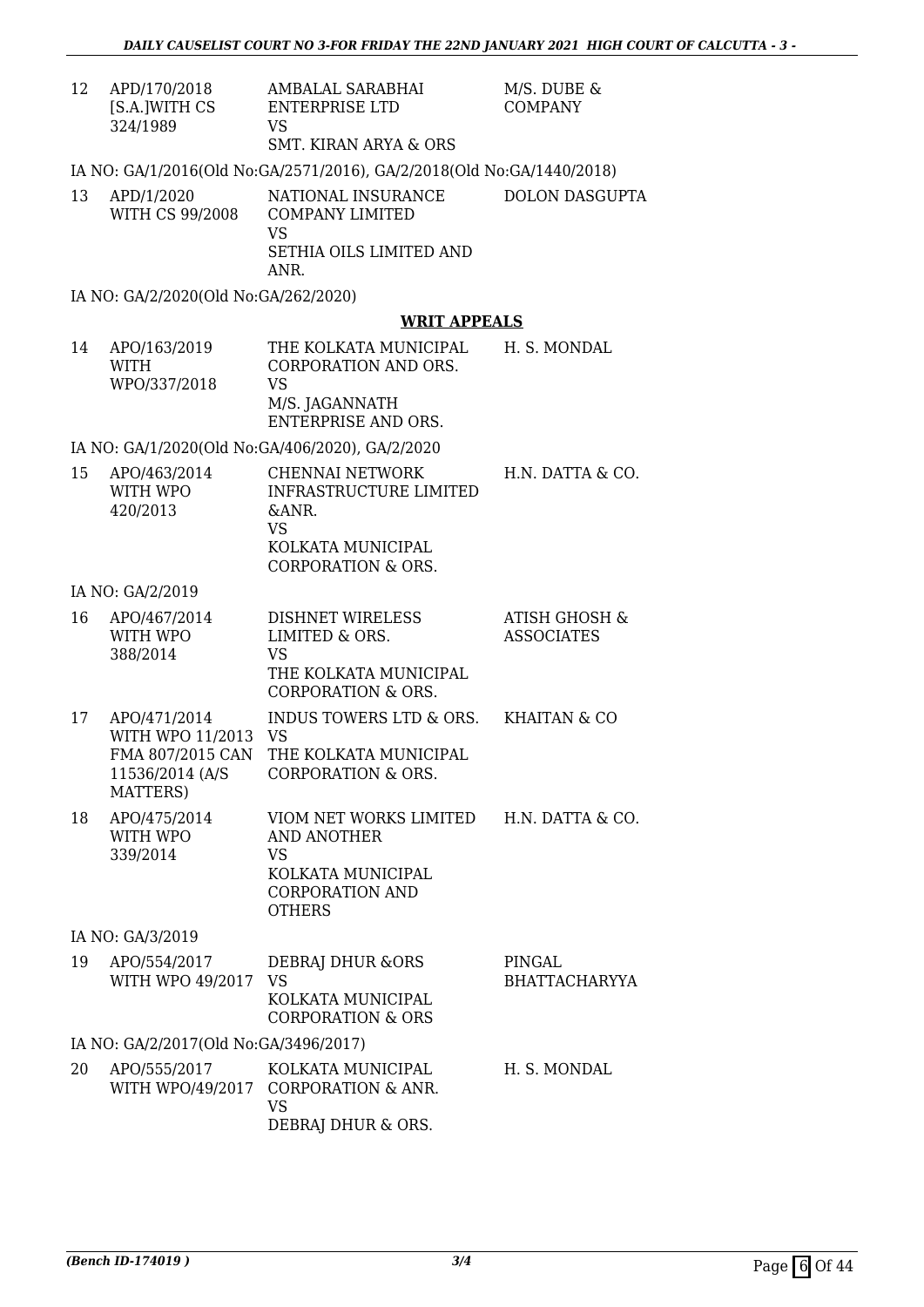H. S. MONDAL

21 APO/164/2019 WITH WPO/338/2019 THE KOLKATA MUNICIPAL CORPORATION AND ORS. VS M/S. INPULSE HEALTH CARE AND ORS.

IA NO: GA/1/2020(Old No:GA/407/2020), GA/2/2020

22 APO/208/2019 WITH WPO 1811/2003 SALMA BEGUM & ANR. VS ANANJAN MITTER & ORS. MR BRATIN KUMAR DEY

IA NO: GA/4/2019(Old No:GA/392/2019), GA/5/2019(Old No:GA/393/2019)

23 APO/34/2020 WITH WPO 1442/2008 COMMISSIONER OF CENTRAL EXCISE, KOLKATA-IV, COMMISSIONERATE, VS ASSAM TUBES LTD. & ORS. BHASKAR PROSAD **BANERIEE** 

IA NO: GA/1/2017(Old No:GA/1892/2017), GA/2/2017(Old No:GA/1893/2017)

24 APO/136/2020 WITH WPO/340/2018 M/S JAGANNATH ENTERPRISE AND ANR VS THE KOLKATA MUNICIPAL CORPORATION AND ORS MAYUKH MAITRA

IA NO: GA/2/2020

25 APO/138/2020 WITH WPO/339/2018 M/S IMPULSE HEALTH CARE AND ORS VS THE KOLKATA MUNICIPAL CORPORATION AND ORS MAYUKH MAITRA

IA NO: GA/2/2020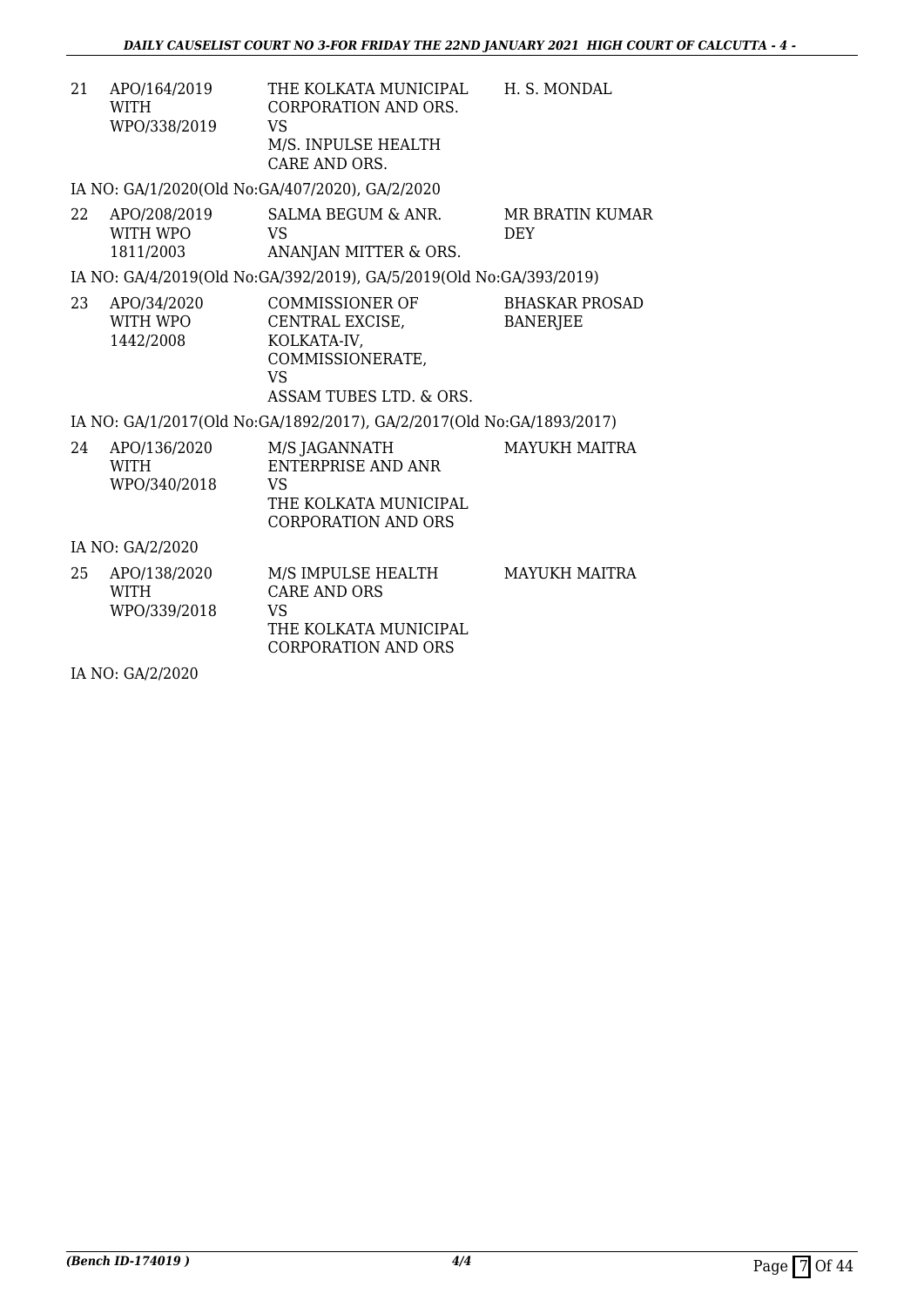

## **Original Side**

**DAILY CAUSELIST For Friday The 22nd January 2021**

**COURT NO. 2**

#### **DIVISION BENCH ()**

**AT 3:15 PM**

**HON'BLE JUSTICE HARISH TANDON HON'BLE JUSTICE HIRANMAY BHATTACHARYYA (VIA VIDEO CONFERENCE)**

**NOTE:MATTERS WILL BE TAKEN UP THROUGH PHYSICAL HEARING ONLY WHEN BOTH THE PARTIES ARE AGREED.** 

**ON FRIDAY, 22ND JANUARY, 2021 AT 3:15 P.M. - WILL SIT TOGETHER AND TAKE A REVIEW MATTER.** 

#### **REVIEW APPLICATION**

TAPAS DUTTA

1 RVWO/2/2020 M/S. BHOWMICK ENTERPRISE (INDIA) VS UOI AND ORS.

IA NO: GA/2/2020, GA/3/2020(Old No:GA/1137/2020)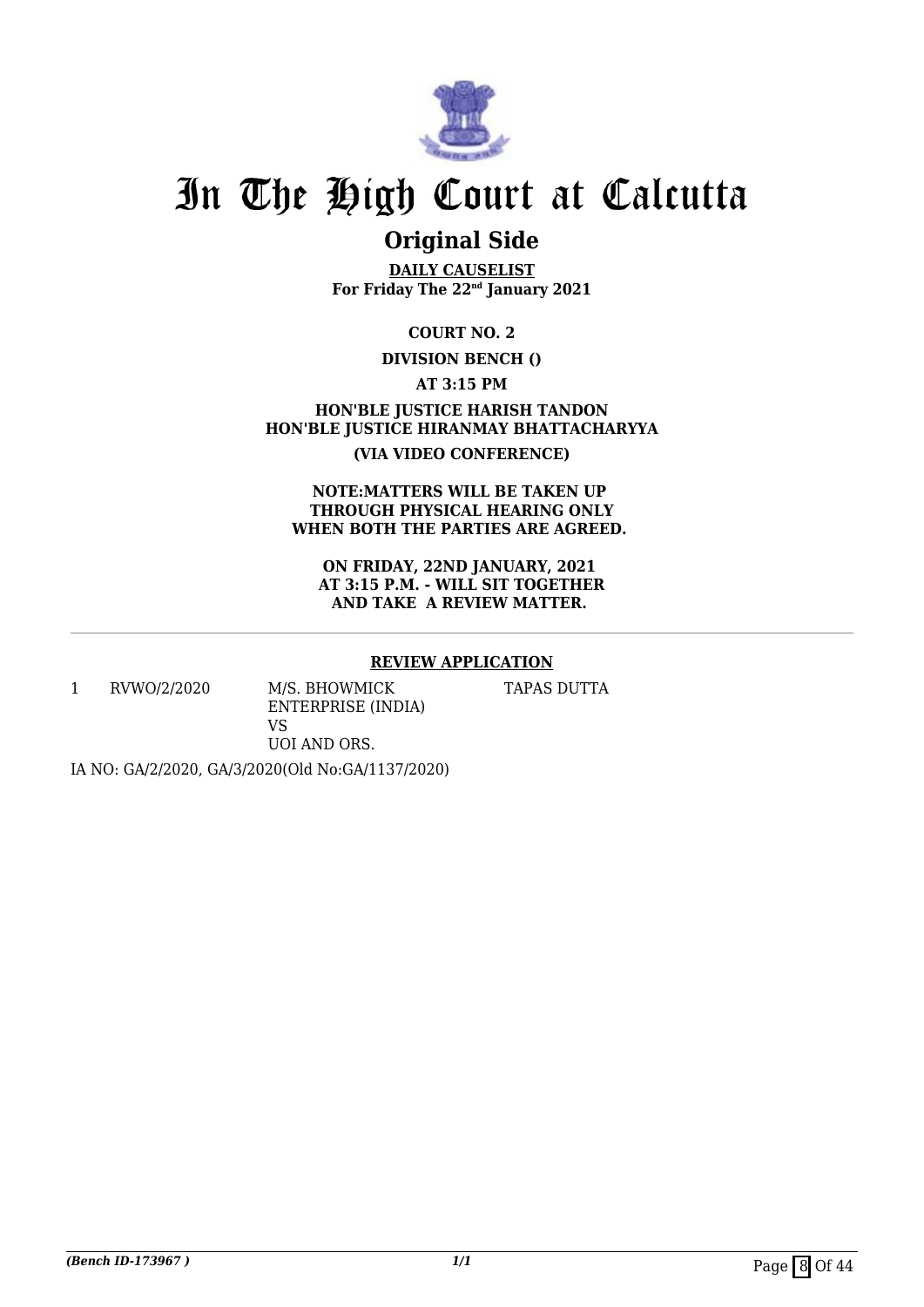

### **Original Side**

**DAILY CAUSELIST For Friday The 22nd January 2021**

**COURT NO. 2**

#### **DIVISION BENCH (DB-IV)**

**AT 2:00 PM**

**HON'BLE JUSTICE HARISH TANDON HON'BLE JUSTICE KAUSIK CHANDA (VIA VIDEO CONFERENCE)**

#### **NOTE:MATTERS WILL BE TAKEN UP THROUGH PHYSICAL HEARING ONLY WHEN BOTH THE PARTIES ARE AGREED.**

#### **NOTE: ORIGINAL SIDE MATTERS SHALL BE TAKEN UP ON FRIDAY AT 2:00 P.M.**

#### **NEW APPLICATIONS**

| APOT/3/2021<br>WPO 1034/2010 | DIPCHAND DEVELOPMENT<br>CO. LTD.<br>VS.<br>STATE OF WEST BENGAL<br>AND ORS. | SUBRATA GOSWAMI |
|------------------------------|-----------------------------------------------------------------------------|-----------------|
|                              |                                                                             |                 |

IA NO: GA/1/2021

#### **APPEALS FROM DECREE**

2 APD/570/2017  $[S.A.]$ AJAY JAISWAL VS ESKAY BROTHERS STEELS LTD G S GUPTA

IA NO: GA/1/2017(Old No:GA/3897/2017)

3 APD/571/2017  $[S.A.]$ AJAY JAISWAL VS PANKAJ KUMAR GOEL

G.S. GUPTA

IA NO: GA/1/2017(Old No:GA/3899/2017)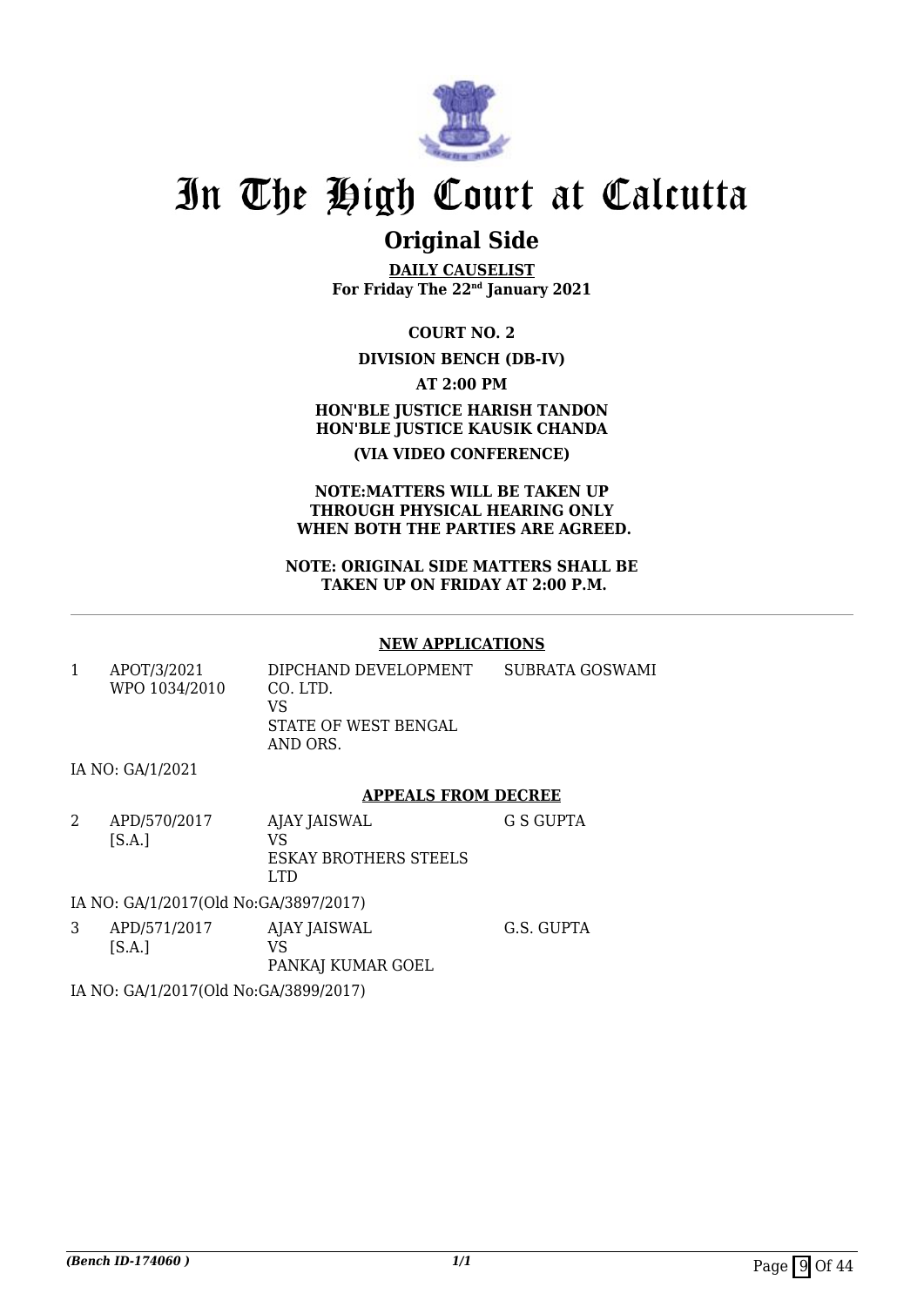

### **Original Side**

**DAILY CAUSELIST For Friday The 22nd January 2021**

**COURT NO. 12**

#### **DIVISION BENCH (DB-V)**

**AT 10:45 AM HON'BLE JUSTICE SOUMEN SEN HONBLE JUSTICE ANIRUDDHA ROY**

#### **(VIA VIDEO CONFERENCE)**

#### **NOTE:MATTERS WILL BE TAKEN UP THROUGH PHYSICAL HEARING ONLY WHEN BOTH THE PARTIES ARE AGREED.**

**NOTE: ORIGINAL SIDE MATTERS SHALL BE TAKEN UP ON TUESDAY AT THE FIRST SITTING OF THE COURT.**

**NOTE: MENTIONING WILL BE ALLOWED STRICTLY UPON NOTICE TO THE OTHER SIDE.**

**ON AND FROM MONDAY, 18 TH JANUARY, 2021 TO FRIDAY, 29TH JANUARY, 2021 WILL SIT TOGETHER AND TAKE THE LIST AND DETERMINATION OF HON'BLE JUSTICE SOUMEN SEN AND HON'BLE JUSTICE SAUGATA BHATTACHARYYA**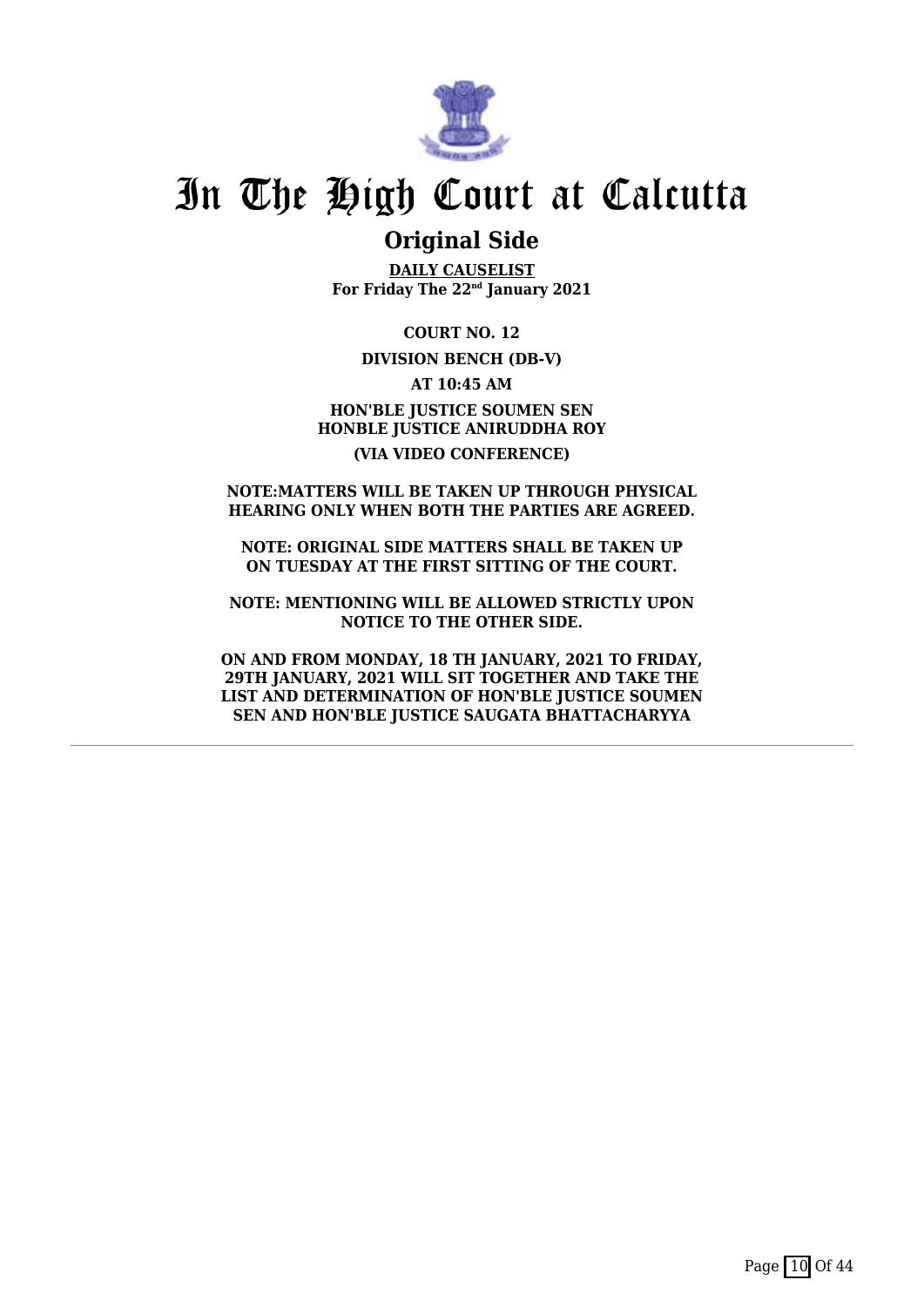

### **Original Side**

**DAILY CAUSELIST For Friday The 22nd January 2021**

**COURT NO. 11**

**DIVISION BENCH (DB-VI )**

**AT 2:00 PM**

**HON'BLE JUSTICE SUBRATA TALUKDAR HON'BLE JUSTICE HIRANMAY BHATTACHARYYA (VIA VIDEO CONFERENCE)**

**NOTE:MATTERS WILL BE TAKEN UP THROUGH PHYSICAL HEARING ONLY WHEN BOTH THE PARTIES ARE AGREED.**

**ON TUESDAY AND THURSDAY ORIGINAL SIDE MATTERS WILL BE TAKEN UP AFTER RECESS.**

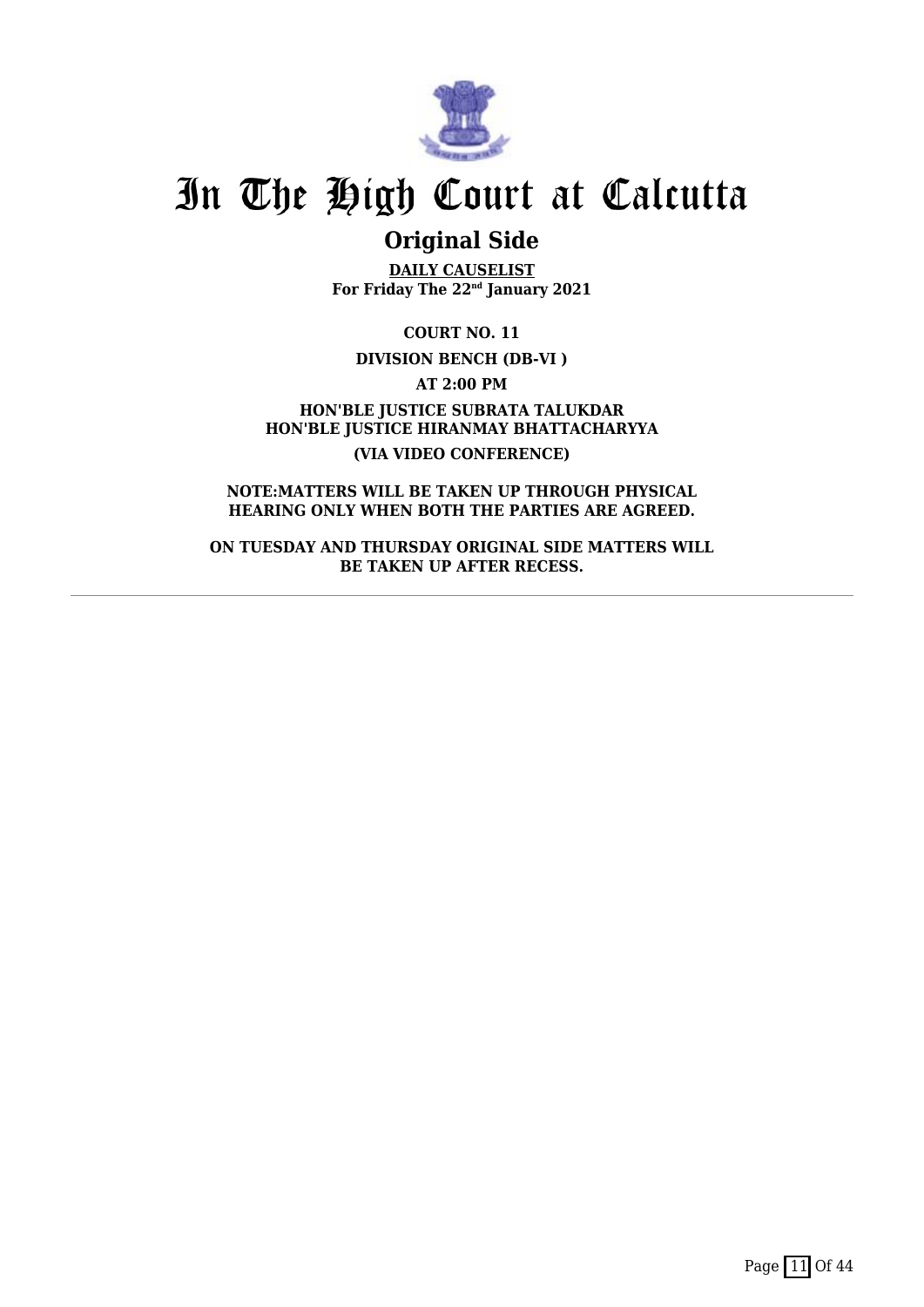

## **Original Side**

**DAILY CAUSELIST For Friday The 22nd January 2021**

**COURT NO. 4 DIVISION BENCH (DB-VIII) AT 3:00 PM HON'BLE JUSTICE ARINDAM SINHA HON'BLE JUSTICE SUVRA GHOSH (VIA VIDEO CONFERENCE)**

**NOTE:MATTERS WILL BE TAKEN UP THROUGH PHYSICAL HEARING ONLY WHEN BOTH THE PARTIES ARE AGREED.**

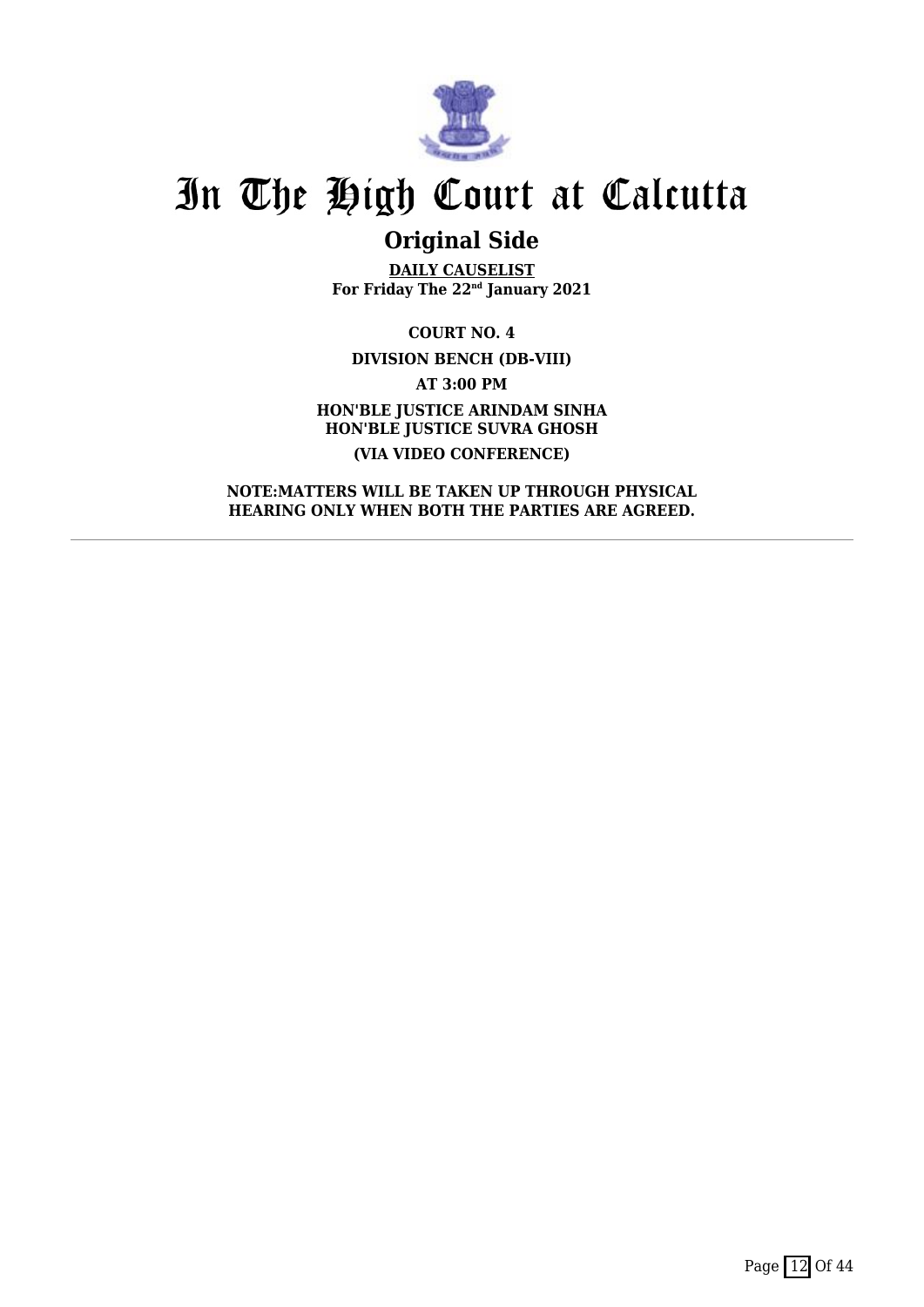

### **Original Side**

**DAILY CAUSELIST For Friday The 22nd January 2021**

### **COURT NO. 4 SINGLE BENCH () AT 3:00 PM HON'BLE JUSTICE ARINDAM SINHA (VIA VIDEO CONFERENCE)**

#### **NOTE:MATTERS WILL BE TAKEN UP THROUGH PHYSICAL HEARING ONLY WHEN BOTH THE PARTIES ARE AGREED.**

#### **ON EVERY WEDNESDAY, THURSDAY AND FRIDAY AT 3:00 P.M.- WILL SIT SINGLY AND TAKE SOME PART-HEARD, CONTEMPT, ASSIGNED, REVIEW, MODIFICATION/CLARIFICATION MATTERS.**

#### **AT 3:00 P.M. (AFTER APPELLATE SIDE, IF TIME PERMITS.)**

#### **REVIEW APPLICATION**

| $\mathbf{1}$ | RVWO/13/2019<br>WITH AP 812/2018                                            | STARTRACK AGENCY PVT<br><b>LTD</b><br><b>VS</b>                                      | <b>AMRITAM MANDAL</b>              |                                                         |
|--------------|-----------------------------------------------------------------------------|--------------------------------------------------------------------------------------|------------------------------------|---------------------------------------------------------|
|              |                                                                             | EFCALON TIE UP PVT LTD                                                               |                                    |                                                         |
|              | IA NO: GA/1/2019(Old No:GA/988/2019)                                        |                                                                                      |                                    |                                                         |
|              |                                                                             | <b>SPECIALLY ASSIGNED MATTERS</b>                                                    |                                    |                                                         |
| 2            | IA NO. GA/30/2019<br>(Old No:<br>GA/1519/2019)                              | SMT. JYOTSNA MULLICK &<br><b>ORS</b><br>Vs<br>KAMALESH MALLICK AND                   | NIRMAL K. NANDI<br>NIRMAL K. NANDI | <b>VICTOR MOSES</b><br><b>VICTOR MOSES &amp;</b><br>CO. |
|              | [S.A.]<br>In CS/222/2001                                                    | ORS.                                                                                 |                                    |                                                         |
| 3            | AP/391/2018<br>[S.A.]                                                       | DAMODAR VALLEY<br>CORPORATION<br><b>VS</b><br><b>BLUE STAR PACKAGING</b><br>PVT. LTD | <b>SUBIR PAL</b>                   | V.BHATIA AND ASSO.                                      |
|              |                                                                             | IA NO: GA/1/2018(Old No:GA/2347/2018), GA/2/2019                                     |                                    |                                                         |
| 4            | IA NO. GA/16/2017<br>(Old No:<br>GA/4004/2017)<br>[S.A.]<br>In CS/1337/1965 | MR. SHYAMAL KUMAR<br><b>MUKHERJEE</b><br>Vs<br>RUP KUMAR BARIK & ORS.                | P.C. BOSE<br><b>B.MULLICK</b>      | C.K.DUTTA, P.C.<br><b>BOSE</b>                          |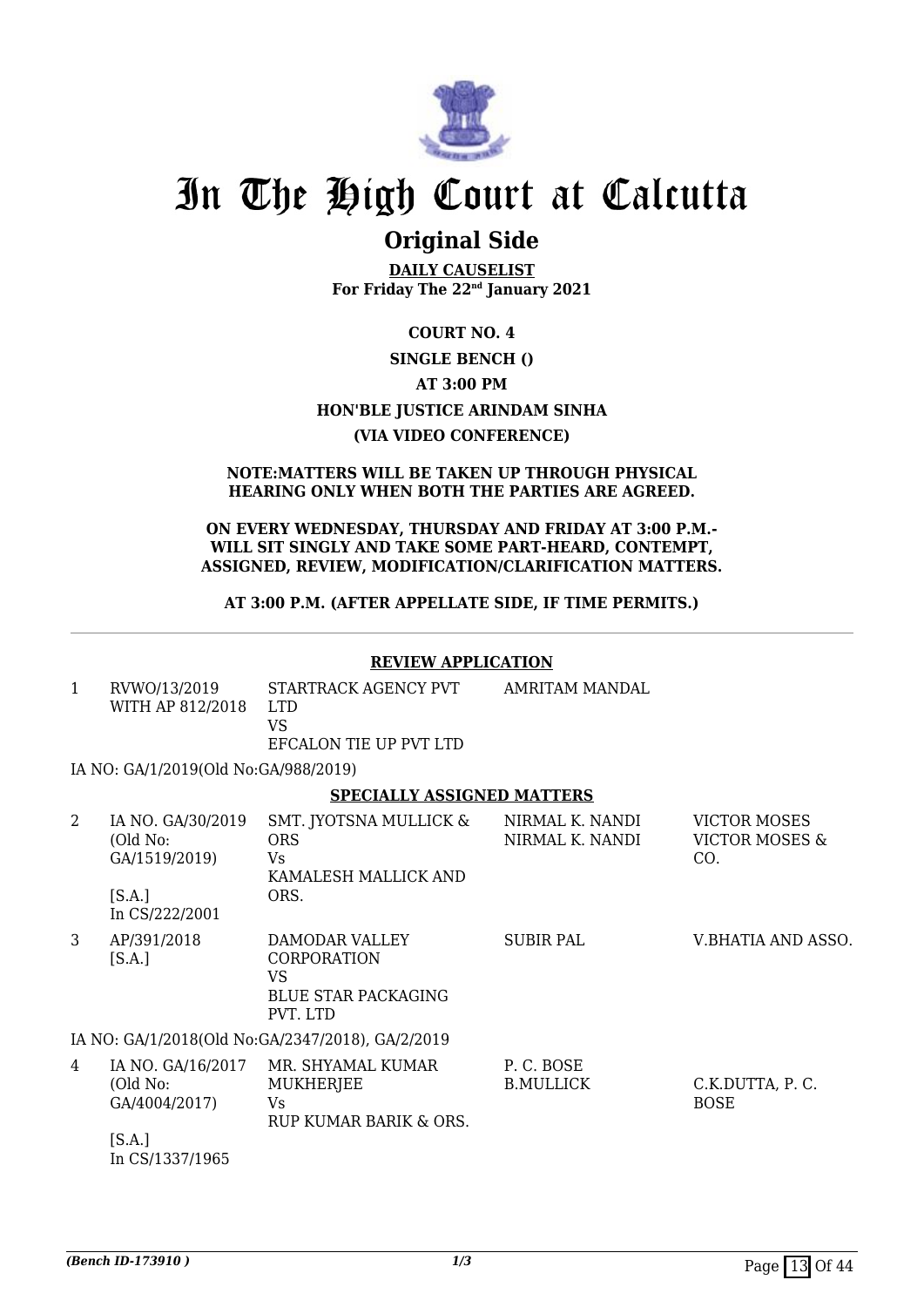| 5              | IA NO. GA/17/2018<br>(Old No:<br>GA/1625/2018)                           | MR. SHYAMAL KUMAR<br>MUKHERJEE<br>Vs<br>RUP KUMAR BARIK & ORS.                                  | P.C. BOSE<br><b>B.MULLICK</b>        | C.K.DUTTA, P.C.<br><b>BOSE</b>     |
|----------------|--------------------------------------------------------------------------|-------------------------------------------------------------------------------------------------|--------------------------------------|------------------------------------|
|                | [S.A.]<br>In CS/1337/1965                                                |                                                                                                 |                                      |                                    |
| 6              | CS/830/1987<br>[S.A.]                                                    | <b>ENERTECH ENGINEERS</b><br>(INDIA) PVT.LTD.<br><b>VS</b><br>TECALEMIT INDIA LIMITED           | M.K.ROY<br><b>CHOWDHURI &amp; CO</b> |                                    |
|                | IA NO: GA/1/2003(Old No:GA/4302/2003)                                    |                                                                                                 |                                      |                                    |
| $7\phantom{.}$ | WPO/22/2005<br>[S.A.]                                                    | BUDGE BUDGE CO. LTD. &<br>ANR.<br><b>VS</b><br>ASST.COM. COMMERCIAL<br>TAXES, CORP.DIV.         | S. KAKRANIA & CO.                    |                                    |
| 8              | IA NO. GA/5/2016<br>(Old No:<br>GA/336/2016)<br>[S.A.]<br>In CS/140/2009 | SHYAMA SHARAN<br>BHALOTIA & ORS.<br><b>Vs</b><br><b>ESSEM ENERPRISES</b><br>PRIVATE LTD.        | ANURAG BAGARIA<br>ANURAG BAGARIA     |                                    |
| 9              | IA NO. GA/4/2016<br>(Old No:<br>GA/332/2016)<br>[S.A.]<br>In CS/141/2009 | SHYAMA SHARAN<br><b>BHALOTIA &amp; ORS.</b><br><b>Vs</b><br>FORTUNE ENTERPRISES<br>PRIVATE LTD. | ANURAG BAGARIA<br>ANURAG BAGARIA     |                                    |
| 10             | CS/72/2015<br>[S.A.]                                                     | EAST WIND HOLIDAY<br>TOURS PVT. LTD.<br><b>VS</b><br>AIR INDIA LIMITED                          | <b>KAUNISH</b><br><b>CHAKRABORTI</b> |                                    |
|                |                                                                          | IA NO: GA/3/2018(Old No:GA/2732/2018), GA/4/2018(Old No:GA/2853/2018)                           |                                      |                                    |
| 11             | WPO/1011/2016<br>[S.A.]                                                  | <b>BARIK BISWAS</b><br><b>VS</b><br>UNION OF INDIA & ORS.                                       | <b>MANOJ MALHOTRA</b>                |                                    |
| 12             | WPO/1017/2016<br>[S.A.]                                                  | MOKSED MONDAL<br><b>VS</b><br>UNION OF INDIA & ORS                                              | PRIYANKA BHUTORIA                    |                                    |
| 13             | AP/1111/2016<br>[S.A.]                                                   | DAMODAR VALLEY<br>CORPORATION<br><b>VS</b><br>M/S STP LTD                                       | <b>SUBIR PAL</b>                     | <b>SUBHRANSU</b><br><b>GANGULY</b> |
| 14             | WPO/486/2017<br>[S.A.]                                                   | MD. HUSSAIN<br><b>VS</b><br>UNION OF INDIA & ANR                                                | <b>RAVI KUMAR DUBEY</b>              |                                    |
| 15             | WPO/223/2018<br>[S.A.]                                                   | SHRI KAILASH KUMAR<br>TIBREWAL<br><b>VS</b><br>UNION OF INDIA & ANR.                            | L.P. MANOT & CO.                     |                                    |

IA NO: GA/1/2019(Old No:GA/800/2019)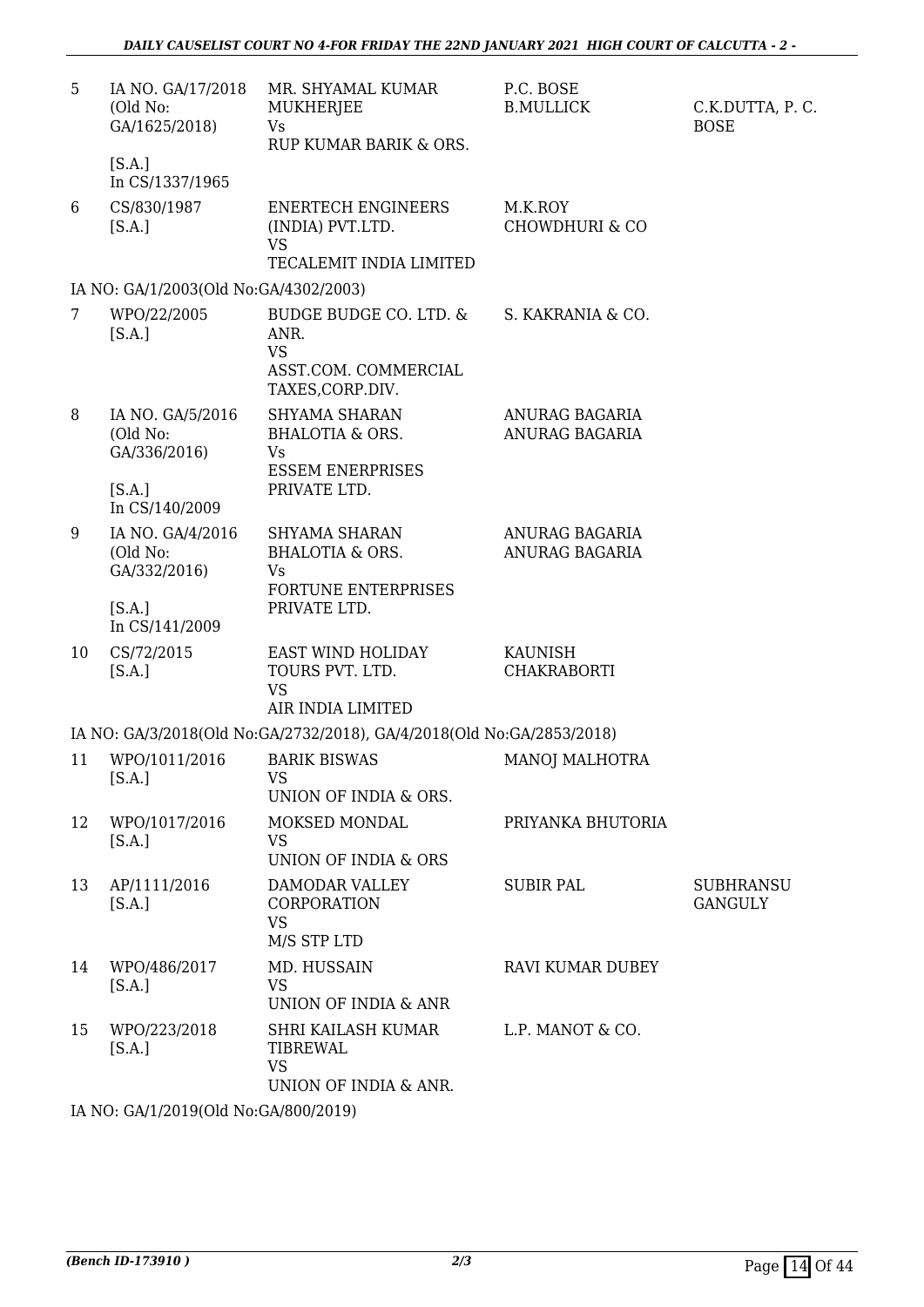| 16 | WPO/224/2018<br>[S.A.]                                                               | SMT. SEEMA TIBREWAL<br>VS.<br>UNION OF INDIA & ANR                                                   | L.P. MANOT & CO.           |                                                    |  |  |
|----|--------------------------------------------------------------------------------------|------------------------------------------------------------------------------------------------------|----------------------------|----------------------------------------------------|--|--|
|    | IA NO: GA/1/2019(Old No:GA/801/2019)                                                 |                                                                                                      |                            |                                                    |  |  |
| 17 | AP/339/2018<br>[S.A.]                                                                | DAMODAR VALLEY<br><b>CORPORATION</b><br><b>VS</b><br><b>SETH &amp; ASSOCIATES</b>                    | <b>AMIT KUMAR NAG</b>      |                                                    |  |  |
| 18 | EC/460/2018<br>[S.A.]                                                                | AI CHAMPADANY<br>INDUSTRIES LIMITED<br><b>VS</b><br>ORIENTAL INSURANCE<br><b>COMPANY LIMITED</b>     | <b>ABHIJIT GUHA RAY</b>    |                                                    |  |  |
| 19 | AP/485/2018<br>[S.A.]                                                                | M/S TIMBOCOM<br><b>VS</b><br>KOLKATA PORT TRUST                                                      | <b>SOUMEN DAS</b>          |                                                    |  |  |
| 20 | CS/111/2019<br>[S.A.]                                                                | ANIL RAJKUMAR MUKERJI<br>AND 3 OTHERS<br><b>VS</b><br>RT REV PARITOSH<br><b>CANNING AND 9 OTHERS</b> | AISHWARYA KUMAR<br>AWASTHI | SINHA AND CO.<br>(RES.1,2 IN G.A 1532)<br>OF 2019) |  |  |
|    | IA NO: GA/1/2019(Old No:GA/1517/2019), GA/2/2019(Old No:GA/1523/2019), GA/3/2019(Old |                                                                                                      |                            |                                                    |  |  |

No:GA/1532/2019), GA/4/2020(Old No:GA/7/2020), GA/5/2020(Old No:GA/828/2020)

| 21 | WPO/122/2019 | DIPAK JAMNADAS POPAT | ANJAN                    |
|----|--------------|----------------------|--------------------------|
|    | [S.A.]       | AND ORS              | <b>BHATTACHARYA (DAS</b> |
|    |              | VS.                  | AND COMPANY)             |
|    |              | THE STATE OF WEST    |                          |
|    |              | BENGAL AND ORS       |                          |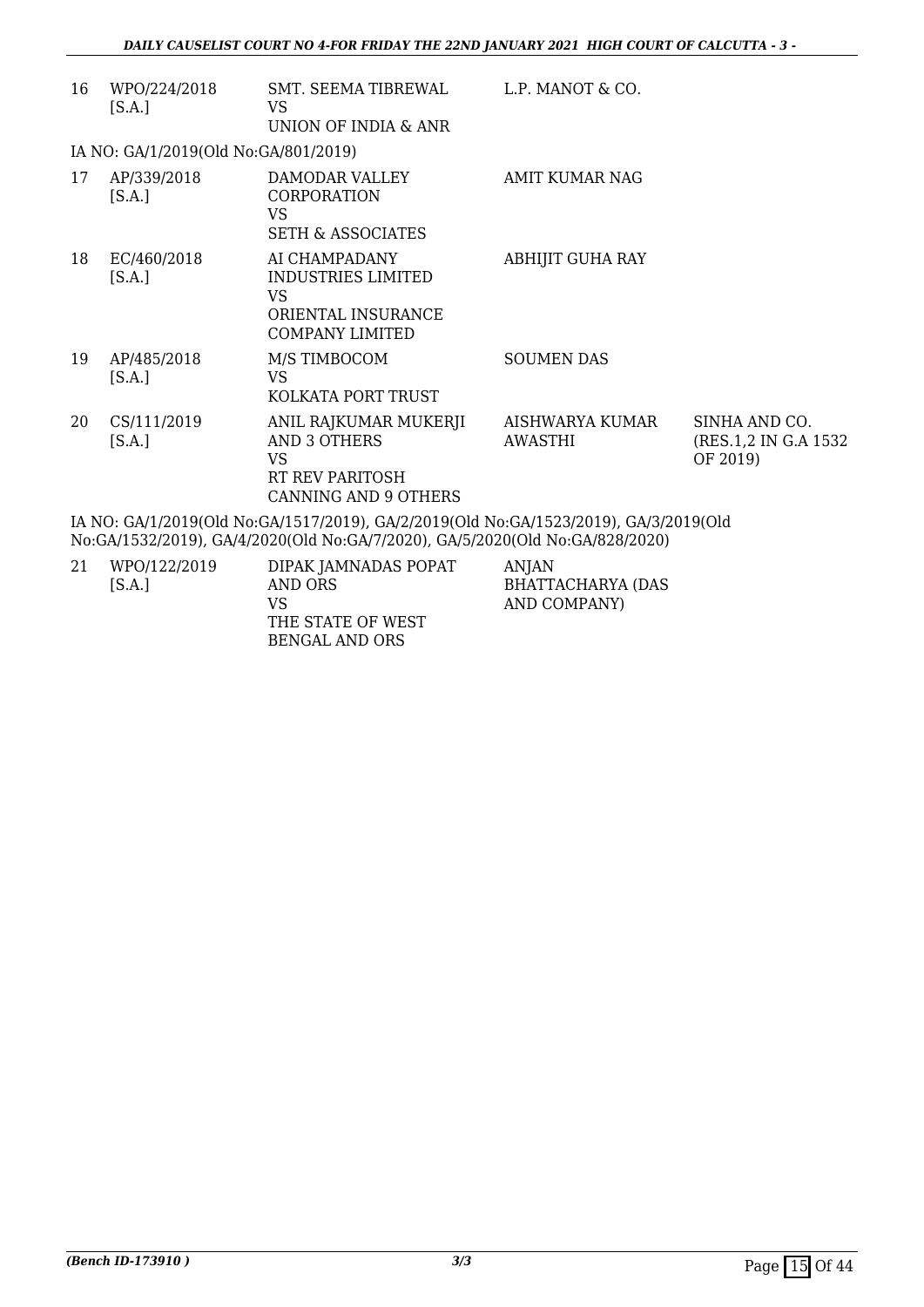

## **Original Side**

**DAILY CAUSELIST For Friday The 22nd January 2021**

**COURT NO. 36 SINGLE BENCH (SB-I,COMMERCIAL BENCH) AT 10:45 AM HON'BLE JUSTICE DEBANGSU BASAK (VIA VIDEO CONFERENCE)**

#### **NOTE:MATTERS WILL BE TAKEN UP THROUGH PHYSICAL HEARING ONLY WHEN BOTH THE PARTIES ARE AGREED**

#### **PRESENTATION OF PLAINT**

| CS/8/2021 | HOOGHLY                 | L.P. AGARWALLA AND |
|-----------|-------------------------|--------------------|
|           | INFRASTRUCTURE PVT LTD. | C()                |
|           | VS.                     |                    |
|           | UNITED INDIA INSURANCE  |                    |
|           | COMPANY LTD             |                    |

IA NO: GA/2/2021

#### **NEW MOTION (UNDER COMMERCIAL DIVISION)**

| AP/123/2020 | SREI EQUIPMENT FINANCE SINHA AND CO.<br>LIMITED |  |
|-------------|-------------------------------------------------|--|
|             | VS<br>SICAL LOGISTICS LIMITED                   |  |

#### IA NO: GA/1/2020(Old No:GA/1217/2020), GA/2/2020

3 AP/125/2020 SREI EQUIPMENT FINANCE LIMITED VS SICAL LOGISTICS LIMITED SINHA AND CO.

IA NO: GA/1/2020(Old No:GA/1219/2020), GA/2/2020

- 4 AP/126/2020 SREI EQUIPMENT FINANCE LIMITED VS SICAL LOGISTICS LIMITED SINHA AND CO.
- IA NO: GA/1/2020(Old No:GA/1221/2020), GA/2/2020
- 5 AP/127/2020 SREI EQUIPMENT FINANCE LIMITED VS SICAL LOGISTICS LIMITED SINHA AND CO. IA NO: GA/1/2020(Old No:GA/1222/2020), GA/2/2020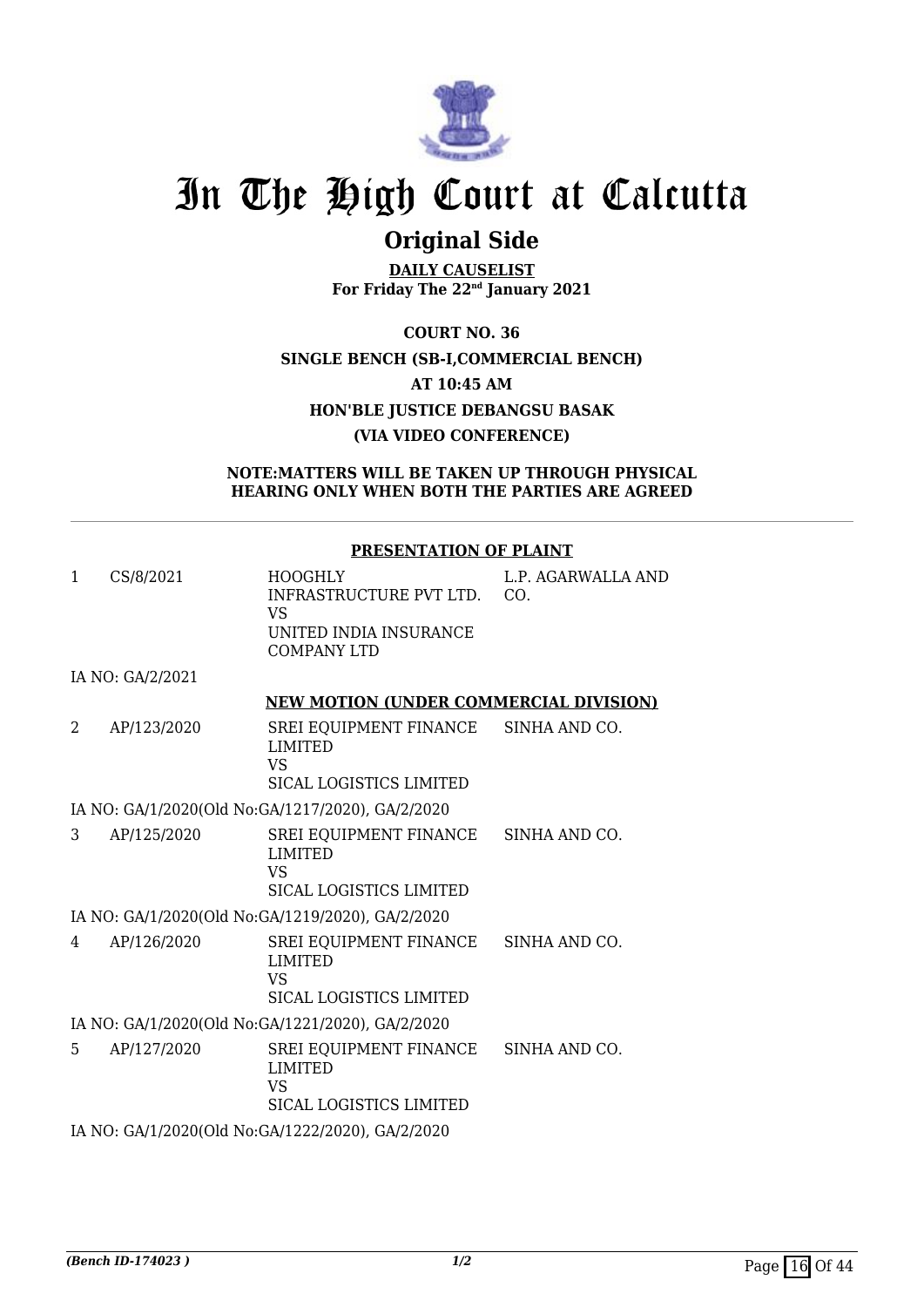| 6  | AP/128/2020                           | SREI EQUIPMENT FINANCE SINHA AND CO.<br><b>LIMITED</b><br><b>VS</b><br><b>SICAL LOGISTICS LIMITED</b> |               |
|----|---------------------------------------|-------------------------------------------------------------------------------------------------------|---------------|
|    |                                       | IA NO: GA/1/2020(Old No:GA/1223/2020), GA/2/2020                                                      |               |
| 7  | AP/129/2020                           | SREI EQUIPMENT FINANCE SINHA AND CO.<br><b>LIMITED</b><br><b>VS</b><br>SICAL LOGISTICS LIMITED        |               |
|    | IA NO: GA/1/2020(Old No:GA/1225/2020) |                                                                                                       |               |
| 8  | AP/130/2020                           | SREI EQUIPMENT FINANCE SINHA AND CO.<br><b>LIMITED</b><br>VS<br>SICAL LOGISTICS LIMITED               |               |
|    |                                       | IA NO: GA/1/2020(Old No:GA/1226/2020), GA/2/2020                                                      |               |
| 9  | AP/131/2020                           | SREI EQUIPMENT FINANCE<br><b>LIMITED</b><br>VS <sub>1</sub><br>SICAL LOGISTICE LIMITED                | SINHA AND CO. |
|    | IA NO: GA/1/2020(Old No:GA/1227/2020) |                                                                                                       |               |
| 10 | AP/249/2020                           | SREI EQUIPMENT FINANCE SINHA AND CO.<br><b>LIMITED</b><br>VS                                          |               |

BALASORE ALLOYS LIMITED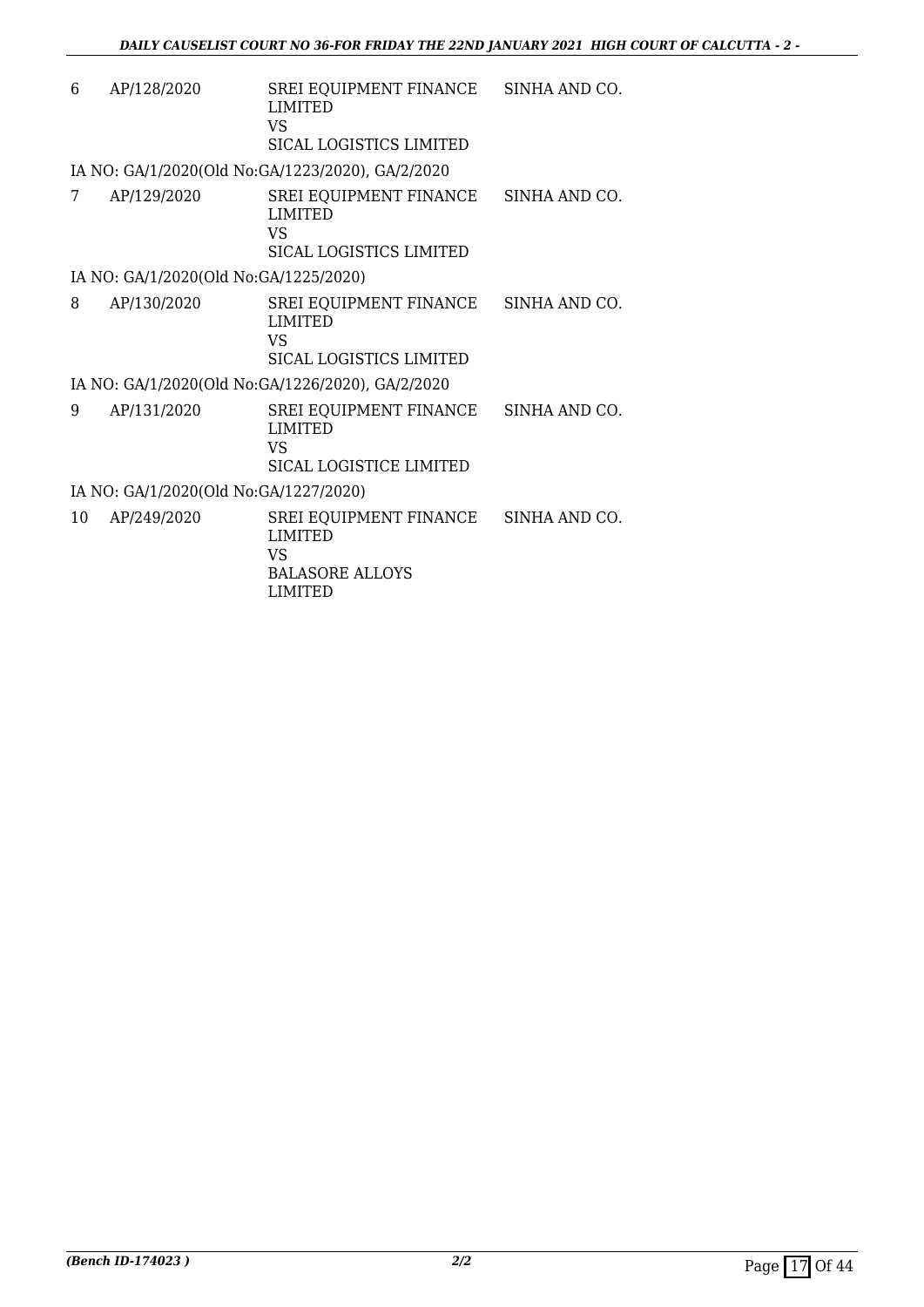

## **Original Side**

**DAILY CAUSELIST For Friday The 22nd January 2021**

### **COURT NO. 36 SINGLE BENCH (SB-I) AT 10:45 AM HON'BLE JUSTICE DEBANGSU BASAK (VIA VIDEO CONFERENCE)**

#### **NOTE:MATTERS WILL BE TAKEN UP THROUGH PHYSICAL HEARING ONLY WHEN BOTH THE PARTIES ARE AGREED**

|              |                                               | <b>FOR JUDGEMENT</b>                                                                         |                                                |                              |
|--------------|-----------------------------------------------|----------------------------------------------------------------------------------------------|------------------------------------------------|------------------------------|
| $\mathbf{1}$ | IA NO. GA/3/2012<br>(Old No:<br>GA/3369/2012) | <b>SUMITRA DEVI SHAH &amp;</b><br>ORS.<br>Vs<br><b>BHUSHAN STEELS LTD.</b>                   | <b>SUNITA AGARWAL</b><br><b>SUNITA AGARWAL</b> |                              |
|              | In CS/54/2012                                 |                                                                                              |                                                |                              |
|              |                                               | PRESENTATION OF PLAINT                                                                       |                                                |                              |
| 2            | CS/129/2020                                   | <b>SANKAR KUMAR DAS</b><br>VS.<br><b>EMAMI AGROTECH</b><br>LIMITED AND ORS.                  | <b>RITA MALLICK</b>                            |                              |
|              |                                               | <b>NEW MOTIONS</b>                                                                           |                                                |                              |
| 3            | IA NO. GA/29/2021<br>In CS/308/1872           | <b>BALARAM DAS</b><br>Vs<br><b>GURU CHARAN BISWAS</b>                                        | S.RAYCHOWDHURY<br>S.RAYCHOWDHURY               |                              |
| 4            | IA NO. GA/15/2021<br>In CS/324/1987           | <b>WOODLAND</b><br>MANUFACTURER LTD.<br><b>Vs</b><br><b>SAKTI PRASAD GARGA &amp;</b><br>ORS. | T.BANERJEE & CO.                               | P.K.SEN<br>BORAT, S.P. GARGA |
| 5            | IA NO. GA/10/2020<br>(Old No:<br>GA/658/2020) | MIHIJAM VANASPATI LTD<br><b>Vs</b><br>MAERSK LINE INDIA PVT.<br>LTD.                         | ANURAG BAGARIA                                 |                              |

In CS/244/2012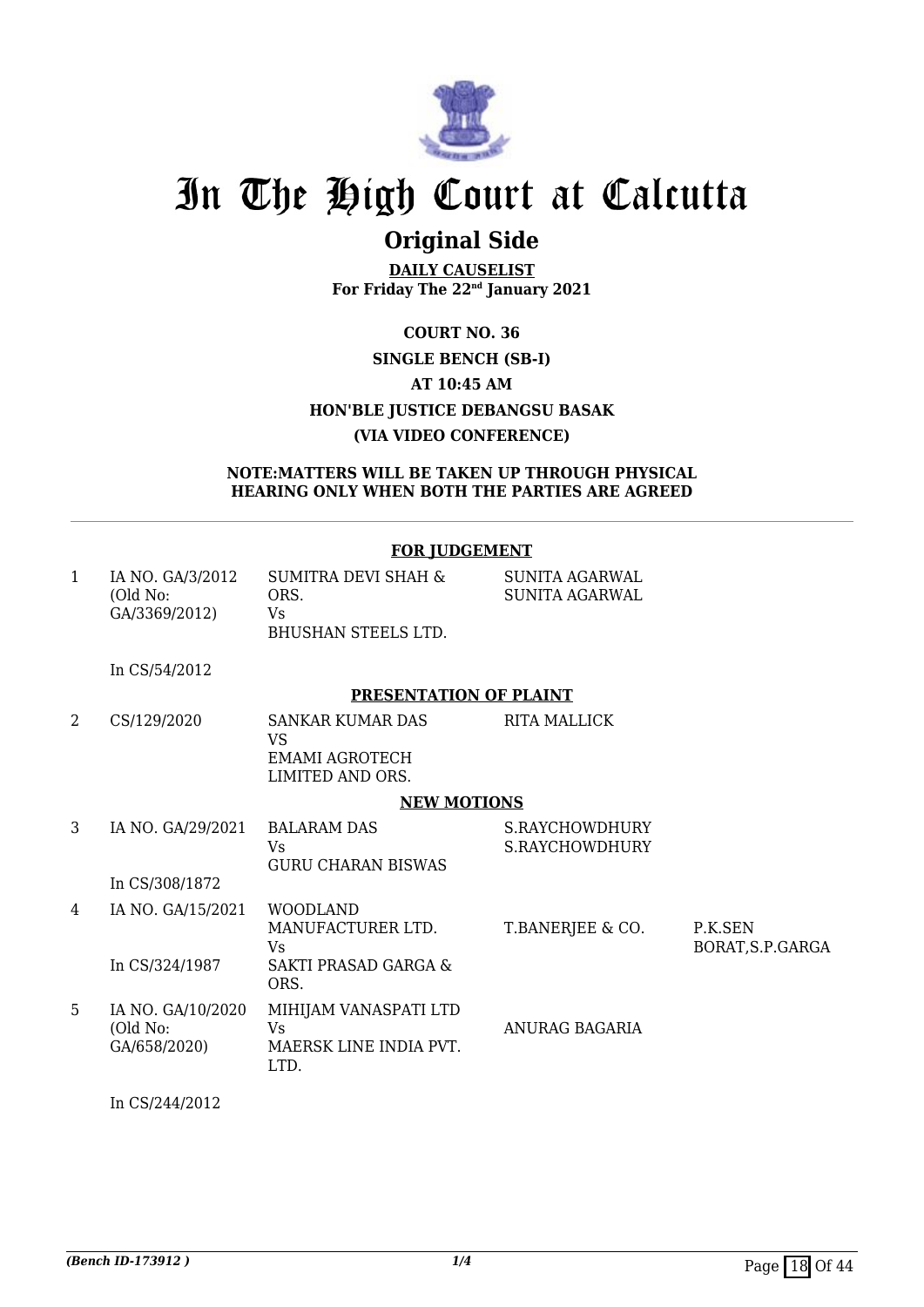| 6  | IA NO. GA/1/2021                             | SUPRIYA KUMAR SAHA<br>Vs                                                                            | PRIYANKA DAS<br>PRIYANKA DAS                                                   |
|----|----------------------------------------------|-----------------------------------------------------------------------------------------------------|--------------------------------------------------------------------------------|
|    | In AP/113/2017                               | UNION OF INDIA & ANR                                                                                |                                                                                |
| 7  | AP/439/2019                                  | SREI EQUIPMENT FINANCE<br><b>LIMITED</b><br><b>VS</b><br><b>SARJUN YADAV</b>                        | SRIVASRAVA AND CO.                                                             |
| 8  | IA NO. GA/1/2020<br>[S.A.]<br>In AP/351/2020 | KOLKATA METROPOLITAN<br>DEVELOPMENT AUTHORITY<br>Vs<br>SOUTH CITY PROJECTD<br>(KOLKATA) LTD AND ANR | <b>SANCHARI</b><br><b>CHAKRABORTY</b><br><b>SANCHARI</b><br><b>CHAKRABORTY</b> |
| 9  | IA NO. GA/2/2021                             | <b>HOOGHLY</b><br>INFRASTRUCTURE PVT LTD.<br><b>Vs</b>                                              | L.P. AGARWALLA AND<br>CO.<br>L.P. AGARWALLA AND                                |
|    | In CS/8/2021                                 | UNITED INDIA INSURANCE<br><b>COMPANY LTD</b>                                                        | CO.                                                                            |
|    |                                              | <b>NEW CHAMBER APPLICATIONS</b>                                                                     |                                                                                |
| 10 | IA NO. GA/5/2020<br>(Old No:<br>GA/561/2020) | MIHIRKUMAR SARKAR<br>(DECED.)<br>Vs<br>PRABIR KR. SIRKAR                                            | <b>VICTOR</b><br>VICTOR & MOSES CO.                                            |
|    | In TS/7/2003                                 |                                                                                                     |                                                                                |
| 11 | IA NO. GA/1/2021                             | IN THE GOODS OF : RAMAN<br>SHARMA (DECED)<br><b>Vs</b>                                              | <b>ASIF SOHAIL</b><br><b>TARAFDAR</b><br>AJAY GAGGAR                           |
|    | In PLA/108/2017                              |                                                                                                     |                                                                                |
| 12 | IA NO. GA/7/2021                             | IN THE GOODS OF: TANMAY<br>DATTA, DECEASED<br><b>Vs</b>                                             | <b>ABHIJIT NAYAK</b><br><b>ABHIJIT NAYAK</b>                                   |
|    | In TS/12/2019                                |                                                                                                     |                                                                                |
|    |                                              | <b>APPLICATION FOR RULE IN CONTEMPT</b>                                                             |                                                                                |
| 13 | CC/56/2020<br>[S.A.]                         | SRIRUPA GHOSH<br>VS<br>BINOD KUMAR, MUNICIPAL                                                       | MAHABOOB AHMED                                                                 |
|    |                                              | <b>COMMISSIONER KMC</b>                                                                             |                                                                                |
|    |                                              | <u>NON CONTENTIOUS BUSINESS (FOR FINAL DISPOSAL)</u>                                                |                                                                                |
|    |                                              | (AT 2:00 P.M.)                                                                                      |                                                                                |
| 14 | PLA/281/2017                                 | IN THE GOODS OF: AMAL<br>KANTI RAY, DECEASED<br><b>VS</b>                                           | DAYA PRAKASH SAHA                                                              |
|    | IA NO: GA/1/2019                             |                                                                                                     |                                                                                |
| 15 | PLA/270/2018                                 | IN THE GOODS OF: SANTI<br>NATH CHOWDHURY, DEC.<br>VS                                                | MOHAN LALL<br><b>BANERJEE</b>                                                  |

IA NO: GA/2/2019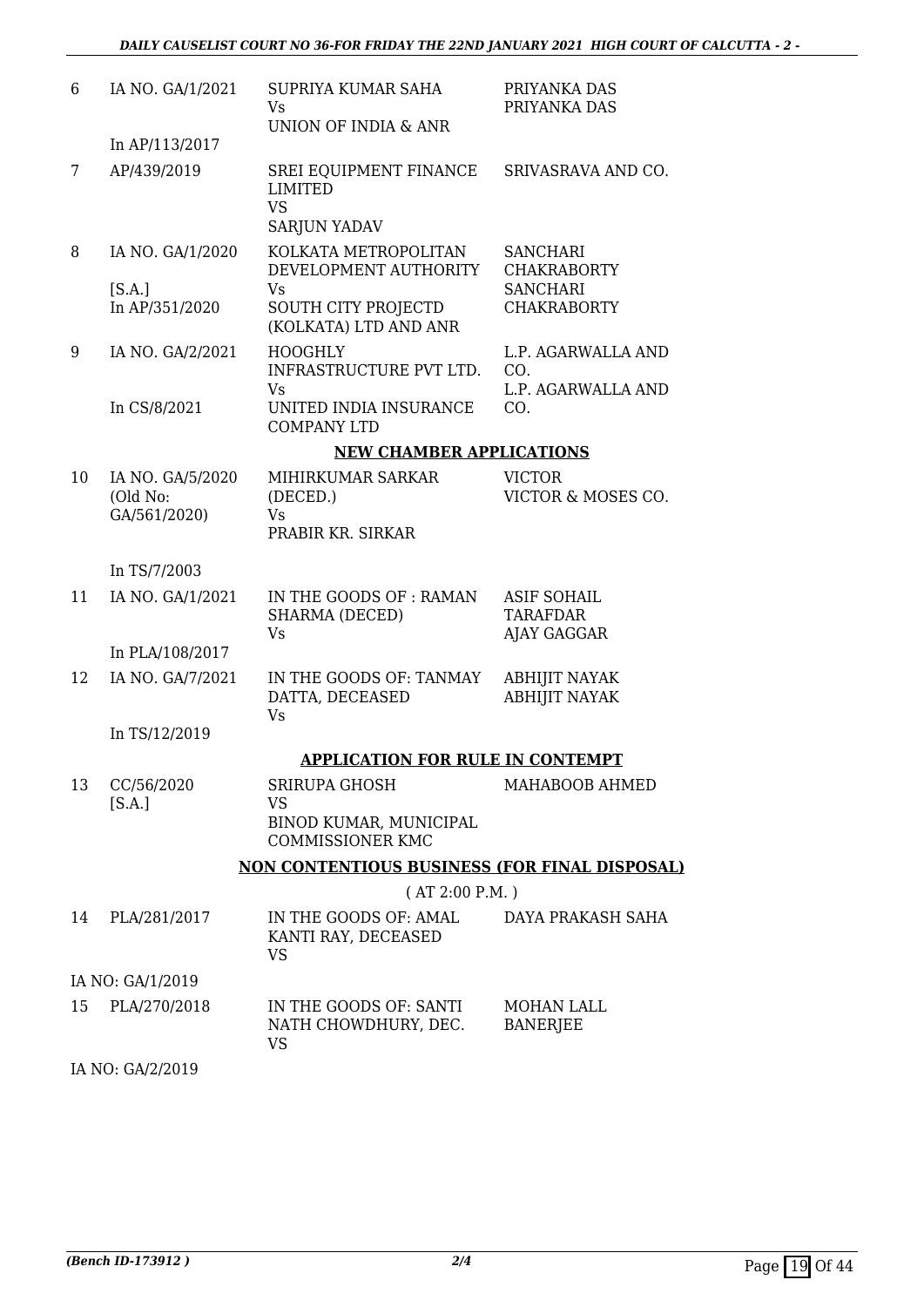| 16 | PLA/113/2019                          | IN THE GOODS OF<br>RABINDRA LAL DAS ALSO<br>KNOWN AS R.L. DAS,<br><b>DECESED</b><br><b>VS</b><br>NA | SINHA AND CO                           |
|----|---------------------------------------|-----------------------------------------------------------------------------------------------------|----------------------------------------|
| 17 | PLA/236/2019                          | IN THE GOODS OF<br>SHIBNATH SEN (DEC)<br><b>VS</b><br>NA                                            | M/S RAJENDRA LAL<br><b>DUTT AND CO</b> |
|    | IA NO: GA/1/2019(Old No:GA/2685/2019) |                                                                                                     |                                        |
| 18 | PLA/278/2019                          | IN THE GOODS OF<br>SADHANA DEY (DEC)<br><b>VS</b><br>N/A                                            | <b>BHASKAR NANDI</b>                   |
| 19 | PLA/439/2019                          | IN THE GOODS OF-ANIL<br>KUMAR JHUNJHUNWALA<br>(DEC.)<br><b>VS</b><br>NA                             | S. K. SHARMA                           |
| 20 | PLA/447/2019                          | IN THE GOODS OF SM<br><b>SWAPNA PAUL DECED</b><br><b>VS</b><br>NA                                   | <b>S KHAN</b>                          |
| 21 | PLA/23/2020                           | IN THE GOODS OF<br>HEMENDRA P MEHETA<br><b>ALIAS HEMENDRA P</b><br>MEHTA (DEC)<br><b>VS</b><br>N/A  | SANANDA GANGULI                        |
| 22 | PLA/118/2020                          | IN THE GOODS OF JAFRANI<br>MUKHERJEE (DEC)<br><b>VS</b><br>NA                                       | <b>VICTOR MOSES AND</b><br>CO          |
| 23 | PLA/119/2020                          | IN THE GOODS OF DIPALI<br>SEN (DEC)<br><b>VS</b><br>NA                                              | <b>VICTOR MOSES AND</b><br>CO.         |
| 24 | PLA/130/2020                          | IN THE GOODS OF<br>BISWANATH BASU (DEC)<br><b>VS</b><br>N/A                                         | DEBASISH GHOSE                         |
| 25 | PLA/134/2020                          | IN THE GOODS OF AJIT<br>KUMAR RAY ALSO KNOWN<br>AS AJIT KUMAR ROY<br><b>VS</b><br>NA                | ABHIJIT SARKAR                         |
| 26 | PLA/153/2020                          | IN THE GOODS OF SAILESH<br>CHANDRA PANDE,<br><b>DECEASED</b><br><b>VS</b><br>NA                     | FOX AND MANDAL                         |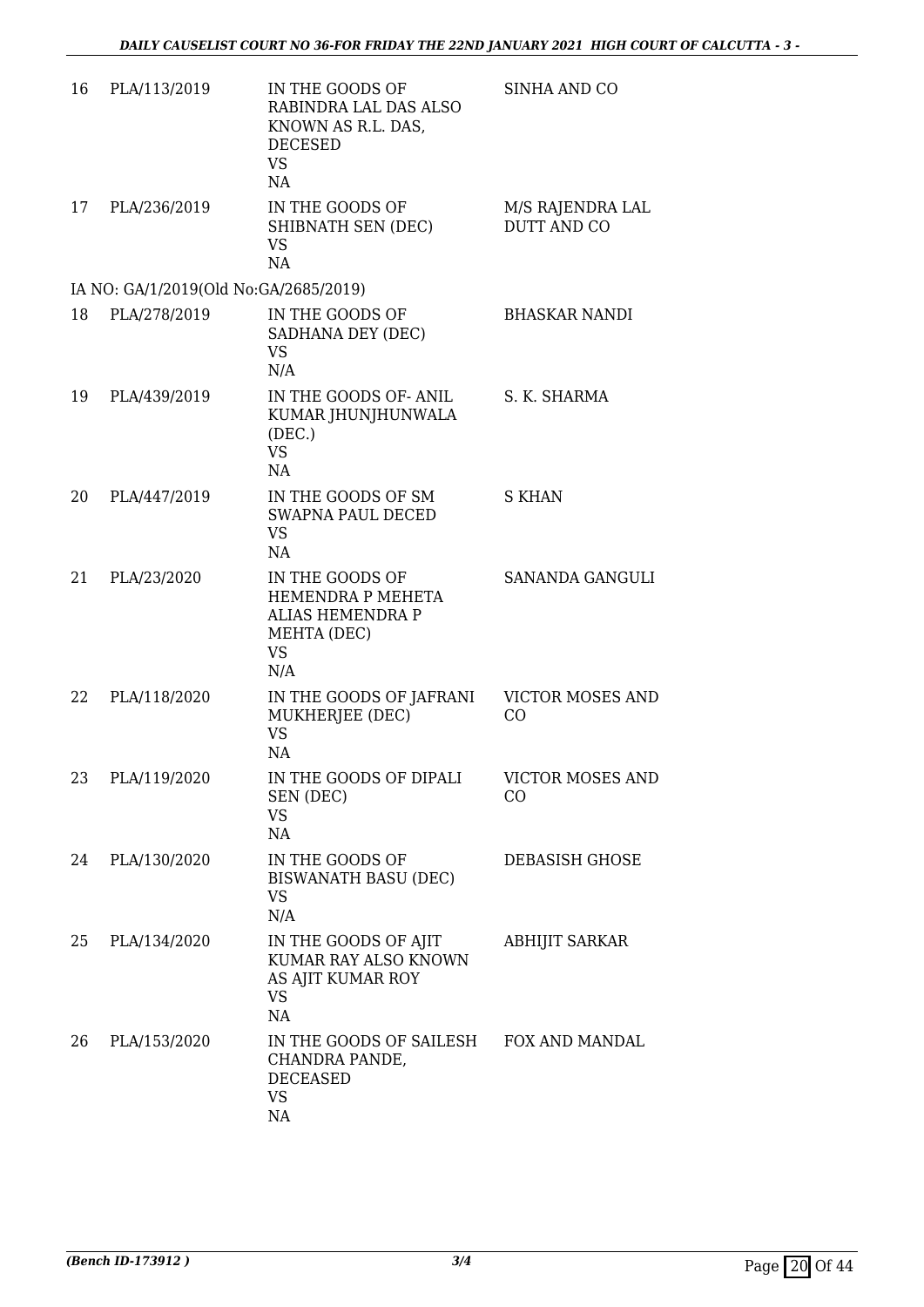| 27 | PLA/161/2020 | IN THE GOODS OF NIRMAL<br>KUMAR KOTHARI (DEC)<br><b>VS</b><br>NA           | <b>SUDESHNA</b><br><b>MAZUMDER</b>      |
|----|--------------|----------------------------------------------------------------------------|-----------------------------------------|
| 28 | PLA/168/2020 | IN THE GOODS OF- PRASUN<br>KUMAR CHAKRABORTY<br>(DEC.)<br><b>VS</b><br>NA  | KAUSHIK PRADHAN                         |
| 29 | PLA/171/2020 | IN THE GOODS OF<br>RABINDRA KUMAR DUTTA<br><b>DECED</b><br><b>VS</b><br>NA | DIPENDRA NATH<br><b>CHUNDER</b>         |
| 30 | PLA/198/2020 | IN THE GOODS OF DR.<br>SANTOSH KUMAR BHAR<br>(DEC.)<br><b>VS</b><br>NA     | M/S. CHATTERJEE,<br>SIL AND CO.         |
|    |              | <b>TESTAMENTARY MATTERS ( FOR ISSUANCE OF CITATION)</b>                    |                                         |
|    |              | (AT 2:00 P.M. )                                                            |                                         |
| 31 | PLA/61/2020  | IN THE GOODS OF-INDU<br>DABRIWALA (DEC.)<br><b>VS</b><br>NA                | <b>SANDERSONS AND</b><br><b>MORGANS</b> |
| 32 | PLA/84/2020  | IN THE GOODS OF<br>NARAYAN CHANDRA DAS<br>(DECED)<br><b>VS</b><br>NA       | <b>UDAYNARAYAN</b><br><b>BETAL</b>      |
| 33 | PLA/85/2020  | IN THE GOODS OF ADITI<br>NANDY (DEC)<br><b>VS</b><br>na                    | udaynarayan betal                       |
| 34 | PLA/120/2020 | IN THE GOODS OF TRIDIB<br>CHOWDHURY (DEC)<br>VS.<br>N/A                    | <b>SULAGNA</b><br><b>MUKHERJEE</b>      |
| 35 | PLA/181/2020 | IN THE GOODS OF<br>SHUBHASHIA DHAR DECED<br><b>VS</b><br>NA                | <b>SOMNATH SAHA</b>                     |
| 36 | PLA/193/2020 | IN THE GOODS OF KARTICK<br>DAS @ MISTRY (DEC.)<br>VS<br>NA                 | ABHISHEK SINGH                          |
| 37 | PLA/207/2020 | IN THE GOODS OF CHAMAN<br>LALL AGARWALLA (DEC.)<br><b>VS</b><br>NA         | <b>CHOUDHURYS LAW</b><br><b>OFFICES</b> |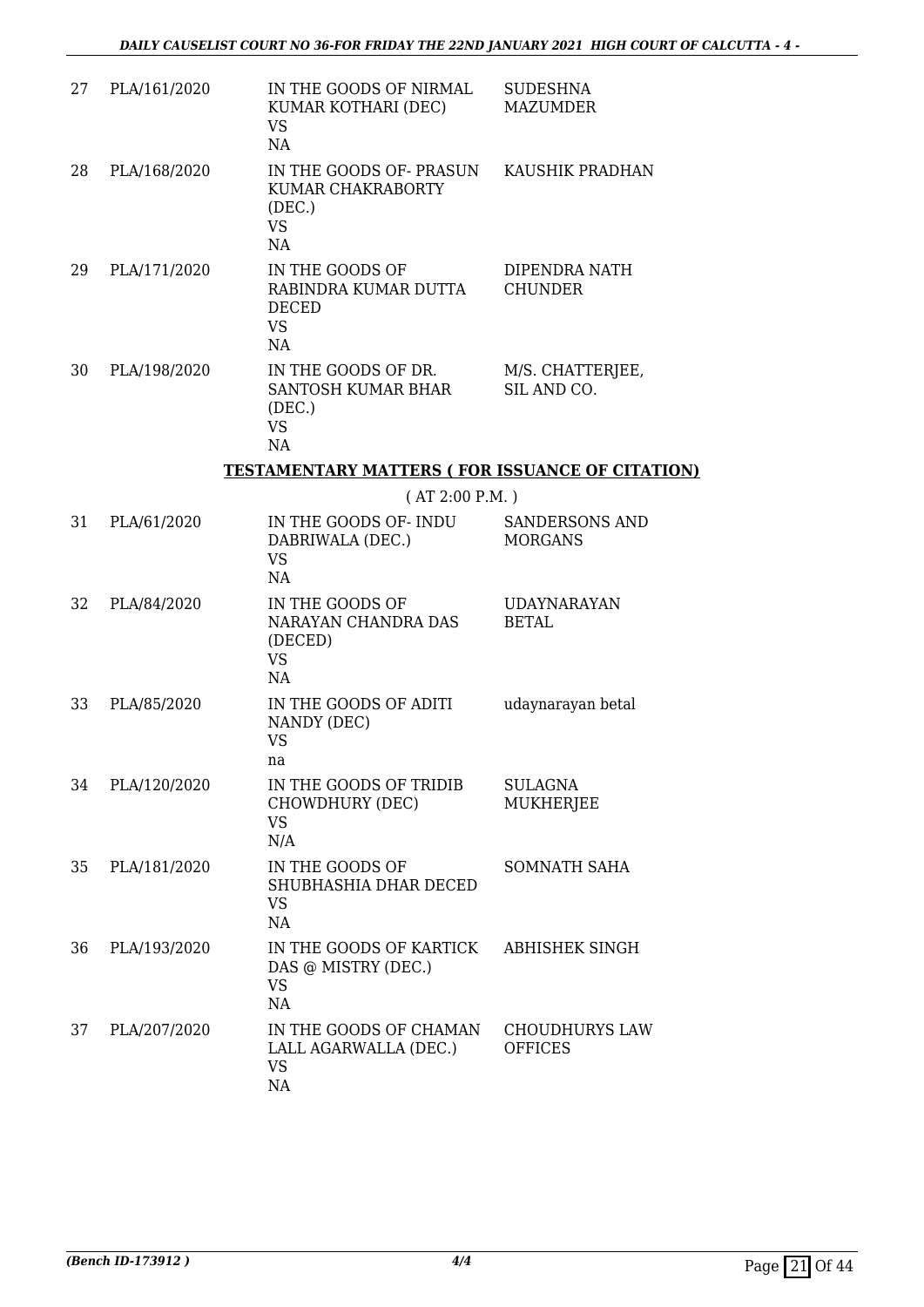

### **Original Side**

**DAILY CAUSELIST For Friday The 22nd January 2021**

**COURT NO. 38 SINGLE BENCH ( SB-II ,COMMERCIAL BENCH) AT 2:00 PM HON'BLE JUSTICE ASHIS KUMAR CHAKRABORTY (VIA VIDEO CONFERENCE)**

**NOTE:MATTERS WILL BE TAKEN UP THROUGH PHYSICAL HEARING ONLY WHEN BOTH THE PARTIES ARE AGREED.**

**NOTE: ORIGINAL SIDE MATTERS WILL BE TAKEN UP FROM 2:00 P.M.**

**NOTE: MENTIONING WILL BE PERMITTED ONLY ON THE VIRTUAL MODE INDICATING GROUP(S) OR SECTION(S) ALONG WITH GROUND OF URGENCY.**

**NOTE: COMMERCIAL BENCH WILL BE TAKEN UP FIRST.**

**ON AND FROM MONDAY, 18TH JANUARY, 2021 TO FRIDAY, 29TH JANUARY, 2021 WILL TAKE, IN ADDITION TO HIS OWN LIST AND DETERMINATION, THE LIST AND DETERMINATION OF HON'BLE JUSTICE MOUSHUMI BHATTACHARYA**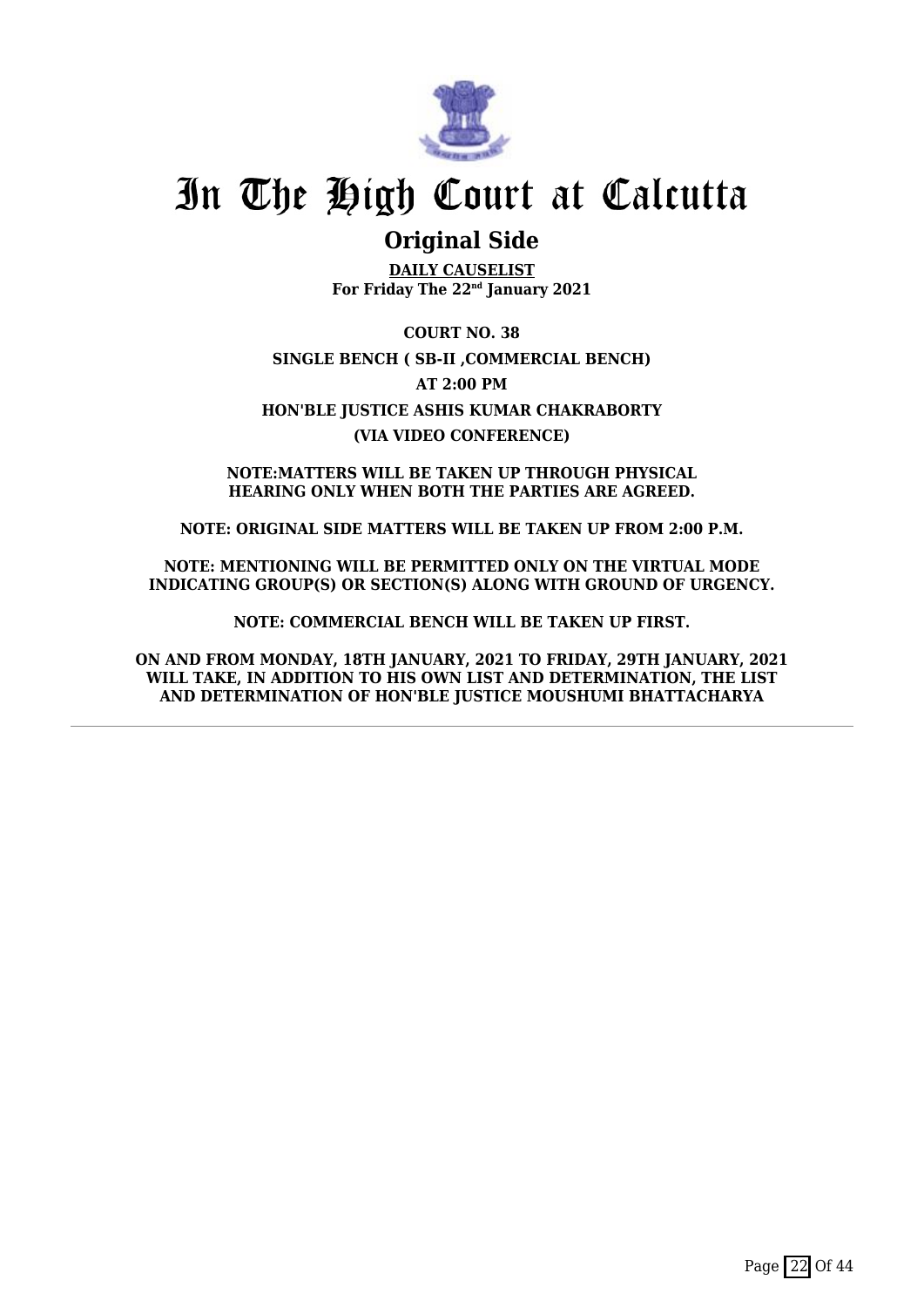

### **Original Side**

**DAILY CAUSELIST For Friday The 22nd January 2021**

#### **COURT NO. 38**

### **SINGLE BENCH (SB-II) AT 2:00 PM HON'BLE JUSTICE ASHIS KUMAR CHAKRABORTY VIA VIDEO CONFERENCE)**

#### **NOTE:MATTERS WILL BE TAKEN UP THROUGH PHYSICAL HEARING ONLY WHEN BOTH THE PARTIES ARE AGREED.**

#### **NOTE: ORIGINAL SIDE MATTERS WILL BE TAKEN UP FROM 2:00 P.M.**

#### **NOTE: MENTIONING WILL BE PERMITTED ONLY ON THE VIRTUAL MODE INDICATING GROUP(S) OR SECTION(S) ALONG WITH GROUND OF URGENCY.**

#### **NOTE: COMMERCIAL BENCH WILL BE TAKEN UP FIRST.**

#### **ON AND FROM MONDAY, 18TH JANUARY, 2021 TO FRIDAY, 29TH JANUARY, 2021 WILL TAKE, IN ADDITION TO HIS OWN LIST AND DETERMINATION, THE LIST AND DETERMINATION OF HON'BLE JUSTICE MOUSHUMI BHATTACHARYA**

#### **TO BE MENTIONED**

| BIFR/88/1987 | M/S SMALL TOOLS MFG. | A.N.MUKHERJEE |
|--------------|----------------------|---------------|
|              | CO. OF INDIA LTD.    |               |
|              | VS                   |               |

IA NO: CA/1/1998(Old No:CA/628/1998)

#### **COMPANY MATTER (NEW)**

| 2 | IA NO. CA/21/2020                             | IN THE MATTER OF APARNA<br>LIGHTNING (INDIA) PVT.<br>LTD. -AND-                           | AMITAVA RAHA                                 |
|---|-----------------------------------------------|-------------------------------------------------------------------------------------------|----------------------------------------------|
|   | In $CP/40/2009$                               | Vs.<br>THE OFFICIAL LIQUIDATOR<br>-VS-INDIAN BANK                                         |                                              |
| 3 | IA NO. CA/36/2018<br>(Old No:<br>CA/238/2018) | IN THE MATTER OF M/S.<br>DUNLOP INDIA LIMITED (IN<br>LIQN)<br>Vs<br>-AND-FREIGHT CARRIERS | <b>I.C.SANCHETI &amp; CO</b><br>FOX & MANDAL |
|   | In CP/233/2008                                | OF INDIA LTD -VS -THE O/L,<br><b>HIGH COUR</b>                                            |                                              |
|   |                                               |                                                                                           |                                              |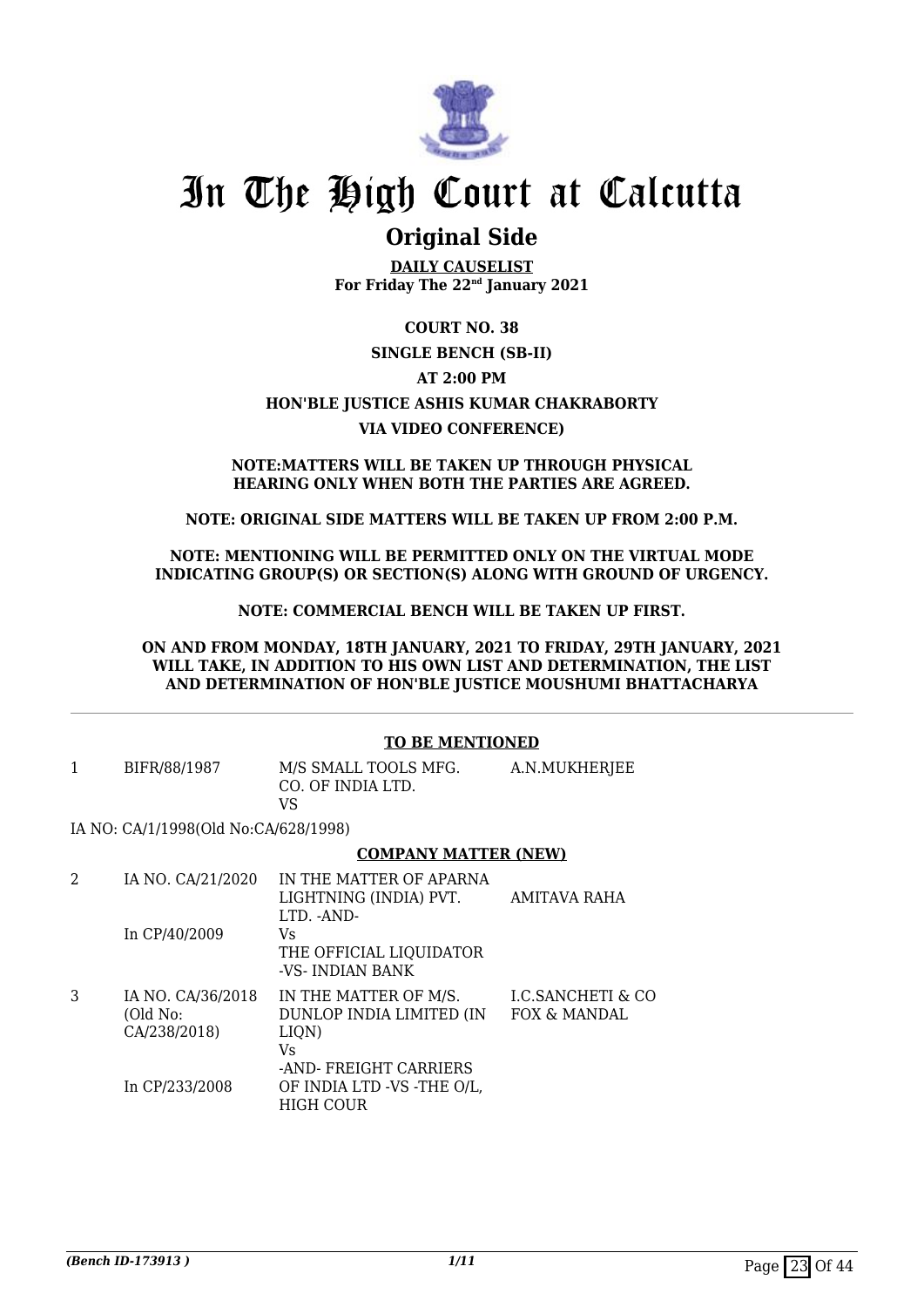| 4  | IA NO. CA/76/2020                            | IN THE MATTER OF M/S.<br>DUNLOP INDIA LIMITED -<br>AND-                                                 | FOX & MANDAL                     |
|----|----------------------------------------------|---------------------------------------------------------------------------------------------------------|----------------------------------|
|    | In CP/233/2008                               | Vs<br>SBI GLOBAL FACTORS LTD.<br>-VS-TNE O/L                                                            |                                  |
| 5  | IA NO. CA/4/2021                             | IN THE MATTER OF : INDIA<br>POWER CORPORATION LTD<br>& DPSC LTD                                         | SHARDUL S.SHROFF                 |
|    | In CP/206/2012                               | Vs                                                                                                      |                                  |
| 6  | IA NO. CA/18/2020<br>(Old No:<br>CA/68/2020) | M/S. NET 4<br>COMMUNICATION LTD<br>Vs                                                                   | ANS ASSOCIATES<br>ANS ASSOCIATES |
|    |                                              | SREI EQUIPMENT FINANCE<br><b>LTD</b>                                                                    |                                  |
|    | In CP/760/2013                               |                                                                                                         |                                  |
|    |                                              | <b>COMPANY MATTER ADJOURNED</b>                                                                         |                                  |
| 7  | CP/564/2014                                  | M/S. SHREE BASUKINATH<br>FOOD PROCESSORS LTD.<br><b>VS</b>                                              | RAHUL KARMAKAR                   |
|    |                                              | M/S. DHIRAJ AGENCIES PVT.<br>LTD.                                                                       |                                  |
| 8  | CP/334/2013                                  | IN THE MATTER OF : JAIN<br>INFRAPROJECTS LTD -AND-                                                      | PRADEEP KUMAR<br><b>JEWRAJKA</b> |
|    |                                              | <b>VS</b><br>LAFARGE AGGREGATES &<br>CONCRETE INDIA PVT.LTD                                             |                                  |
|    | IA NO: CA/2/2019(Old No:CA/197/2019)         |                                                                                                         |                                  |
| 9  | CP/151/2016                                  | RE :M/S. ADITI AGRO OIL<br><b>PVT LTD AND</b>                                                           | VIKRAM WADEHRA                   |
|    |                                              | <b>VS</b><br><b>ASSET RECONSTRUCTION</b><br>COMPANY (INDIA) LTD                                         |                                  |
| 10 | CP/152/2016                                  | RE : M/S ADITI OIL<br>EXTRACTION PVT LTD AND                                                            | VIKRAM WADEHRA                   |
|    |                                              | VS<br>ASSET RECONSTRUCTION<br>COMPANY (INDIA) LTD                                                       |                                  |
|    |                                              | <b>NEW MOTIONS (SECTION 34)</b>                                                                         |                                  |
| 11 | AP/387/2020                                  | UNION OF INDIA AND ANR<br>VS                                                                            | APARNA BANERJEE                  |
|    |                                              | DINESH INFRAPROJECTS<br><b>PVT LTD</b>                                                                  |                                  |
| 12 | AP/12/2021                                   | HEADWAY CLEARING AND<br>FORWARDING AGENCY AND<br>ANR.<br><b>VS</b>                                      | <b>JAYA SAHA</b>                 |
|    |                                              | M/S. KOTAK MAHINDRA<br>BANK LIMITED AND ANR.                                                            |                                  |
| 13 | AP/28/2021                                   | RINA SINGH<br>VS<br>CHOLAMANDALAM<br><b>INVESTMENT AND</b><br>FINANCE COMPANY<br><b>LIMITED AND ORS</b> | MUKHERJEE<br><b>ASSOCIATES</b>   |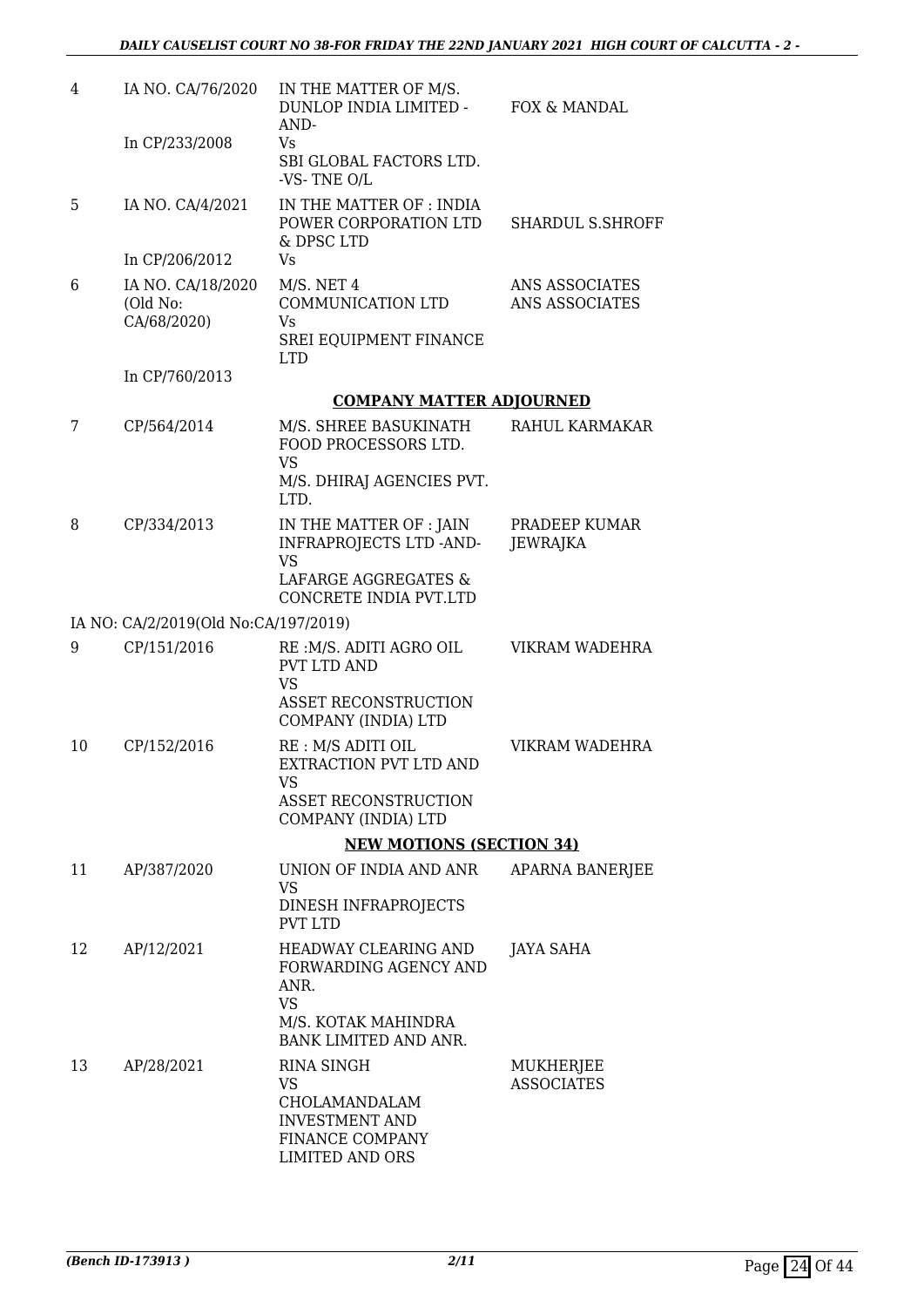| 14 | AP/29/2021                                   | PANCHU RAJAK AND ANR<br><b>VS</b><br>CHOLAMANDALAM<br><b>INVESTMENT AND</b><br>FINANCE COMPANY LTD | MUKHERJEE<br><b>ASSOCIATES</b>                                    |                               |
|----|----------------------------------------------|----------------------------------------------------------------------------------------------------|-------------------------------------------------------------------|-------------------------------|
| 15 | AP/30/2021                                   | <b>GAUTAM KUMAR SEN</b><br>VS<br>KOLKATA MUNICIPAL<br><b>CORPORATION</b>                           | <b>SUMANTA BISWAS</b>                                             |                               |
| 16 | AP/33/2021                                   | LINDSAY INTERNATIONAL<br>PRIVATE LIMITED<br><b>VS</b><br>IFGL REFRACTORIES LTD                     | S KAKRANIA AND CO                                                 |                               |
|    |                                              | <b>NEW CHAMBER APPLICATIONS</b>                                                                    |                                                                   |                               |
| 17 | IA NO. GA/2/2020<br>(Old No:<br>GA/849/2020) | IN THE GOODS OF :<br>PARTHO DE (DEC.)<br>Vs<br>n                                                   | <b>KUM KUM</b><br><b>MUKHERJEE</b><br><b>KUM KUM</b><br>MUKHERJEE |                               |
|    | [S.A.]<br>In PLA/24/2019                     |                                                                                                    |                                                                   |                               |
| 18 | EC/488/2019<br>[S.A.]                        | AFCONS INFRASTRUCTURE<br>LTD.<br><b>VS</b><br><b>STATE OF WEST</b><br>BENGAL(PWD)                  | <b>BIJON MAJUMDAR</b>                                             |                               |
| 19 | EC/494/2019<br>[S.A.]                        | <b>RAJEEV SWAIKA</b><br>VS<br>SUNEEL SWAIKA AND ORS                                                | FOX AND MANDAL                                                    |                               |
| 20 | EC/495/2019<br>[S.A.]                        | AFCONS INFRSTRUCTURE<br><b>LIMITED</b><br><b>VS</b><br>THE STATE OF WEST<br><b>BENGAL</b>          | MR. BIJON<br><b>MAJUMDER</b>                                      |                               |
| 21 | EC/496/2019<br>[SA.]                         | AFCONS PAULING (INDIA)<br>LTD.<br>VS<br>STATE OF WEST BENGAL                                       | <b>BIJON MAJUMDAR</b>                                             |                               |
| 22 | EC/497/2019<br>[S.A.]                        | AFCONS PAULING (INDIA)<br><b>LTD</b><br><b>VS</b><br>THE STATE OF WEST<br><b>BENGAL</b>            | <b>BIJON MAJUMDAR</b>                                             |                               |
|    |                                              | <b>MISCELLANEOUS MATTERS</b>                                                                       |                                                                   |                               |
| 23 | IA NO. CA/78/2021                            | FIRE GENERAL INSURANCE<br>OF (I) LTD. (IN LIQN.)<br>Vs                                             | MR. DURGA PR.<br><b>DUTTA</b>                                     | ASHIM KR.<br><b>CHOWDHURY</b> |
|    | In CP/4/1956                                 |                                                                                                    |                                                                   |                               |
| 24 | IA NO. CA/57/2016<br>(Old No:<br>CA/37/2016) | CYCLE CORPORATION OF<br>INDIA LTD.(IN LIQN)<br>Vs                                                  | <b>NAYAN RAKSHIT</b><br><b>NAYAN RAKSHIT</b>                      |                               |
|    | [S.A.]<br>In BIFR/508/1992                   | THE OFFICIAL LIQUIDATOR,<br>HIGH COURT, CALCUTTA                                                   |                                                                   |                               |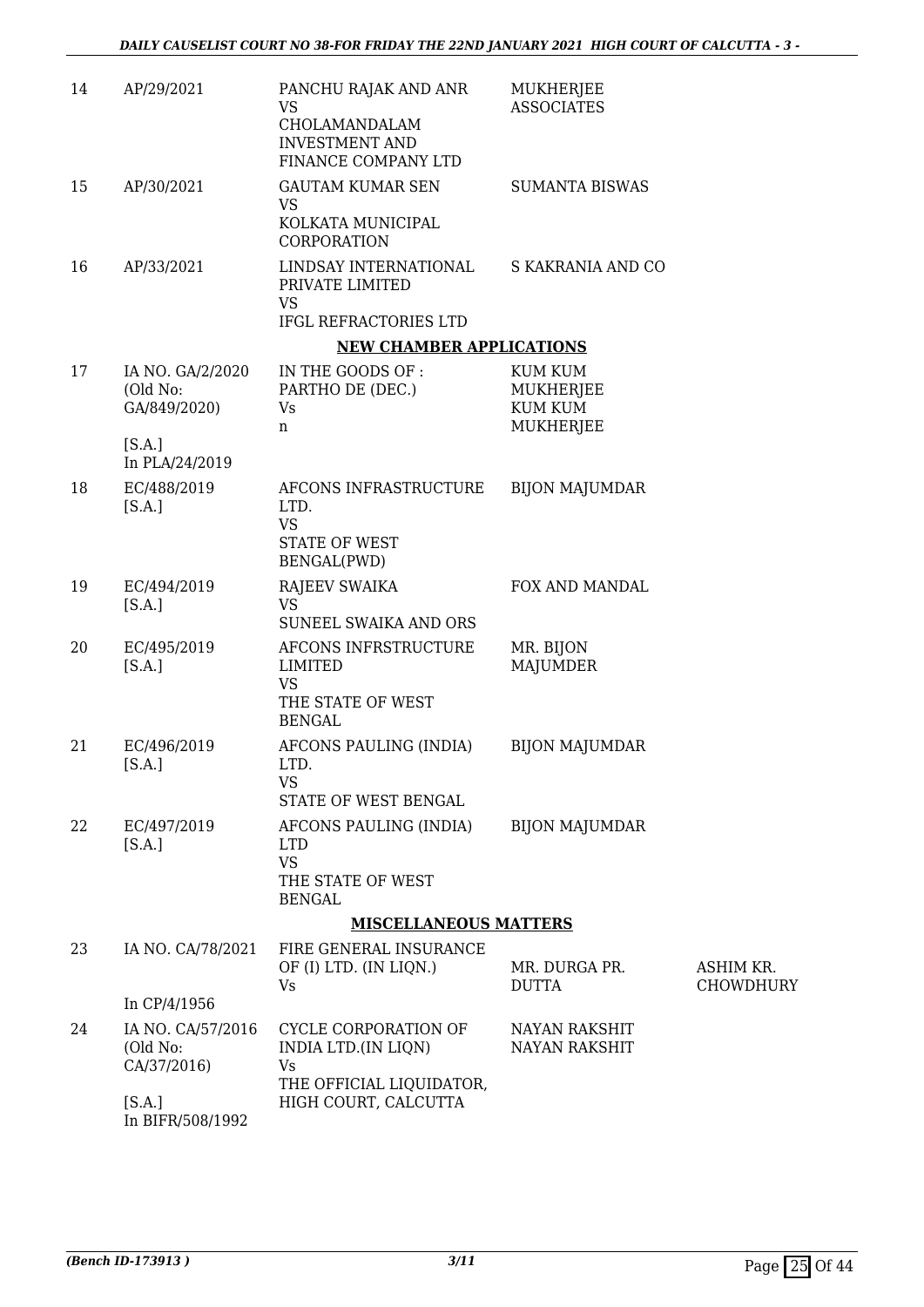| 25 | IA NO. CA/73/2018<br>(Old No:<br>CA/132/2018) | CYCLE CORPORATION OF<br>INDIA LTD.(IN LIQN)<br>Vs<br>THE OFFICIAL LIQUIDATOR  | NAYAN RAKSHIT<br><b>NAYAN RAKSHIT</b>                                       |
|----|-----------------------------------------------|-------------------------------------------------------------------------------|-----------------------------------------------------------------------------|
|    | [S.A.]<br>In BIFR/508/1992                    | -VS- W.B.S.I. DEV. CORPN.<br>LTD. & ANR                                       |                                                                             |
| 26 | IA NO. CA/78/2021                             | IN THE MATTER OF M/S.<br>DUNLOP INDIA LIMITED -<br>AND-                       | FOX & MANDAL                                                                |
|    | In CP/233/2008                                | Vs<br>THE O/L -VS- E.V. MATHAI<br>AND SONS AND ORS.                           |                                                                             |
| 27 | IA NO. CA/8/2021                              | IN THE MATTER OF:<br>PINNACLE VENTURE INDIA<br>LTD-AND-                       | TRIPTIMOY<br>TALUKDER<br>TRIPTIMOY                                          |
|    | In CP/144/2014                                | Vs<br>THE O/L -VS- DEBASISH<br>MUKHOPADHYAY                                   | <b>TALUKDER</b>                                                             |
| 28 | IA NO. CA/6/2021                              | IN THE MATTER OF : NVD<br>SOLAR LTD. - AND-<br><b>Vs</b>                      | J. N. BOSE<br>J. N. BOSE & CO.                                              |
|    | In CP/188/2014                                | THE O/L -VS- MR./MD FAIZ<br>PERVEZ ATHER                                      |                                                                             |
| 29 | IA NO. CA/13/2021                             | RE : M/S. VIKASH METAL &<br>POWER LIMITED -AND-<br>Vs                         | DEBSOUMYA BASAK<br>DEBSOUMYA BASAK                                          |
|    | In CP/985/2014                                | THE O/L -VS- ASREC (INDIA)<br>LTD.                                            |                                                                             |
| 30 | IA NO. CA/2/2021                              | RE : M/S. CORPORATE ISPAT<br>ALLOYS LIMITED - AND-<br>Vs                      | U.S.<br>U.S. & CO.                                                          |
|    | In CP/896/2016                                | M/S. SHREE PANCHAMUKHI<br><b>ENTERPRISES</b>                                  |                                                                             |
|    |                                               | <b>MISFEASANCE MATTERS</b>                                                    |                                                                             |
| 31 | IA NO. CA/14/2015<br>(Old No:<br>CA/19/2015)  | IN THE MATTER OF APARNA<br>LIGHTNING (INDIA) PVT.<br>LTD. (IN LIQ)<br>Vs      | <b>RANAJIT</b><br>CHOWDHURY<br>AMITAVA RAHA                                 |
|    | In CP/40/2009                                 | -AND- O.L., H.C., CAL, -VS-<br>HARSHMANI PANT & ORS                           |                                                                             |
|    |                                               | <b>SALES BY COURT</b>                                                         |                                                                             |
| 32 | IA NO. CA/6/2018<br>(Old No:<br>CA/316/2018)  | IN THE MATTER OF:<br>CRESCENT REALISTA<br><b>BUILDERS LTD.(IN LIQN)</b><br>Vs | O/L, HIGH COURT,<br><b>CALCUTTA</b><br><b>RUDRAPRASAD</b><br><b>MATILAL</b> |
|    | In CP/967/2014                                |                                                                               |                                                                             |
| 33 | IA NO. CA/4/2017<br>(Old No:<br>CA/489/2017)  | RE: VIVEKANANDA<br>FORGING (INDIA) LTD (IN<br>LIQN)<br>Vs                     | O/L, HIGH COURT,<br>CALCUTTA<br>S.KAKRANIA & CO.                            |
|    |                                               |                                                                               |                                                                             |

In CP/336/2013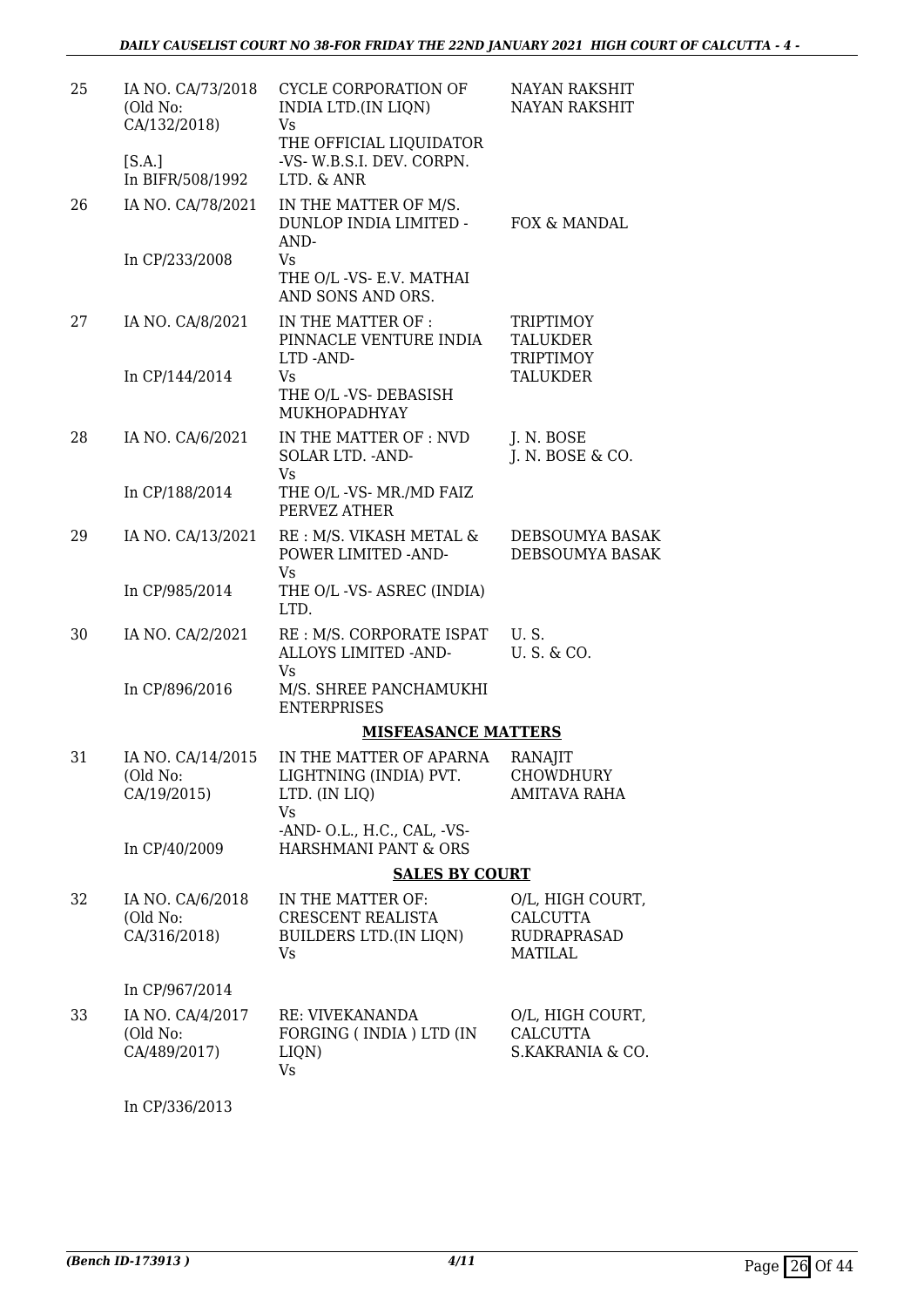| 34 | IA NO. CA/8/2020<br>(Old No:<br>CA/62/2020)                    | IN THE MATTER OF:<br><b>GOLDMINE AGRO LIMITED -</b><br>AND-<br>Vs.<br>THE O/L -VS- AJOY DHARA                        | <b>TRIPTIMOY</b><br><b>TALUKDER</b><br><b>TRIPTIMOY</b><br><b>TALUKDER</b> |
|----|----------------------------------------------------------------|----------------------------------------------------------------------------------------------------------------------|----------------------------------------------------------------------------|
|    | In CP/261/2015                                                 |                                                                                                                      |                                                                            |
| 35 | IA NO. CA/4/2018<br>(Old No:<br>CA/235/2018)                   | IN THE MATTER OF:<br>VRAJRAJ ISPAT LTD. (IN<br>LIQN)<br><b>Vs</b>                                                    | O/L, HIGH COURT,<br><b>CALCUTTA</b><br><b>SANJIB DAWN</b>                  |
|    | In CP/420/2016                                                 |                                                                                                                      |                                                                            |
| 36 | IA NO. CA/8/2019<br>(Old No:<br>CA/208/2019)<br>In CP/437/2016 | IN THE MATTER OF:<br>SANWARIA CREATIONS PVT.<br>LTD. - AND-<br>Vs<br><b>INTEX INDIA TRADING</b><br>COMPANY PVT. LTD. | <b>CHOUDHURY'S LAW</b><br><b>OFFICES</b>                                   |
|    |                                                                | <b>NEW MOTIONS (SECTION 11)</b>                                                                                      |                                                                            |
| 37 | AP/388/2019                                                    | KIRAN PATRA AND ANR                                                                                                  | <b>SOUMO CHAUDHURY</b>                                                     |
|    |                                                                | VS<br>RATNA DEY AND ORS                                                                                              |                                                                            |
| 38 | AP/32/2020                                                     | <b>KRISHNA REALTY</b>                                                                                                | <b>SOM NATH NAG</b>                                                        |
|    |                                                                | <b>VS</b><br>KASHI NATH ROY                                                                                          |                                                                            |
| 39 | AP/303/2020                                                    | KAASHVI ESTATE<br>VS.<br>RAMA NARAYANA<br><b>EDUCATION TRUST</b>                                                     | SANDIP AGARWAL<br>AND CO                                                   |
| 40 | AP/76/2020                                                     | <b>SUBHRA GHOSH</b><br>VS<br><b>SMT MAYA GHOSH AND</b><br><b>ORS</b>                                                 | MR ANIRBAN DAS                                                             |
| 41 | AP/147/2020                                                    | <b>ACE ENGINEERING</b><br>INFRATECH (I) PVT. LTD.<br>VS<br><b>BHARAT HEAVY</b>                                       | PAWAN KUMAR<br><b>MAHESHWARI</b>                                           |
|    |                                                                | ELECTRICALS LIMITED                                                                                                  |                                                                            |
| 42 | AP/200/2020                                                    | M/S. REMCO AND CO.<br><b>VS</b><br>UNION OF INDIA AND ORS.                                                           | RAHUL SARKAR                                                               |
|    | IA NO: GA/1/2020(Old No:GA/878/2020)                           |                                                                                                                      |                                                                            |
| 43 | AP/220/2020                                                    | <b>SK. ANWAR HAQUE AND</b>                                                                                           | <b>SHUVANIL</b>                                                            |
|    |                                                                | ANR.<br><b>VS</b><br>AMINA BEGUM AND ORS.                                                                            | <b>CHAKRABORTY</b>                                                         |
| 44 | AP/278/2020                                                    | M/S. MCNALLY BHARAT                                                                                                  | <b>SOMDUTTA</b>                                                            |
|    |                                                                | ENGINEERING CO. LTD.<br>VS<br>STEEL AUTHORITY OF<br><b>INDIA LIMITED</b>                                             | <b>BHATTACHARYYA</b>                                                       |
| 45 | AP/279/2020                                                    | UNIVERSAL CONSORTIUM<br>OF ENGINEERS PVT LTD<br>VS<br>SRI KANAK MITRA AND ANR                                        | MAHESWARI<br><b>SHARMA</b>                                                 |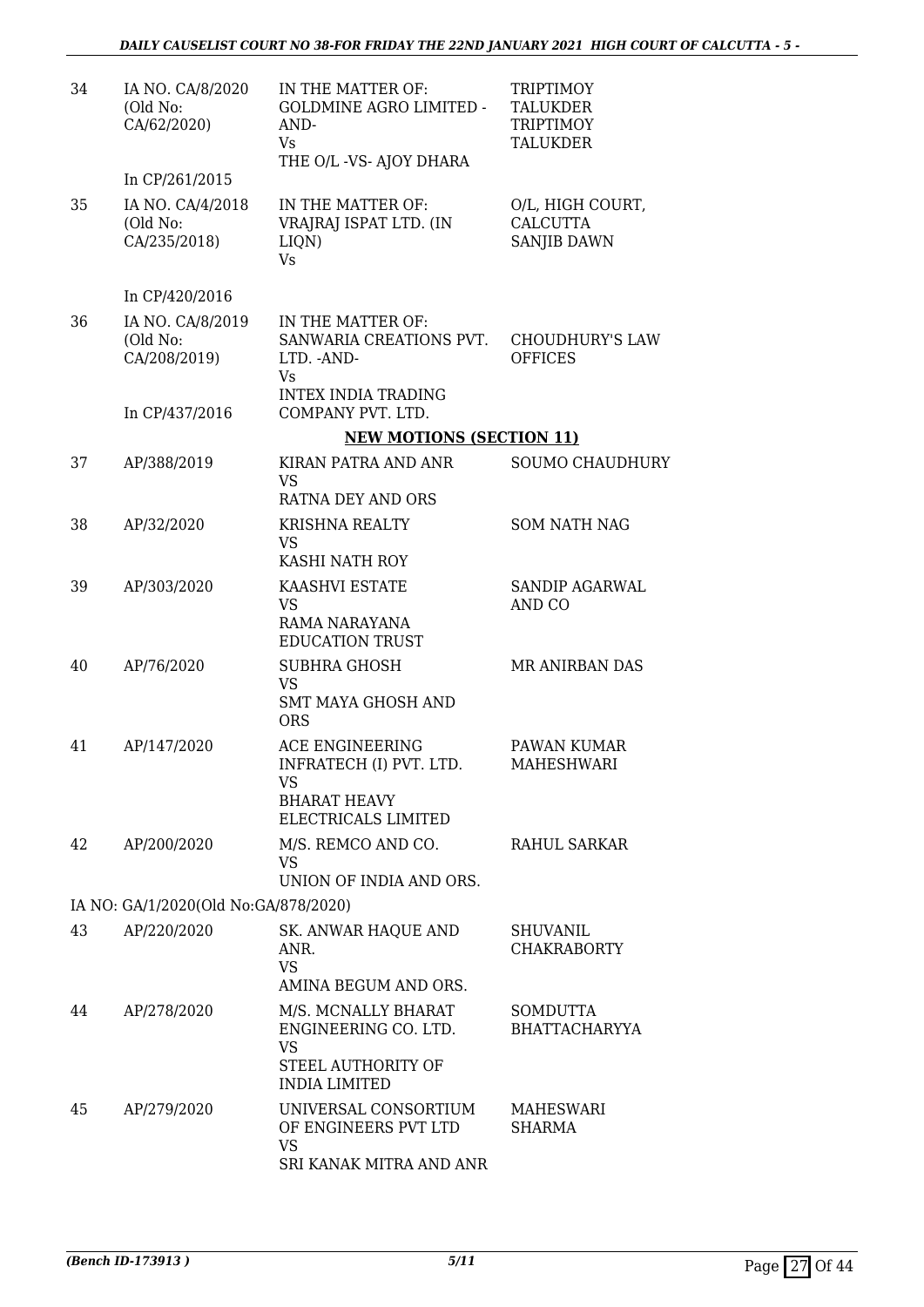| 46 | AP/304/2020 | KAUSHIK MUKHERJEE<br>VS<br>THE STEEL AUTHORITY OF<br>INDIA LIMITED AND ANR                                                 | SATRAJIT SINHA ROY                       |
|----|-------------|----------------------------------------------------------------------------------------------------------------------------|------------------------------------------|
| 47 | AP/312/2020 | RIPLEY AND CO<br>STEVEDORING AND<br><b>HANDLING PRIVATE</b><br>LIMITED<br>VS<br>STEEL AUTHORITY OF<br><b>INDIA LIMITED</b> | TIRTHANKAR DAS                           |
| 48 | AP/316/2020 | SHREE LAXMI IRON AND<br>STEEL WORKS PRIVATE<br>LIMITED<br>VS.<br>THE EASTERN RAILWAY<br>AND ORS.                           | <b>AVIJIT DEY</b>                        |
| 49 | AP/319/2020 | TARUN KANTI DAS<br><b>VS</b><br>UNION OF INDIA AND ANR.                                                                    | SOURAV CHATTERJEE                        |
| 50 | AP/321/2020 | G. P. TRONICS PRIVATE<br>LIMITED AND ANR.<br>VS<br>SOLIEL RESTAURANT<br>PRIVATE LIMITED                                    | <b>SANDERSONS AND</b><br><b>MORGANS</b>  |
| 51 | AP/326/2020 | M/S. BALAJEE EDUCATION<br>PRIVATE LIMITED<br><b>VS</b><br><b>BISHWAJIT BARNWAL</b>                                         | <b>SOUMA SIL</b>                         |
| 52 | AP/329/2020 | GILLANDERS ARBUTHNOT<br>AND CO. LTD.<br>VS<br>STEEL AUTHORITY OF<br><b>INDIA LIMITED</b>                                   | <b>ABHIJIT RAY</b>                       |
| 53 | AP/330/2020 | KRANTI INFRA PROJECTS<br>PRIVATE LIMITED<br>VS<br>SREI EQUIPMENT FINANCE<br><b>LIMITED</b>                                 | <b>RUNA PALIT</b>                        |
| 54 | AP/332/2020 | B. B. R. CONSTRUCTION<br><b>COMPANY</b><br>VS<br>UNION OF INDIA                                                            | A. N.<br><b>BHATTACHARYYA</b><br>AND CO. |
| 55 | AP/333/2020 | CIVTECH INDIA PRIVATE<br>LIMITED<br><b>VS</b><br>THE ORIENTAL INSURANCE<br>CO. LTD.                                        | <b>NAYAN RAKSHIT</b>                     |
| 56 | AP/335/2020 | AIRCARE ENTERPRISES<br>AND ORS.<br><b>VS</b><br>LEVER FOUNDATION, WEST<br>BENGAL AND ANR.                                  | <b>AVIJIT DEY</b>                        |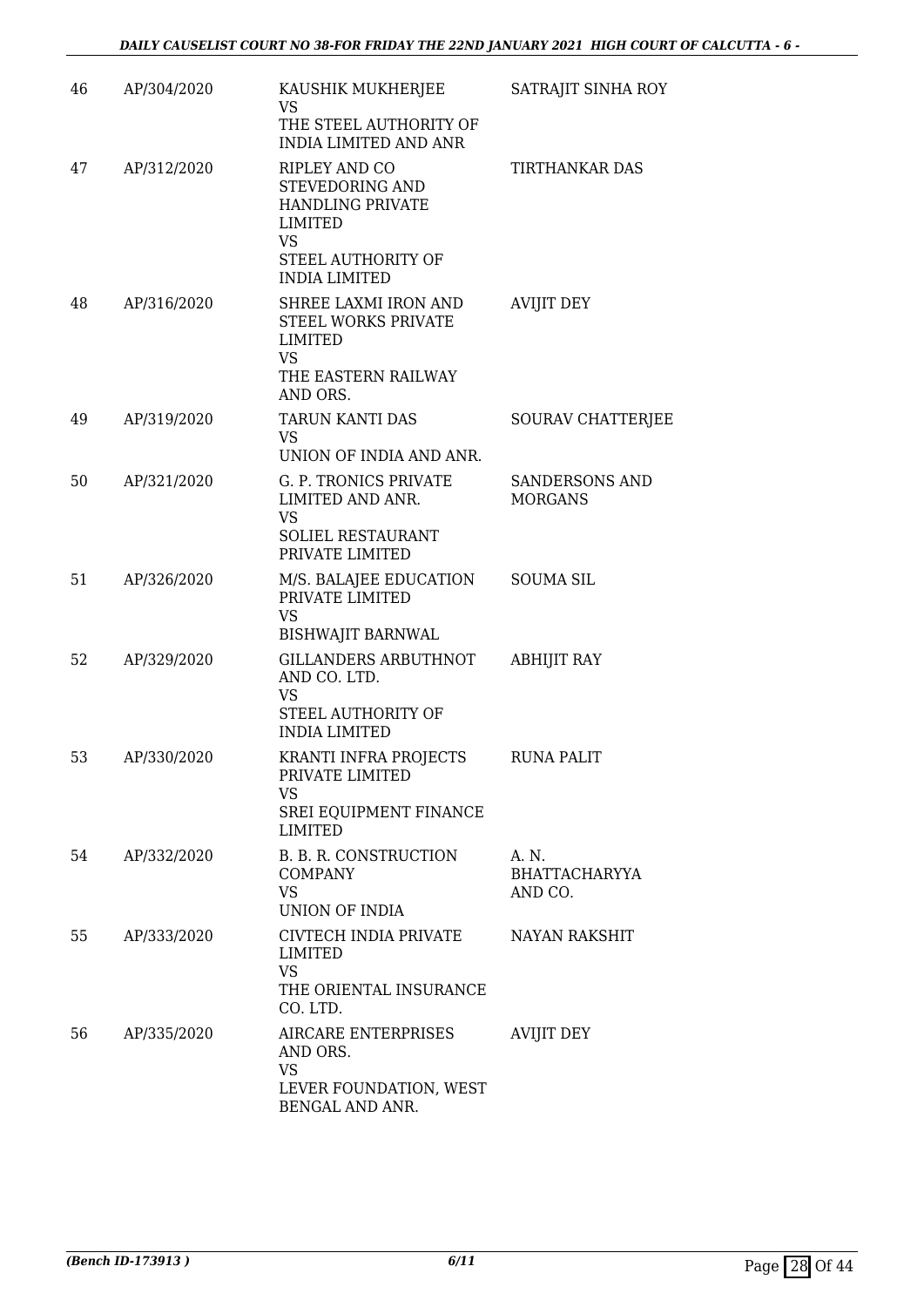| 57 | AP/337/2020 | M/S. EASTMAN CRUSHER<br>CO. (P) LTD.<br><b>VS</b><br>LARSEN AND TOUBRO<br><b>LIMITED</b>                                           | <b>GOUTAM KUMAR</b><br><b>GOON</b>   |
|----|-------------|------------------------------------------------------------------------------------------------------------------------------------|--------------------------------------|
| 58 | AP/345/2020 | <b>GYANESHWAR PRASAD</b><br><b>AGARWAL</b><br><b>VS</b><br><b>DISHNET WIRELESS</b><br><b>LIMITED</b>                               | <b>FARHAN GHAFFAR</b>                |
| 59 | AP/348/2020 | DOLLY CHAKRAVORTY<br><b>VS</b><br><b>SHYAMAL RAY</b>                                                                               | <b>SHABANA HASIN</b>                 |
| 60 | AP/349/2020 | <b>BHARAT PETROLEUM</b><br><b>CORPORATION LTD</b><br><b>VS</b><br>MAHESH SHAH                                                      | <b>SUMAN DEY</b>                     |
| 61 | AP/356/2020 | <b>GOURI SARKAR</b><br><b>VS</b><br>INDIAN OIL CORPORATION<br><b>LIMITED</b>                                                       | CHIRANJIB SINHA                      |
| 62 | AP/363/2020 | MCNROE CONSUMER<br>PRODUCTS PRIVATE<br><b>LIMITED</b><br><b>VS</b><br><b>ALLURE CONSUMER</b><br>PRODUCTS PRIVATE<br><b>LIMITED</b> | <b>SOBHAN KUMAR</b><br><b>PATHAK</b> |
| 63 | AP/365/2020 | NAUSHAD ALAM<br><b>VS</b><br>PARTHA CHAKRABORTY                                                                                    | <b>MAINAK SWARNOKAR</b>              |
| 64 | AP/366/2020 | <b>NAUSHAD ALAM</b><br>VS<br>PARTHA CHAKRABORTY                                                                                    | <b>MAINAK SWARNOKAR</b>              |
| 65 | AP/370/2020 | <b>BRAITHWAITE AND</b><br><b>COMPANY LTD</b><br><b>VS</b><br>LUCKY EXPORTS AND ORS                                                 | AJY GAGGGAR                          |
| 66 | AP/371/2020 | RREPL-KIPL (JV)<br>VS<br>EASTERN COALFIELDS LTD                                                                                    | <b>RIJU GHOSH</b>                    |
| 67 | AP/374/2020 | M/S HINDUSTHAN<br><b>BUILDERS</b><br><b>VS</b><br><b>IRCON INTERNATIONAL</b><br><b>LIMITED</b>                                     | <b>SOMNATH SAHA</b>                  |
| 68 | AP/375/2020 | KRISHANU SAHA<br><b>VS</b><br>SUDIP SATYAPRIYA<br><b>CHAKRABORTY</b>                                                               | PRASANTA KUMAR<br><b>BAGCHI</b>      |
| 69 | AP/376/2020 | M/S. ELGI EQUIPMENTS<br>LTD.<br><b>VS</b><br>M/S. HIRANMAYE ENERGY<br>LTD.                                                         | DIPANJAN DATTA                       |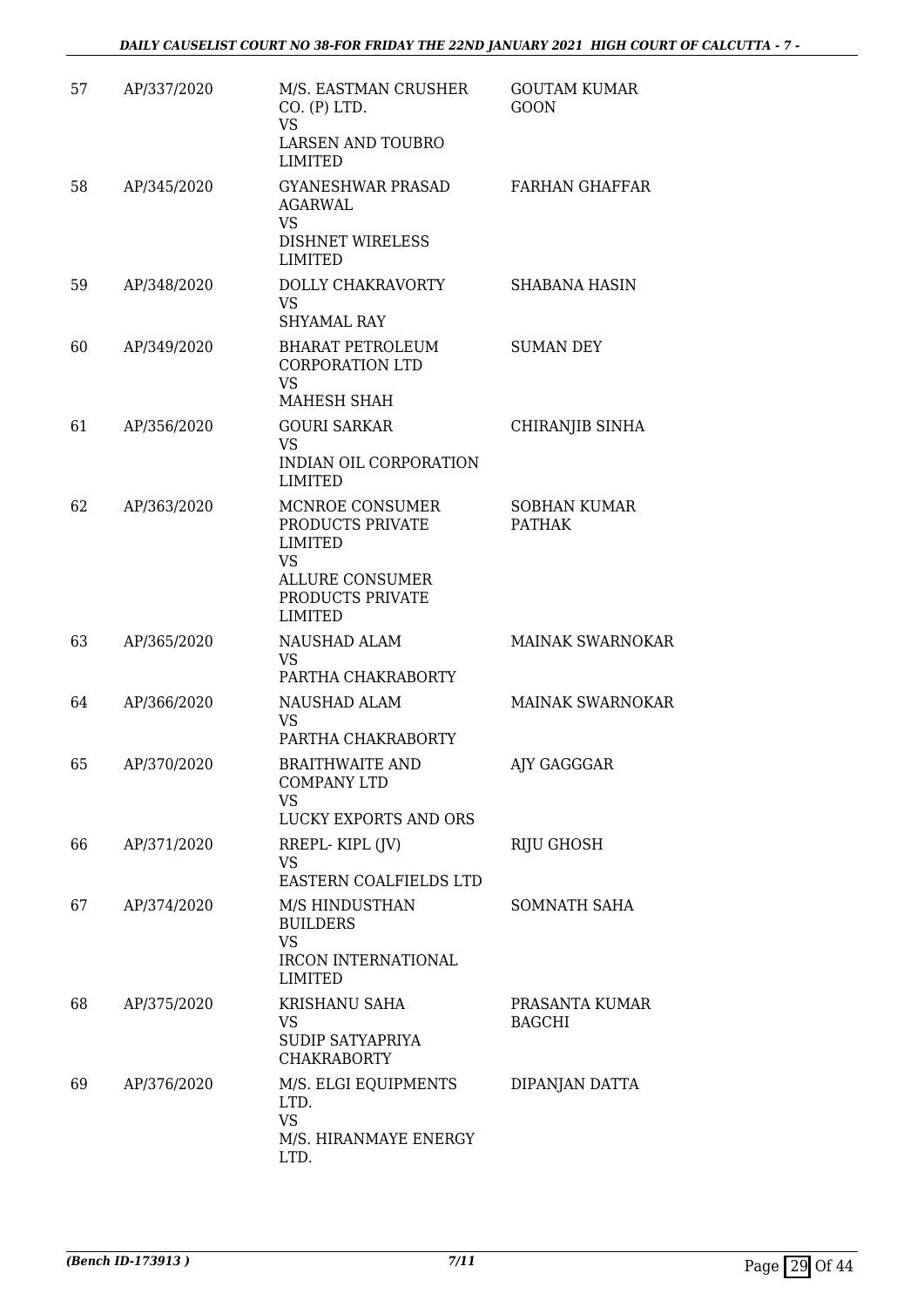| 70 | AP/378/2020 | INDWELL CONSTRUCTIONS<br>PVT. LIMITED<br><b>VS</b><br><b>BHARAT HEAVY</b><br>ELECTRICALS LIMITED<br>(BHEL)                     | PAL CHOUDHURI<br>AND CO.        |
|----|-------------|--------------------------------------------------------------------------------------------------------------------------------|---------------------------------|
| 71 | AP/386/2020 | WELLSIDE<br><b>INFRASTRUCTURE PRIVATE</b><br>LIMITED<br><b>VS</b><br><b>INOX LEISURE LIMITED</b><br><b>AND ORS</b>             | MAYANK KAKRANIA                 |
| 72 | AP/392/2020 | CIVCON CONSTRUCTION<br>PVT. LTD.<br><b>VS</b><br>THE WEST BENGAL SMALL<br><b>INDUSTRIES</b><br>DEVELOPMENT<br>CORPORATION LTD. | PIYALI DUTTA                    |
| 73 | AP/398/2020 | RANJIT GHOSH<br><b>VS</b><br>SOMDEEP GHOSH AND ANR                                                                             | <b>FARHAN GHAFFAR</b>           |
| 74 | AP/403/2020 | <b>SMPL INFRA LIMITED</b><br>VS<br>EAST INDIA UDYOG<br><b>LIMITED</b>                                                          | S KAKRANIA AND CO               |
| 75 | AP/404/2020 | <b>SPML INFRA LTD</b><br>VS<br>EAST INDIA UDYOG LTD                                                                            | S KAKRANIA AND CO               |
| 76 | AP/406/2020 | <b>SPML INFRA LTD</b><br><b>VS</b><br>EAST INDIA UDYOG LTD                                                                     | S KAKRANIA AND CO               |
| 77 | AP/407/2020 | <b>SMPL INFRA LIMITED</b><br>VS<br>EAST INDIA LIMITED                                                                          | S KAKRANIA AND CO               |
| 78 | AP/408/2020 | SPML INFRA LTD<br>VS.<br>EAST INDIA UDYOG<br><b>LIMITED</b>                                                                    | S KAKRANIA AND CO               |
| 79 | AP/412/2020 | SRI HIMSEKHAR DUTTA<br>VS<br>SMT. MOUMITA SARKAR                                                                               | <b>DEBASISH</b><br>MUKHOPADHYAY |
| 80 | AP/413/2020 | CIVON CONSTRUCTION PVT<br><b>LTD</b><br><b>VS</b><br>IRCON INTERNATIONAL<br><b>LIMITED</b>                                     | TAPAS SINGHA ROY                |
| 81 | AP/414/2020 | JAYANTI CINEMA PRIVATE<br><b>LIMITED</b><br><b>VS</b><br><b>GSA RETAIL LIMITED</b><br>(FORMERLY RDB REGENT<br>RETAIL LIMITED)  | <b>VICTOR MOSES AND</b><br>CO.  |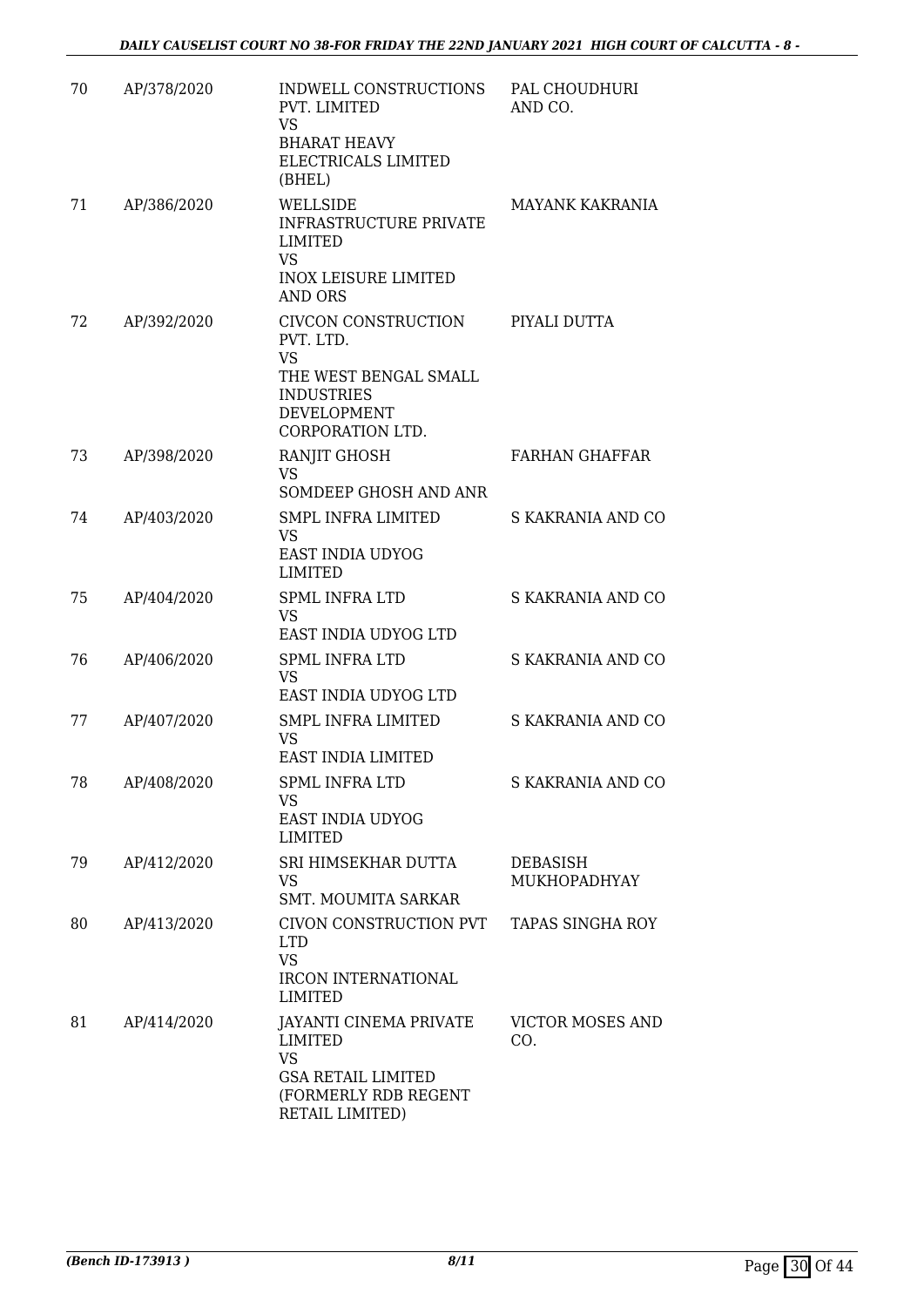| 82 | AP/424/2020      | SAKET INFRADEVELOPERS<br>PRIVATE LIMITED<br>VS                                                                 | <b>AMRITA PANJA</b><br><b>MOULICK</b> |
|----|------------------|----------------------------------------------------------------------------------------------------------------|---------------------------------------|
|    |                  | CENTARAL INSTITUTE OF<br><b>ROAD TRANSPORT</b>                                                                 |                                       |
| 83 | AP/3/2021        | M/S.PREM CHANDRA SINGH<br>VS<br><b>UNION OF INDIA</b>                                                          | <b>BIJON MAJUMDAR</b>                 |
| 84 | AP/4/2021        | M/S. PREM CHANDRA<br><b>SINGH</b><br><b>VS</b><br>Union of India                                               | <b>BIJON MAJUMDAR</b>                 |
| 85 | AP/5/2021        | CKJ INVESTMENTS PVT LTD<br><b>VS</b><br>EMKAY GLOBAL FINANCIAL<br><b>SERVICES LTD</b>                          | PRADIP KUMAR<br>SARAWAGI              |
| 86 | AP/6/2021        | SRI KRISHNA AND CO.<br>VS<br>SIMPLEX INFRASTRUCTURE<br>LTD.                                                    | <b>MANDEEP KAUR</b>                   |
| 87 | AP/11/2021       | M/S. B. B. M. ENTERPRISES<br><b>VS</b><br>THE STATE OF WEST<br>BENGAL AND ORS.                                 | <b>SUPRATIK BASU</b>                  |
| 88 | AP/14/2021       | PAHARPUR COOLING<br><b>TOWERS LTD</b><br><b>VS</b><br><b>BHARAT HEAVY</b><br>ELECTRICALS LTD                   | S JALAN AND CO                        |
| 89 | AP/19/2021       | <b>NETAI MAITY</b><br>VS<br><b>NEMAI MAITY</b>                                                                 | PARTHA PRATIM<br>MUKHOPADHYAY         |
| 90 | AP/31/2021       | <b>JOY INFRAPROJECT</b><br>PRIVATE LIMITED<br>VS<br>DEBAPRASAD<br>MUKHOPADHYAY                                 | <b>SANKAR KUMAR</b><br><b>SAMANTA</b> |
|    |                  | <b>FOR ORDERS</b>                                                                                              |                                       |
| 91 | IA NO. CA/1/2020 | IN THE MATTER OF<br>ROLLSPRING (PACKAGING)<br>LIMITED                                                          |                                       |
|    | In CP/478/1987   | Vs                                                                                                             |                                       |
| 92 | AP/355/2020      | SMARTWORKS COWORKING KANODIA AND CO.<br>SPACES PVT. LTD.<br>VS<br><b>CODENATION SOLUTIONS</b><br><b>LLP</b>    |                                       |
|    |                  | <b>ADJOURNED MOTION (SECTION-11)</b>                                                                           |                                       |
| 93 | AP/348/2019      | R.K.ASSOCIATES AND<br>HOTELIERS PVT LTD<br><b>VS</b><br><b>EASTERN</b><br>RAILWAY, THROUGH ITS<br>DEPUTY CHIEF | M/S. L.P.AGARWALLA<br>AND CO.         |

COMMERCIAL MANAGER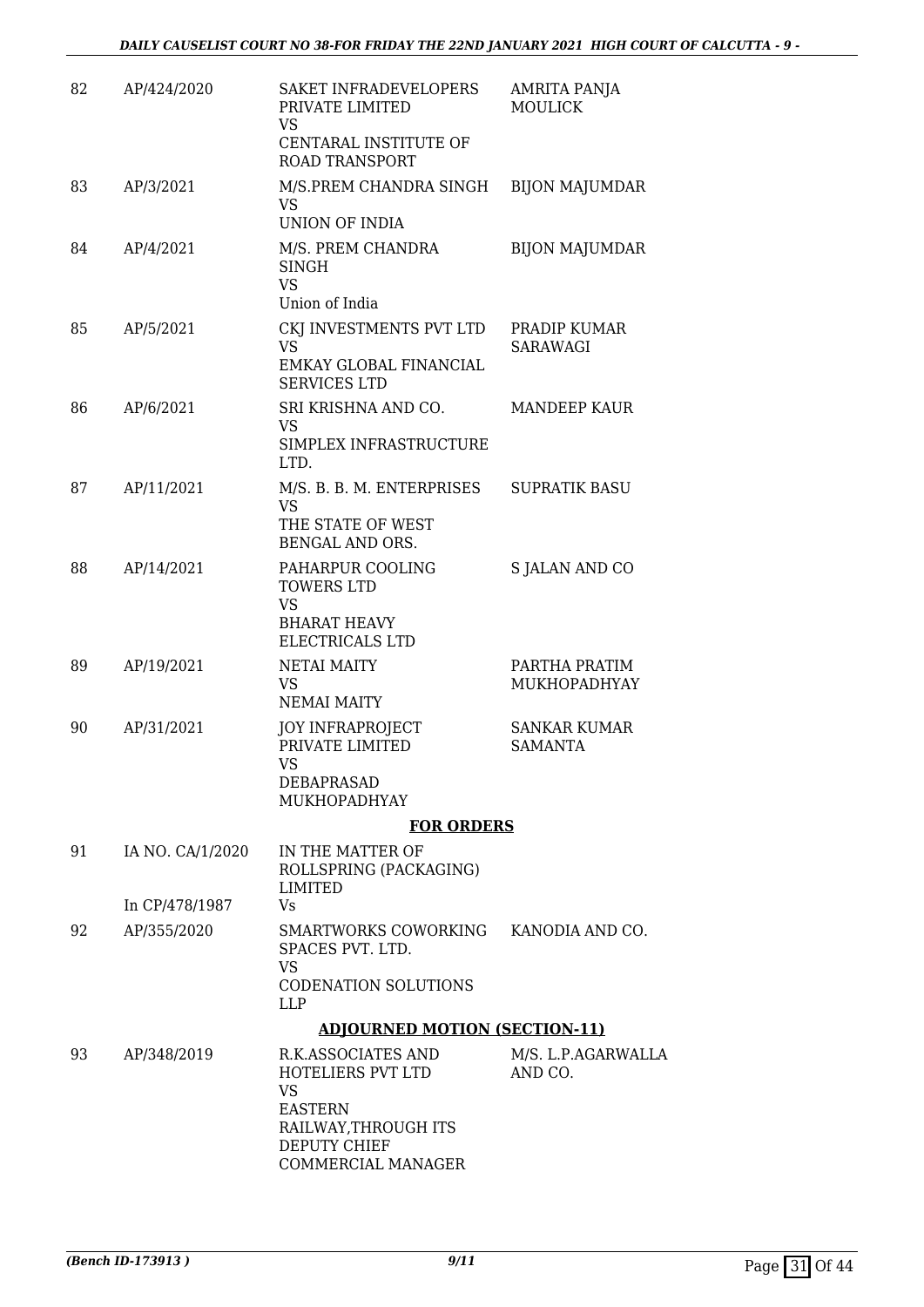| 94  | AP/361/2019                                   | RELIANCE COMMERCIAL<br>FINANCE LIMITED<br><b>VS</b><br>AXIS BANK LIMITED                                                            | ABM ASSOCIATES                     | <b>AMRIN KHATOON</b> |  |  |  |
|-----|-----------------------------------------------|-------------------------------------------------------------------------------------------------------------------------------------|------------------------------------|----------------------|--|--|--|
| 95  | IA NO. GA/1/2020<br>(Old No:<br>GA/1242/2020) | CHANDRA SEKHAR GUPTA<br>Vs<br>THE DEPUTY<br><b>COMMISSIONER WORKS</b><br><b>ENGINEERS (CONTRACTS)</b>                               | PRAN GOPAL DAS<br>PRAN GOPAL DAS   |                      |  |  |  |
|     | In AP/97/2020                                 |                                                                                                                                     |                                    |                      |  |  |  |
| 96  | AP/251/2020                                   | <b>BLA PROJECTS PRIVATE</b><br><b>LIMITED</b><br><b>VS</b><br><b>WEST BENGAL POWER</b><br>DEVELOPMENT<br><b>CORPORATION LIMITED</b> | <b>DEBDEEP SINHA</b>               |                      |  |  |  |
| 97  | AP/283/2020                                   | INDWELL CONSTRUCTIONS<br>PVT. LIMITED<br><b>VS</b><br><b>BHARAT HEAVY</b><br>ELECTRICALS LIMITED<br>(BHEL)                          | PAL CHOUDHURI<br>AND CO.           |                      |  |  |  |
| 98  | AP/318/2020                                   | LAXMI PAT SURANA<br><b>VS</b><br><b>FUTURE ENTERPRISES</b><br><b>LIMITED AND ANR</b>                                                | <b>ARINDAM PAUL</b>                |                      |  |  |  |
|     |                                               | <b>SPECIALLY FIXED MATTERS</b>                                                                                                      |                                    |                      |  |  |  |
| 99  | AP/829/2019                                   | KOLKATA METRO RAIL<br><b>CORPORATION LTD</b><br><b>VS</b><br>SIMPLEX INFRASTRUCTURE<br><b>LTD</b>                                   | FOX AND MANDAL                     |                      |  |  |  |
|     | IA NO: GA/1/2020(Old No:GA/18/2020)           |                                                                                                                                     |                                    |                      |  |  |  |
|     | wt100 AP/830/2019                             | KOLKATA METRO RAIL<br>CORPORATION LTD<br><b>VS</b><br>SIMPLEX INFRASTRUCTURE                                                        | FOX AND MANDAL                     |                      |  |  |  |
|     |                                               | <b>LTD</b>                                                                                                                          |                                    |                      |  |  |  |
|     | IA NO: GA/1/2020(Old No:GA/19/2020)           | <b>CONTEMPT MATTERS</b>                                                                                                             |                                    |                      |  |  |  |
| 101 | CC/22/2020                                    | PAN SEEDS PVT LTD                                                                                                                   | <b>SOURAV JANA</b>                 |                      |  |  |  |
|     |                                               | <b>VS</b><br>M/S KISHAN GREEN FIELD<br><b>AGRITECH AND ORS</b>                                                                      |                                    |                      |  |  |  |
| 102 | CC/41/2020                                    | PRADEEP KUMAR SARAFF<br>VS<br>NARAYAN PRASAD SARAFF                                                                                 | <b>TAPAN KUMAR</b><br>MUKHOPADHYAY |                      |  |  |  |
| 103 | CC/42/2020                                    | VIDHISHREE FASHION PVT<br><b>LTD</b><br><b>VS</b>                                                                                   | <b>SWATI KEDIA</b>                 |                      |  |  |  |
|     |                                               | VINLINE ENGINEERING PVT<br>LTD AND ANR                                                                                              |                                    |                      |  |  |  |
|     |                                               | <b>RECALLING APPLICATION</b>                                                                                                        |                                    |                      |  |  |  |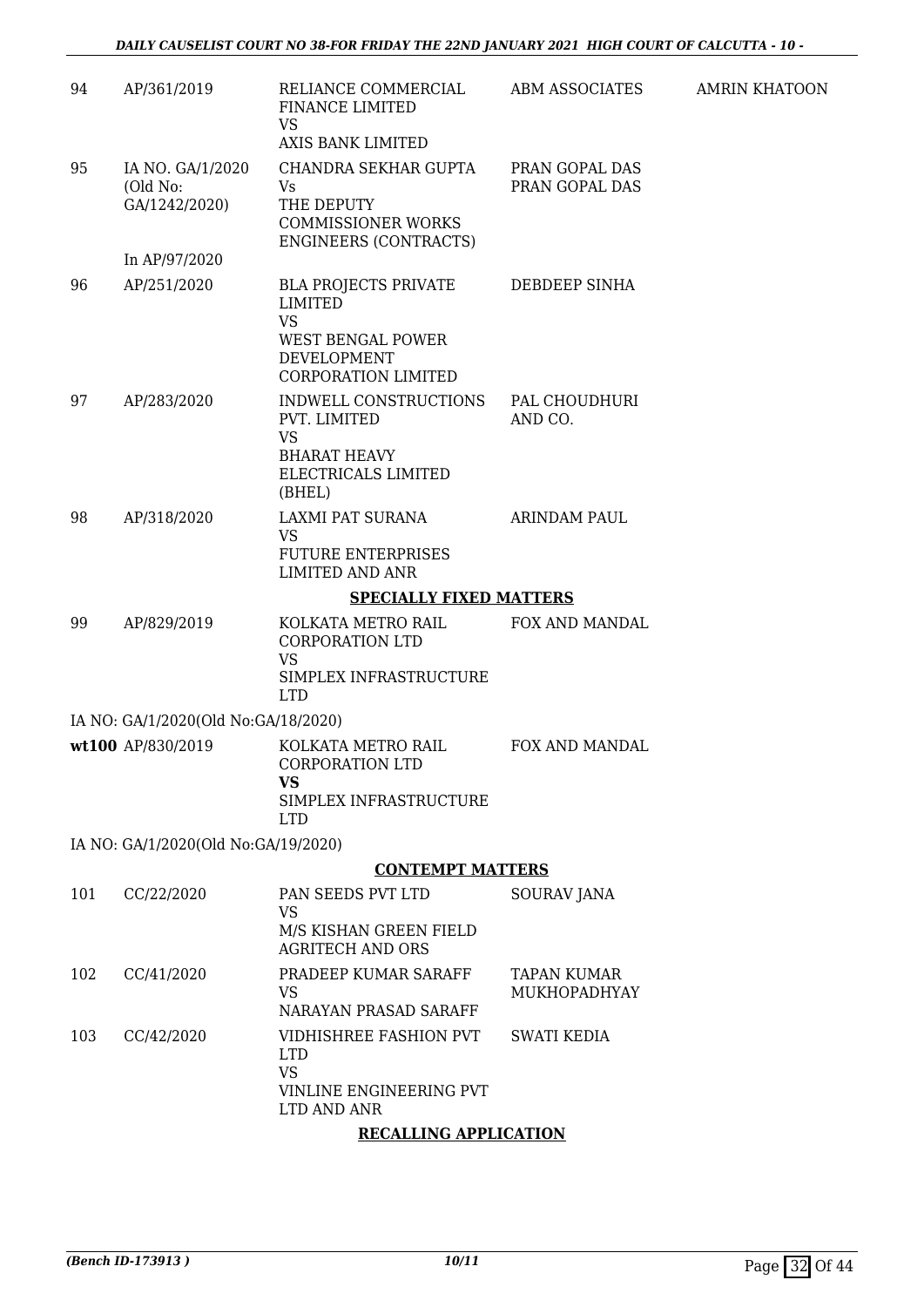104 AP/120/2020 HARMILA N. KOYA

SINHA AND CO

VS NARHARI PRASAD K. KOYA

IA NO: GA/1/2020(Old No:GA/1211/2020), GA/2/2020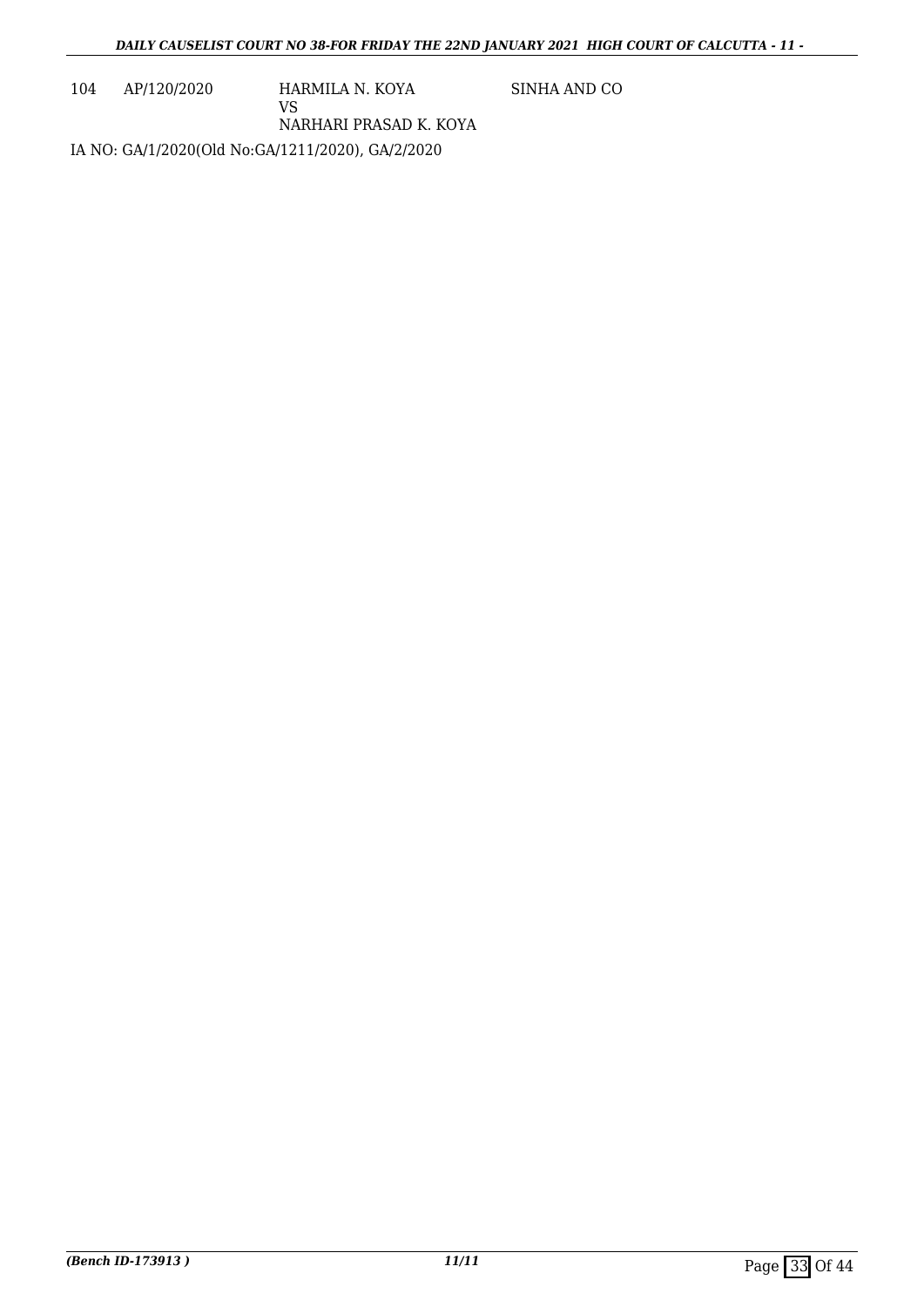

### **Original Side**

**DAILY CAUSELIST For Friday The 22nd January 2021**

#### **COURT NO. 9 SINGLE BENCH () AT 10:45 AM HON'BLE JUSTICE SHIVAKANT PRASAD (VIA VIDEO CONFERENCE)**

#### **NOTE:MATTERS WILL BE TAKEN UP THROUGH PHYSICAL HEARING ONLY WHEN BOTH THE PARTIES ARE AGREED.**

#### **ON FRIDAY, 22ND JANUARY, 2021 AT 10:45 A.M. - WILL SIT SINGLY AND TAKE SOME PART-HEARD, CONTEMPT, ASSIGNED, REVIEW, CLARIFICATION/MODIFICATION MATTERS.**

#### **TO BE MENTIONED**

| 1 | CS/322/2012                               | P.G & W SAWOO PVT.LTD<br>VS<br>UNION OF INDIA .MINISTRY OF<br>FINANCE, DEPT .OF REVENUE | SHARMISTHA LAHA |                 |  |  |
|---|-------------------------------------------|-----------------------------------------------------------------------------------------|-----------------|-----------------|--|--|
|   | IA NO: GA/6/2018(Old No:GA/3474/2018)     |                                                                                         |                 |                 |  |  |
|   | <b>FOR HEARING</b>                        |                                                                                         |                 |                 |  |  |
| 2 | IA NO. GA/6/2019 (Old<br>No: GA/351/2019) | <b>SUNRIT DEB</b><br>Vs.<br>SUDIP DEB & ORS.                                            | K. H. DASAN     |                 |  |  |
|   | In CSOS/5/2008                            |                                                                                         |                 |                 |  |  |
| 3 | IA NO. GA/3/2019 (Old<br>No: GA/350/2019) | <b>SUNRIT DEB</b><br>Vs.<br>DEBASISH DEB & ORS.                                         | K. H. DASAN     | ARNAB MUKHERJEE |  |  |

In CSOS/4/2010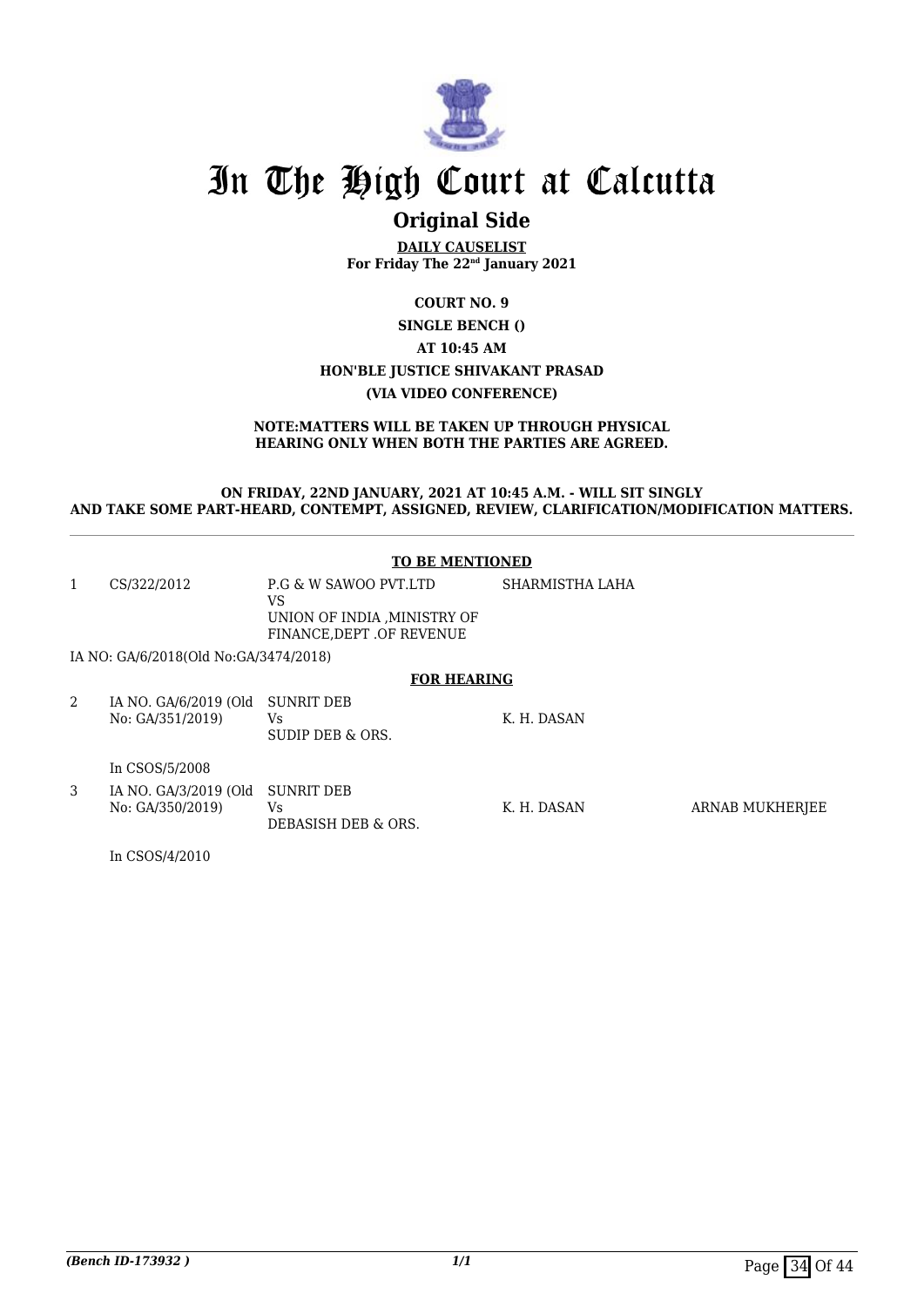

### **Original Side**

**DAILY CAUSELIST For Friday The 22nd January 2021**

**COURT NO. 13 SINGLE BENCH (SB-IV) AT 2:00 PM HON'BLE JUSTICE RAJASEKHAR MANTHA (VIA VIDEO CONFERENCE)**

#### **NOTE:MATTERS WILL BE TAKEN UP THROUGH PHYSICAL HEARING ONLY WHEN BOTH THE PARTIES ARE AGREED.**

**ON AND FROM MONDAY, THE 11TH JANUARY, 2021 MATTERS (MOTION AND HEARING ) UNDER ARTICLE 226 OF THE CONSTITUTION RELATING TO SERVICE UNDER GROUP - VI AND APPLICATIONS CONNECTED THERETO;**

**MATTERS(MOTION AND HEARING) UNDER ARTICLE 226 OF THE CONSTITUTION RELATING TO ALL SERVICE MATTERS RELATING TO PANCHAYATS AND CO-OPERATIVE SOCIETIES UNDER GROUP - V AND APPLICATIONS CONNECTED THERETO;**

**HEARING OF WRIT PETITIONS IRRESPECTIVE OF CLASSIFICATIONS AND APPLICATIONS CONNECTED THERETO.**

**NOTE: (1) ON TUESDAY AND FRIDAY ORIGINAL SIDE MATTERS WILL BE TAKEN UP FROM 2:00 P.M.**

**(2) ORIGINAL SIDE MENTIONING WILL BE ALLOWED UPON BEING LISTED AS "TO BE MENTIONED" OF EVERY TUESDAY & FRIDAY AT 2:00 P.M. ONLY IN THE VIRTUAL MODE AS PER NOTIFICATION NO. 4286-RG, DATED 27.11.2020 FOLLOWING THE PRESCRIBED PROCEDURE.**

**(3) ALL THE LISTED MATTERS WILL BE TAKEN UP SERIALLY, UNLESS OTHERWISE FIXED.**

|   |              |                                                                            | <b>COURT APPLICATIONS UNDER ART.226</b> |  |  |
|---|--------------|----------------------------------------------------------------------------|-----------------------------------------|--|--|
|   | WPO/427/2020 | SHYAMAL ROY<br>VS<br>THE STATE OF WEST<br><b>BENGAL AND 4 OTHERS</b>       | DEBDUTTA BASU                           |  |  |
| 2 | WPO/429/2020 | CHANDESHWAR SINGH<br>VS<br>THE STATE OF WEST<br><b>BENGAL AND 4 OTHERS</b> | DEBDUTTA BASU                           |  |  |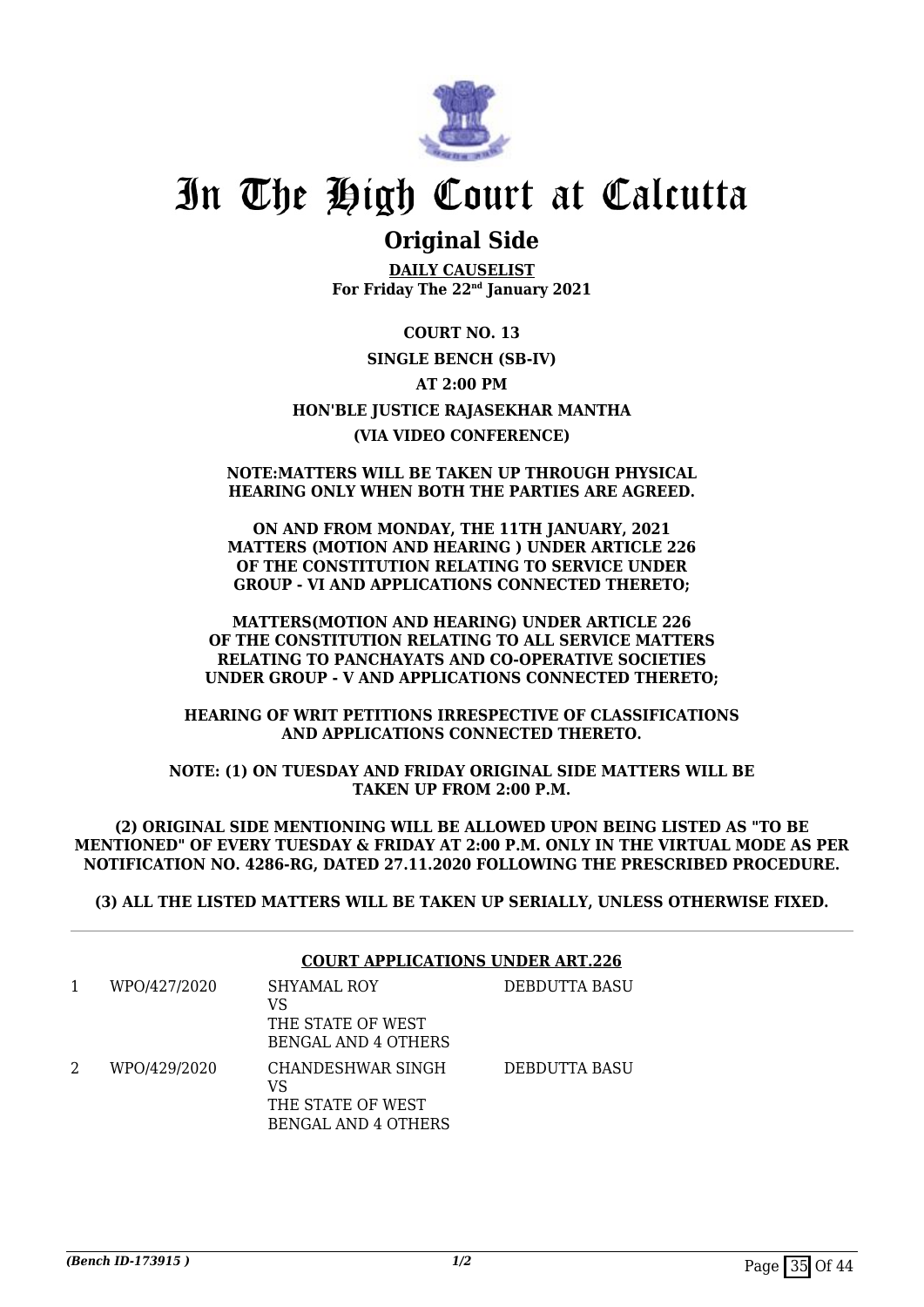|   | WPO/440/2020 | RAJIB GHOSH<br>VS<br>THE STATE OF WEST<br><b>BENGAL AND 4 OTHERS</b>         | DEBDUTTA GHOSH |
|---|--------------|------------------------------------------------------------------------------|----------------|
| 4 | WPO/441/2020 | <b>ASHOKE NANDY</b><br>VS<br>THE STATE OF WEST<br><b>BENGAL AND 4 OTHERS</b> | DEBDUTTA BASU  |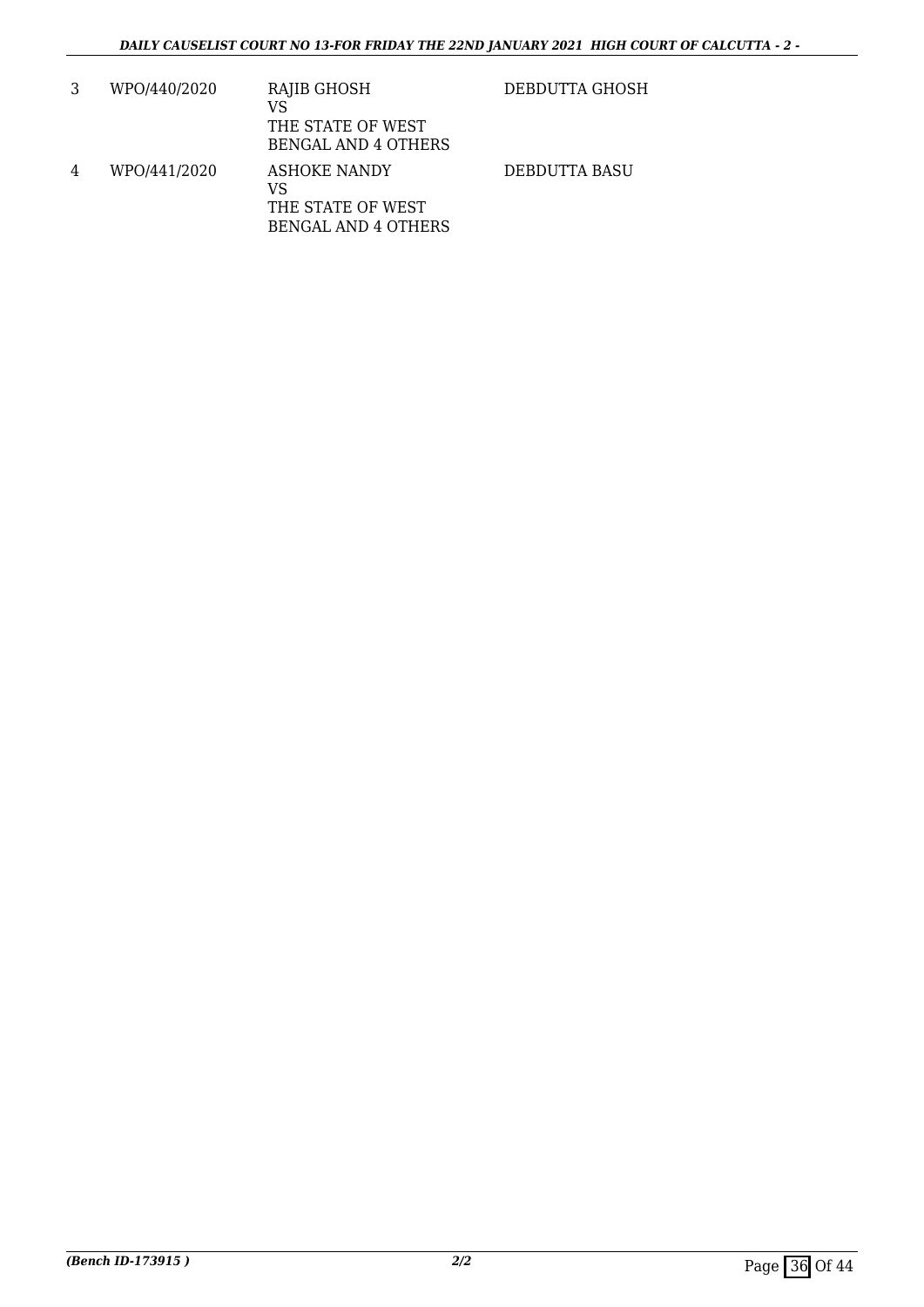

### **Original Side**

**DAILY CAUSELIST For Friday The 22nd January 2021**

**COURT NO. 8 SINGLE BENCH (SB-V) AT 10:45 AM HON'BLE JUSTICE SABYASACHI BHATTACHARYYA (VIA VIDEO CONFERENCE)**

**NOTE:MATTERS WILL BE TAKEN UP THROUGH PHYSICAL HEARING ONLY WHEN BOTH THE PARTIES ARE AGREED;**

**NOTE: (I) ORIGINAL SIDE MATTERS WILL BE TAKEN UP FROM 10:45 A.M. UPTO 12:00 NOON ONLY ON TUESDAYS AND THURSDAYS;**

**(II) APPELLATE SIDE MATTERS WILL BE TAKEN UP FROM 12:00 NOON ONWARD OR IMMEDIATELY AFTER COMPLETION OF ORIGINAL SIDE MATTERS, WHICHEVER IS EARLIER, ON TUESDAYS AND THURSDAYS;**

**(III) ON MONDAYS, WEDNESDAYS AND FRIDAYS, APPELLATE SIDE MATTERS WILL BE TAKEN UP THROUGHOUT THE DAY.**

**(IV) MENTIONING WILL BE ALLOWED ONLY AT THE FIRST SITTING OF COURT ON THE FIRST WORKING DAY OF EVERY WEEK.**

> **V) FROM MONDAY (18/01/2021) ---------------------------------------------**

**LEARNED ADVOCATES APPEARING IN MATTERS PERTAINING TO**

**-----------------------------------------------------------------------------------------------**

**DIN (COMPANIES ACT, 2013) ARE REQUESTED TO HAND OVER --------------------------------------------------------------------------------------------**

**THE DETAILS (NUMBER/ITEM NO. .... ETC.) TO THE COURT OFFICER**

**---------------------------------------------------------------------------------------------------**

**FOR BEING CLUBBED TOGETHER FOR HEARING. ------------------------------------------------------------------------**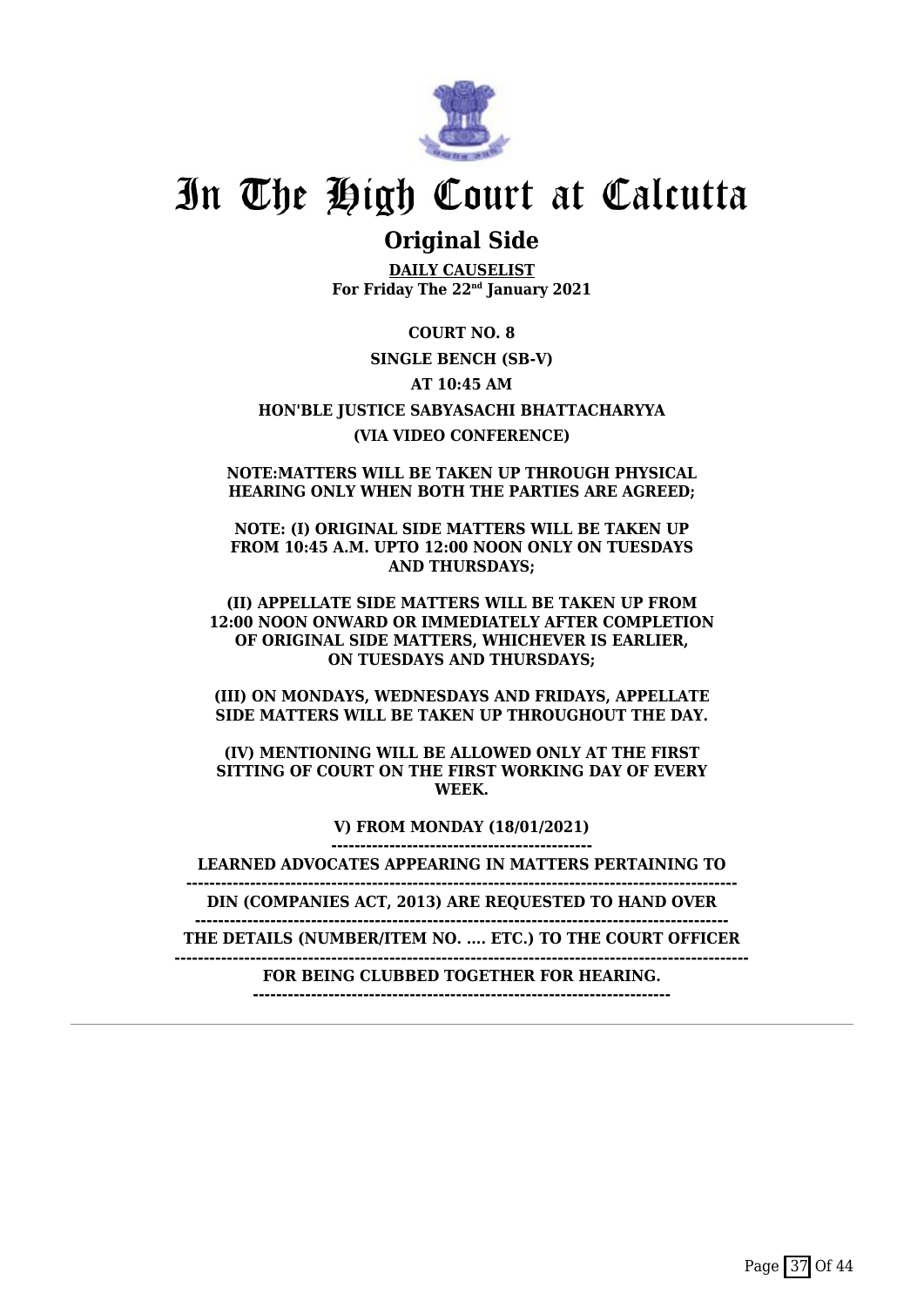

### **Original Side**

**DAILY CAUSELIST For Friday The 22nd January 2021**

**COURT NO. 26 SINGLE BENCH (SB-VII) AT 3:00 PM HON'BLE JUSTICE SHEKHAR B. SARAF (VIA VIDEO CONFERENCE)**

#### **NOTE:MATTERS WILL BE TAKEN UP THROUGH PHYSICAL HEARING ONLY WHEN BOTH THE PARTIES ARE AGREED.**

#### **NOTE : 1) EVERYDAY ORIGINAL SIDE MATTERS WILL BE TAKEN UP IMMEDIATELY AFTER THE COMPLETION OF THE APPELLATE SIDE MATTERS OR AT 3:00 P.M. WHICHEVER IS EARLIER.**

#### **2) ORIGINAL SIDE MENTIONING WILL BE ALLOWED IMMEDIATELY BEFORE THE ORIGINAL SIDE MATTERS ARE TAKEN UP.**

**3) MENTIONING FOR INCLUSION IN THE LIST SHALL BE ENTERTAINED ONLY UPON PROPER NOTICE.**

#### **COURT APPLICATIONS UNDER ART.226**

| 1              | WPO/65/2020  | PRANATI MAHANTI<br>VS<br>THE STATE OF WEST<br><b>BENGAL AND 5 OTHERS</b>            | <b>SYED SHAMSUL</b><br><b>AREFIN</b> |
|----------------|--------------|-------------------------------------------------------------------------------------|--------------------------------------|
| $\overline{2}$ | WPO/72/2020  | <b>MANJU ROY MAHAPATRA</b><br>VS<br>THE STATE OF WEST<br><b>BENGAL AND 5 OTHERS</b> | <b>SYED SHAMSUL</b><br><b>AREFIN</b> |
| 3              | WPO/82/2020  | USHA DAS (MAHAPATRA)<br>VS<br>THE STATE OF WEST<br><b>BENGAL AND 5 ORS</b>          | <b>SYED SHAMSUL</b><br><b>AREFIN</b> |
| 4              | WPO/119/2020 | <b>SUSMITA GAYEN</b><br>VS<br>THE STATE OF WEST<br><b>BENGAL AND ORS</b>            | ANJAN<br><b>BHATTACHARYA</b>         |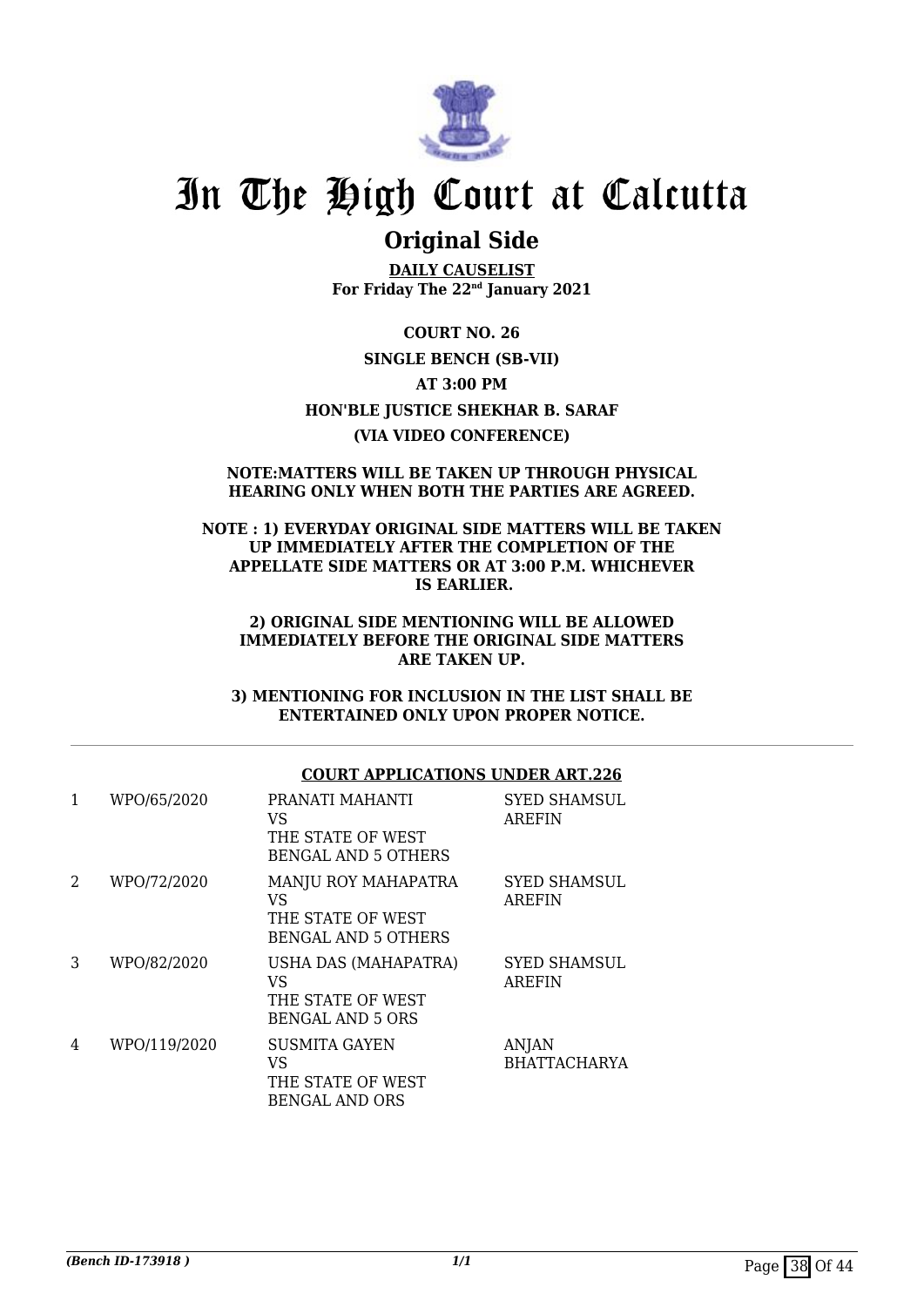

## **Original Side**

**DAILY CAUSELIST For Friday The 22nd January 2021**

**COURT NO. 15 SINGLE BENCH (SB-VIII) AT 10:45 AM HON'BLE JUSTICE RAJARSHI BHARADWAJ (VIA VIDEO CONFERENCE)**

#### **NOTE:MATTERS WILL BE TAKEN UP THROUGH PHYSICAL HEARING ONLY WHEN BOTH THE PARTIES ARE AGREED.**

**NOTE: ON FRIDAY (22/01/2021) ORIGINAL SIDE MATTERS WILL BE TAKEN UP AT 10:45 A.M.**

#### **AFTER COMPLETION OF ORIGINAL SIDE MATTERS, APPELLATE SIDE MATTERS WILL BE TAKEN UP.**

#### **COURT APPLICATIONS UNDER ART.226**

| WPO/461/2019 | ALOKA GHOSH<br>VS<br>THE STATE OF WEST<br><b>BENGAL AND ORS</b>           | <b>ANJAN</b><br><b>BHATTACHARYA</b> |
|--------------|---------------------------------------------------------------------------|-------------------------------------|
| WPO/443/2020 | BIRENDRA NATH GHARAMI<br>VS<br>THE STATE OF WEST<br><b>BENGAL AND ORS</b> | ANJAN<br><b>BHATTACHARYA</b>        |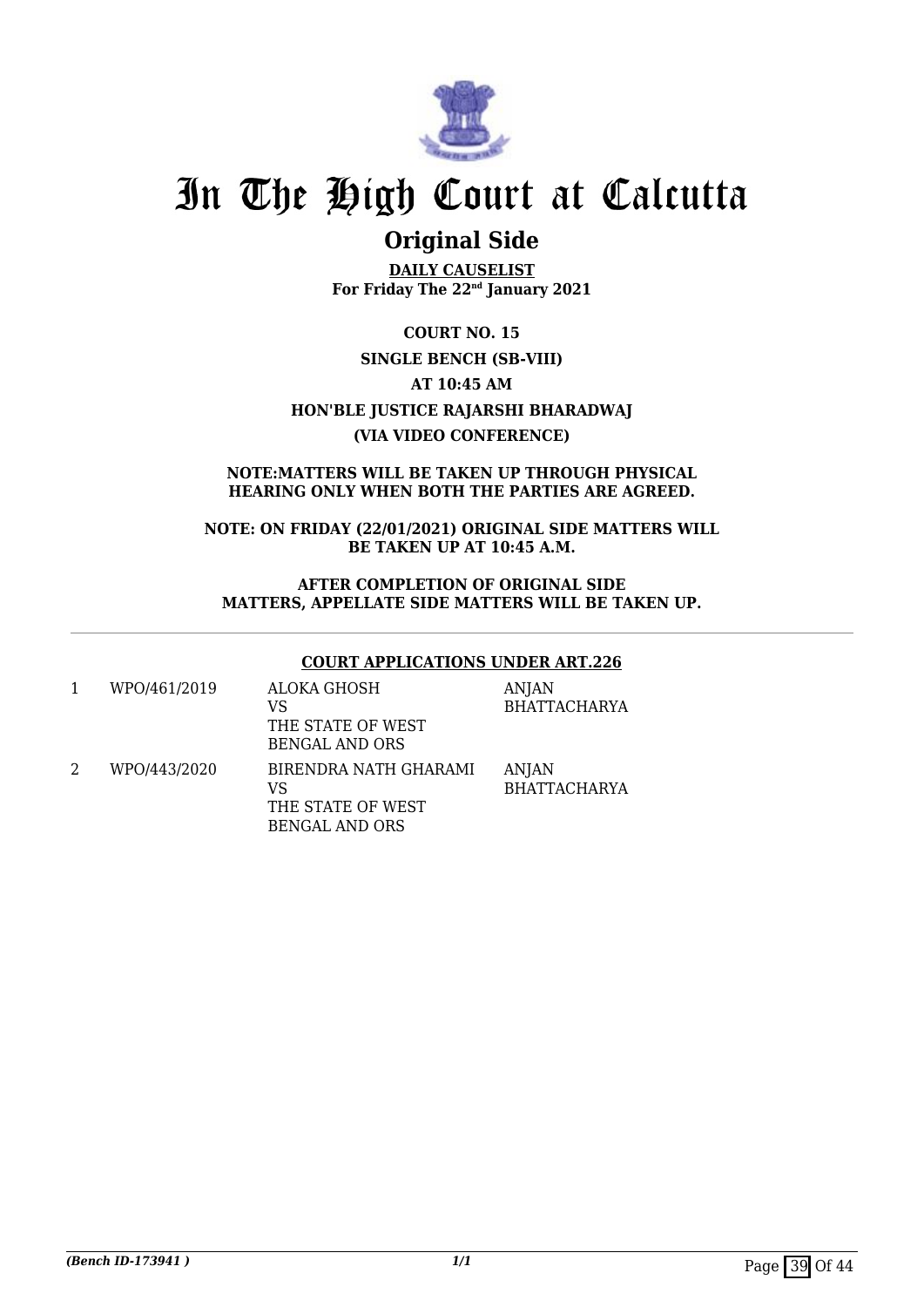

### **Original Side**

**DAILY CAUSELIST For Friday The 22nd January 2021**

**COURT NO. 10 SINGLE BENCH (SB-X) AT 10:45 AM HON'BLE JUSTICE RAVI KRISHAN KAPUR (VIA VIDEO CONFERENCE)**

**NOTE:MATTERS WILL BE TAKEN UP THROUGH PHYSICAL HEARING ONLY WHEN BOTH THE PARTIES ARE AGREED.**

**NOTE: (I) ORIGINAL SIDE MENTIONING EVERY WEDNESDAY AND THURSDAY AT 10:45 A.M.**

**(II) ORIGINAL SIDE MATTERS WILL BE TAKEN UP EVERY WEDNESDAY AND THURSDAY AT 10:45 A.M. BEFORE APPELLATE SIDE MATTERS. AFTER COMPLETION OF ORIGINAL SIDE MATTERS, APPELLATE SIDE MATTERS WILL BE TAKEN UP**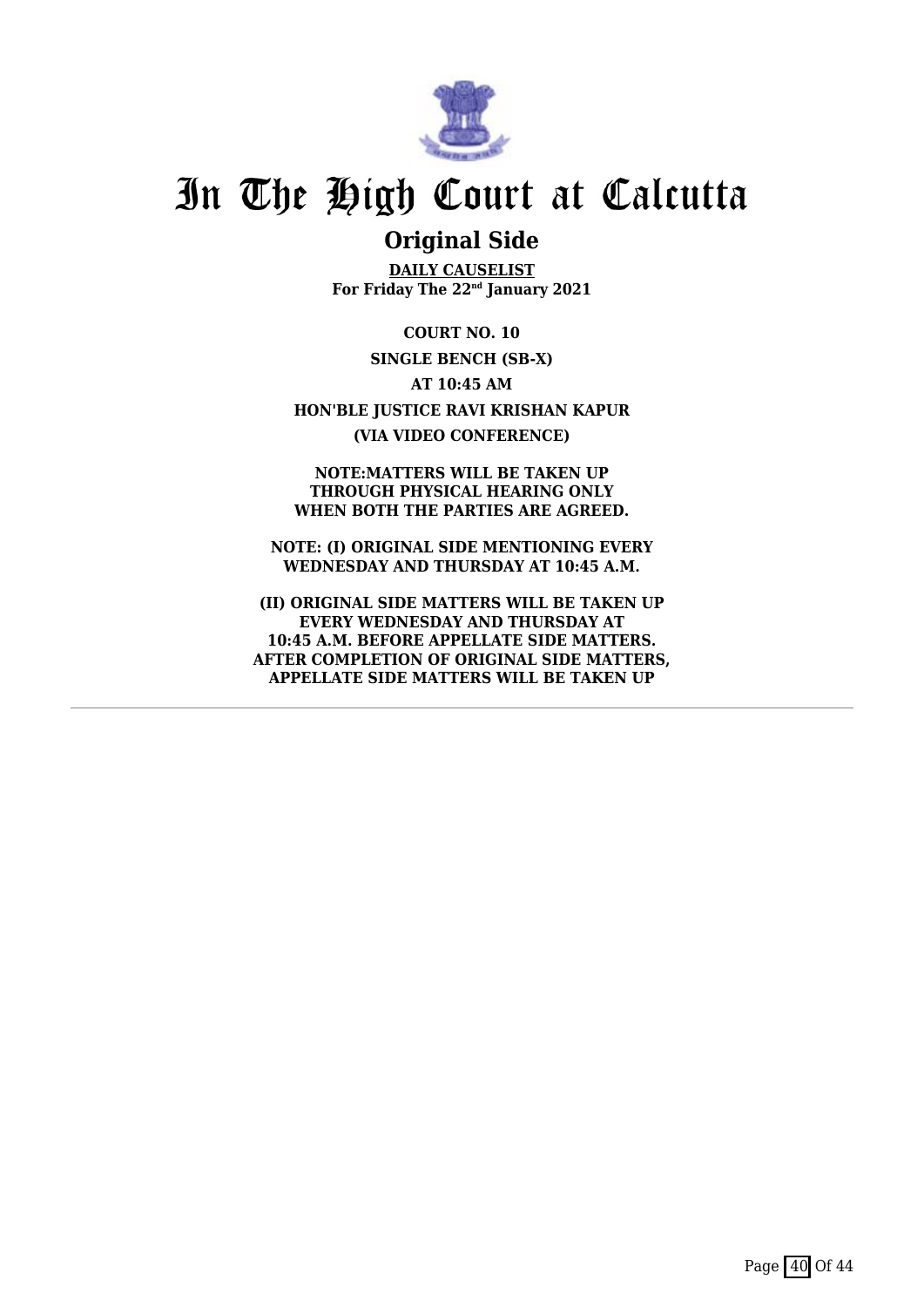

### **Original Side**

**DAILY CAUSELIST For Friday The 22nd January 2021**

**COURT NO. 23 SINGLE BENCH (SB-XI) AT 2:00 PM HON'BLE JUSTICE ARINDAM MUKHERJEE (VIA VIDEO CONFERENCE)**

#### **NOTE:MATTERS WILL BE TAKEN UP THROUGH PHYSICAL HEARING ONLY WHEN BOTH THE PARTIES ARE AGREED.**

#### **NOTE: 1) ORIGINAL SIDE MATTERS SHALL BE TAKEN UP EVERYDAY AT 2:00 P.M.**

**2) ORDINARILY, SPECIALLY ASSIGNED MATTERS SHALL BE TAKEN UP ON FRIDAY AT 2:00 P.M.**

**3) AFTER COMPLETION OF ORIGINAL SIDE MATTERS, IF TIME PERMITS, APPELLATE SIDE MATTERS SHALL BE AGAIN TAKEN UP.**

#### **CHAMBER APPLICATIONS FOR FINAL DISPOSAL**

1 IA NO. GA/2/2019 (Old No: GA/1780/2019)

In CS/362/2012

 $[S.A.]$ 

ICA INFOTECH PVT LTD & ORS Vs BENGAL BONDED WAREHOUSE ASSOCIATION & ANR

**SKB** SKB & ASSOCIATES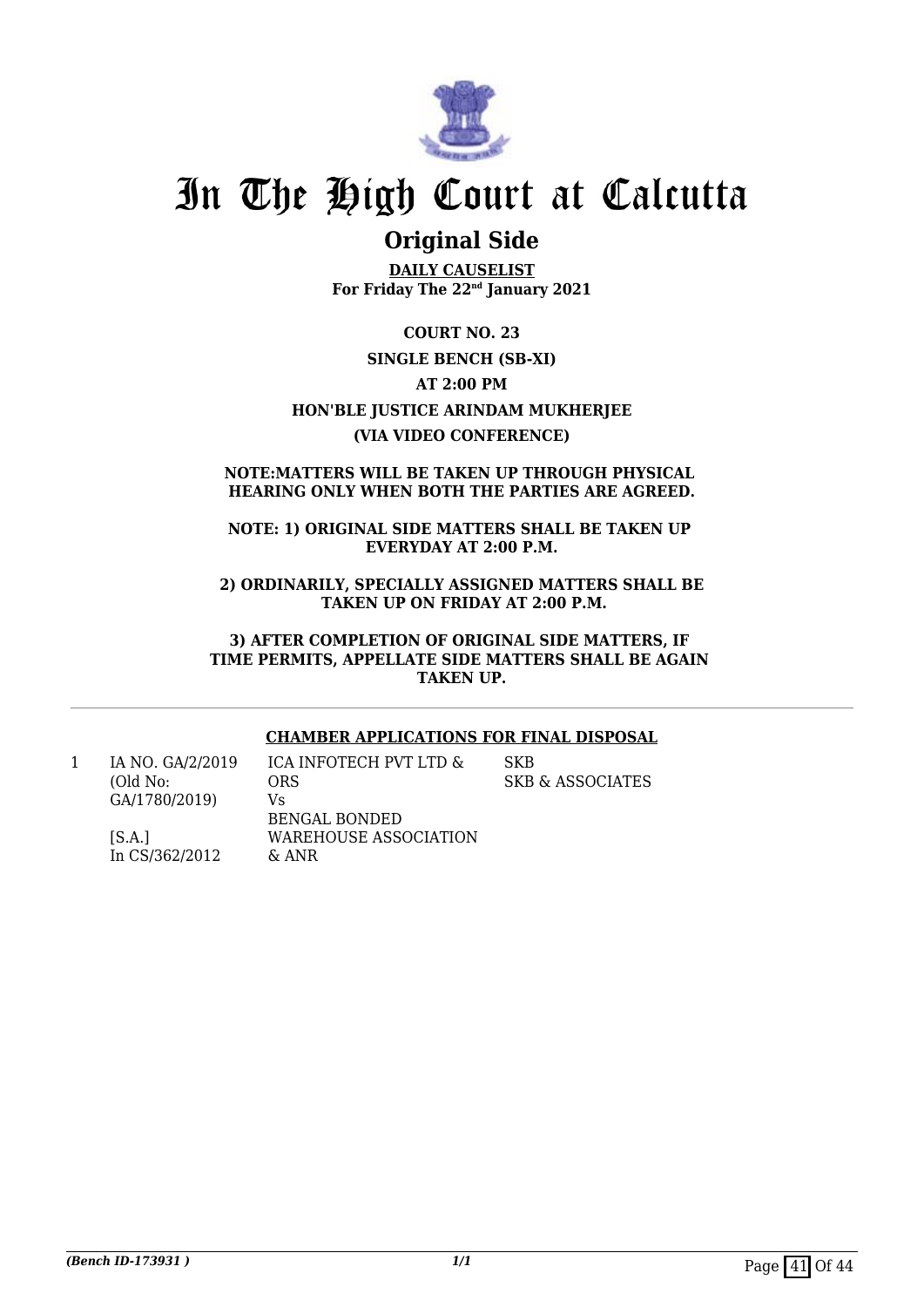

### **Original Side**

**DAILY CAUSELIST For Friday The 22nd January 2021**

**COURT NO. 18 SINGLE BENCH (SB-XII) AT 10:45 AM HON'BLE JUSTICE BISWAJIT BASU (VIA VIDEO CONFERENCE)**

#### **NOTE:MATTERS WILL BE TAKEN UP THROUGH PHYSICAL HEARING ONLY WHEN BOTH THE PARTIES ARE AGREED.**

**NOTE:1) ORIGINAL SIDE MENTIONING WILL BE TAKEN UP AT 10:45 A.M**

**2) AFTER COMPLETION OF APPELLATE SIDE MATTERS, ORIGINAL SIDE MATTER WILL BE TAKEN UP.**

#### **NEW MOTIONS**

1 WPO/454/2020 BANALATA OJHA ALSO KNOWN AS TAHERA BEGAM VS THE STATE OF WEST BENGAL AND ORS ANJAN BHATTACHARYA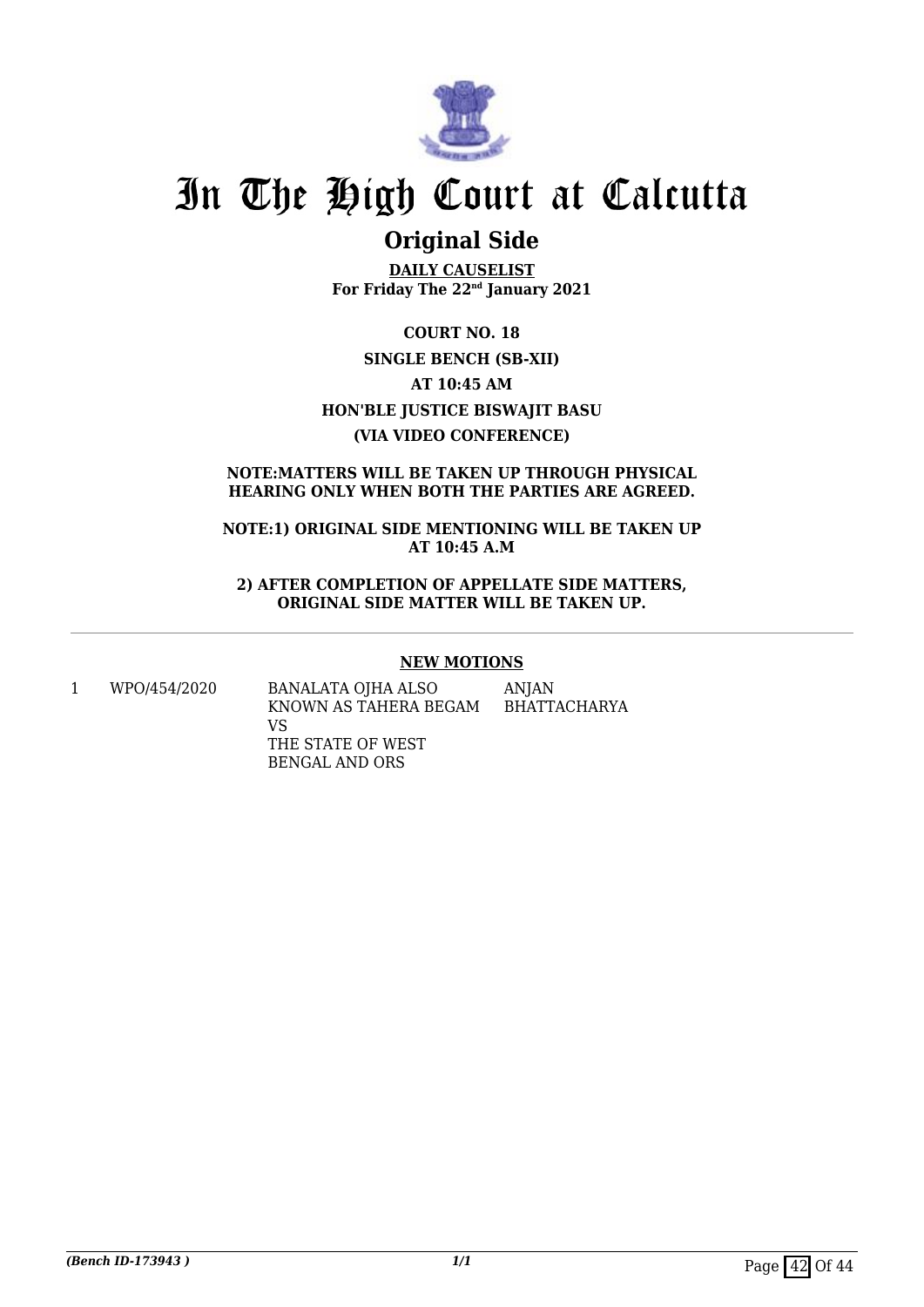

### **Original Side**

**DAILY CAUSELIST For Friday The 22nd January 2021**

**COURT NO. 24 SINGLE BENCH (SB- XIII) AT 10:45 AM HON'BLE JUSTICE AMRITA SINHA (VIA VIDEO CONFERENCE)**

#### **NOTE:MATTERS WILL BE TAKEN UP THROUGH PHYSICAL HEARING ONLY WHEN BOTH THE PARTIES ARE AGREED.**

#### **NOTE: ORIGINAL SIDE MATTERS WILL BE TAKEN UP AT THE FIRST SITTING OF THE COURT.**

#### **AFTER COMPLETION OF ORIGINAL SIDE MATTERS, APPELLATE SIDE MATTERS WILL BE TAKEN UP.**

**NO PHYSICAL MENTIONING IN COURT.**

|              | <b>CONTEMPT MATTERS</b>                     |                                                                                                                                                      |               |                                                            |  |  |
|--------------|---------------------------------------------|------------------------------------------------------------------------------------------------------------------------------------------------------|---------------|------------------------------------------------------------|--|--|
| $\mathbf{1}$ | CC/52/2020<br>WITH WP 472/2016 AND 2 OTHERS | DINESH KUMAR TRIVEDI<br>VS<br>RAJANVIR SINGH KAPUR<br><b>AND ANR</b>                                                                                 | DEBDUTTA BASU |                                                            |  |  |
| 2            | CC/53/2020<br>WITH WP 96/2018               | SIBA PRASAD PRADHAN<br>AND 6 OTHERS<br>VS<br>RAJANVIR SINGH KAPUR<br><b>AND ANR</b>                                                                  | DEBDUTTA BASU |                                                            |  |  |
| 3            | CC/54/2020<br>WITH WP 604/2016              | RAGHU NATH PANDA AND 4 DEBDUTTA BASU<br><b>ORS</b><br><b>VS</b><br>RAJANVIR SINGH KAPUR<br><b>AND ANR</b><br><b>COURT APPLICATIONS UNDER ART.226</b> |               |                                                            |  |  |
| 4            | WPO/367/2019                                | KHAIRUNNESSA ALIAS<br><b>KHAIRUNNISA</b><br><b>VS</b><br>THE STATE OF WEST<br><b>BENGAL AND 11 OTHERS</b>                                            | ATAUR RAHMAN  | <b>SIBANGI</b><br><b>CHATTAPADHYAY</b><br>(FOR RES.9 TO12) |  |  |

IA NO: GA/1/2019(Old No:GA/2836/2019)